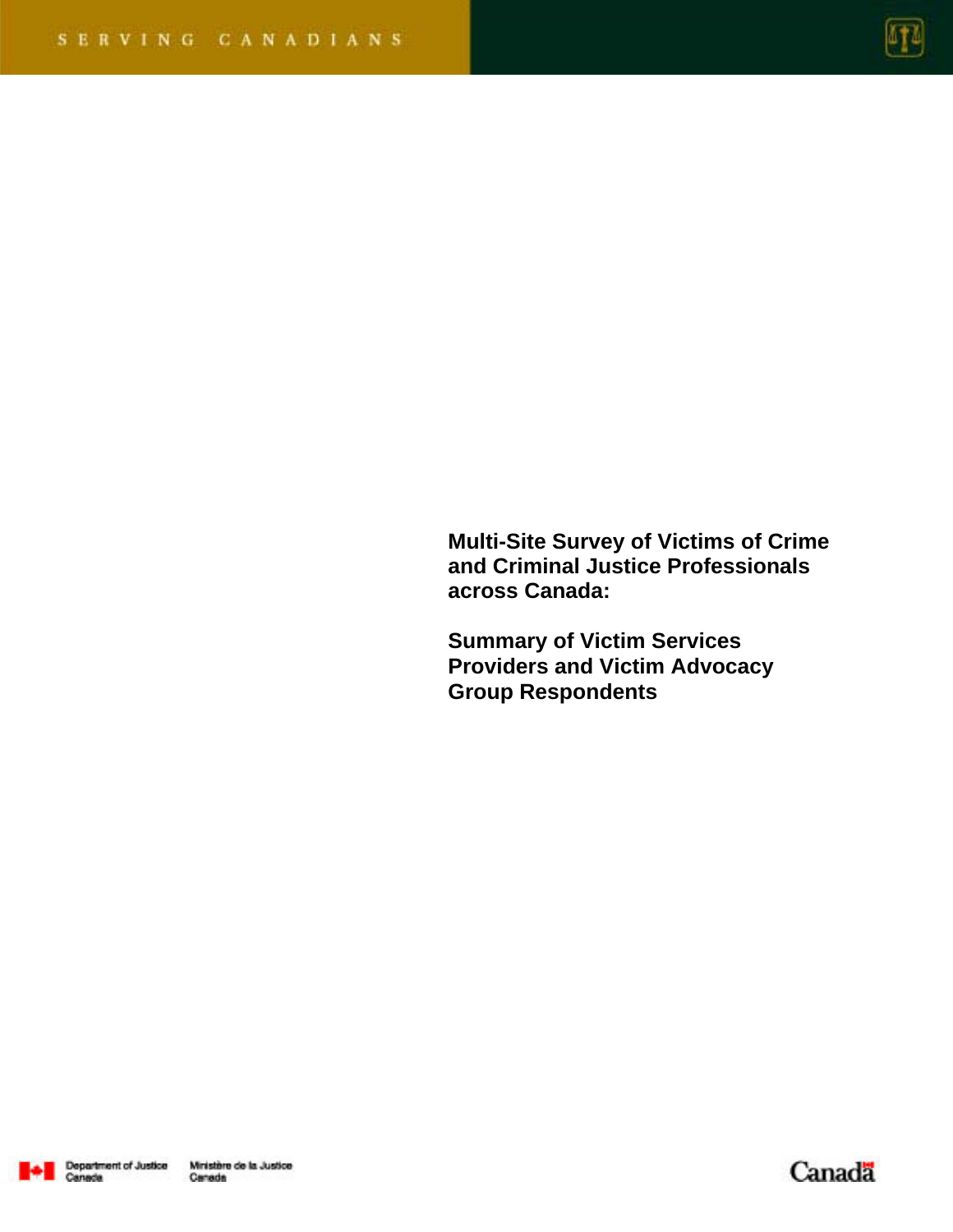

**Policy Centre for Victim Issues**



**Research and Statistics Division**

rr05vic-1-sum3e 2005

*The views expressed in this report are those of the author and do not necessarily represent the views of the Department of Justice Canada.*

**These summaries are extracted from the**  *Multi-Site Survey of Victims of Crime and Criminal Justice Professionals across Canada***, completed by Prairie Research Associates Inc. on behalf of the Department of Justice Canada.**

**Multi-Site Survey of Victims of Crime and Criminal Justice Professionals across Canada:** 

**Summary of Victim Services Providers and Victim Advocacy Group Respondents**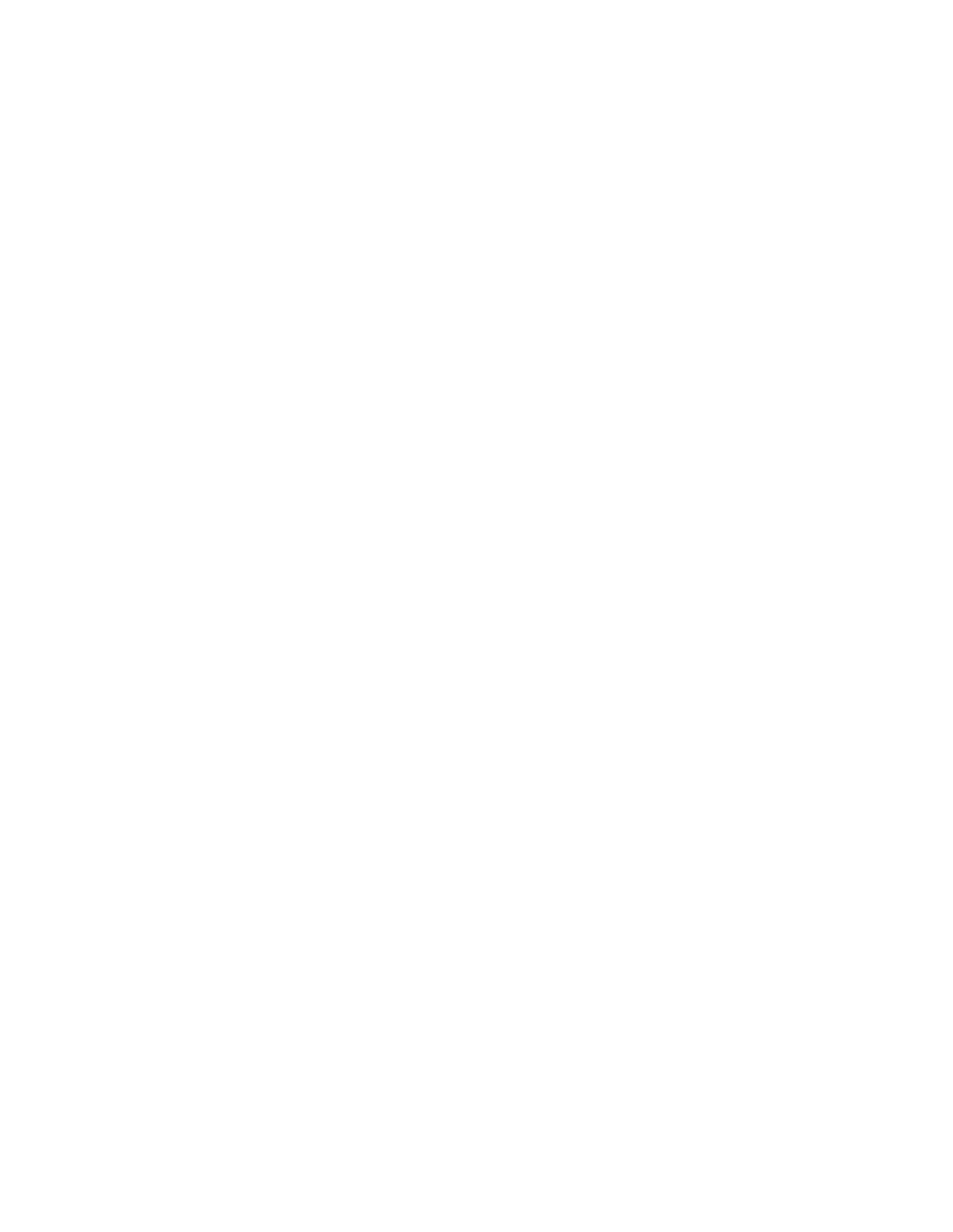# Table of Contents

|     |                                                                   | $\mathbf{1}$ |
|-----|-------------------------------------------------------------------|--------------|
|     |                                                                   | 3            |
|     | Findings from Victim Services Providers and                       | 5            |
| 1.  |                                                                   | 5            |
| 2.  |                                                                   | 6            |
| 3.  | Information for Victims: Perceptions of Victim Services Providers | 11           |
| 4.  |                                                                   | 15           |
| 5.  |                                                                   | 17           |
| 6.  |                                                                   | 19           |
| 7.  | Screens, Closed-Circuit Television, and Videotaped Testimony      | 20           |
| 8.  |                                                                   | 21           |
| 9.  |                                                                   | 21           |
| 10. |                                                                   |              |
| 11. |                                                                   | 24           |
| 12. |                                                                   | 31           |
| 13. |                                                                   | 32           |
| 14. |                                                                   | 33           |
| 15. |                                                                   | 35           |
| 16. | Level of Awareness about the Criminal Code Provisions Intended to | 38           |
| 17. |                                                                   | 39           |
|     | Appendix A: Interview Guide for Victim Services and               | 43           |
|     | Appendix B: Self-Administered Questionnaire for Survey of         | 49           |
|     | Appendix C: Self-Administered Questionnaire for Survey of         | 61           |
|     |                                                                   | 71           |
|     |                                                                   |              |

 $\Pi$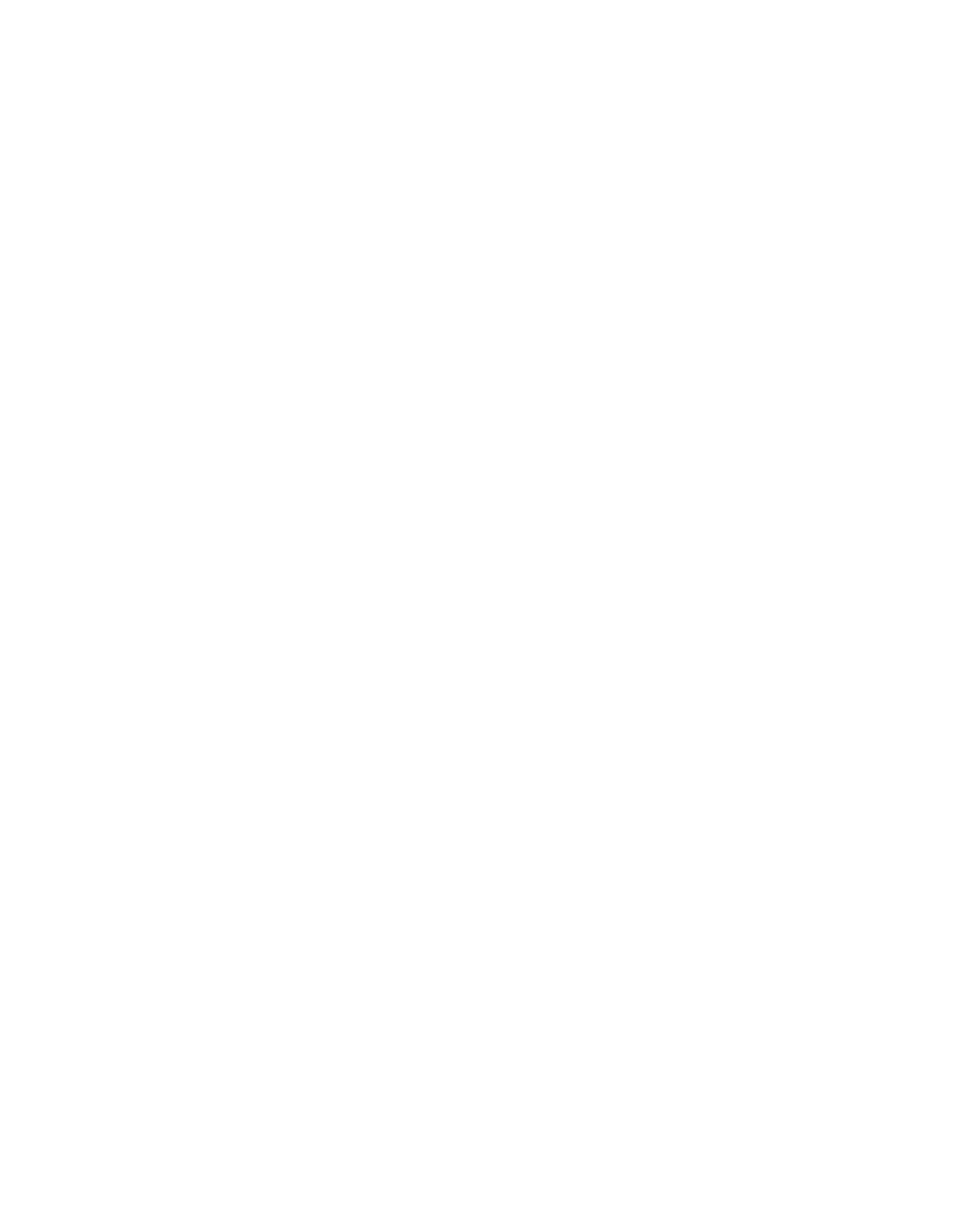# Introduction

he *Multi-Site Survey of Victims of Crime and Criminal Justice Professionals* was The Multi-Site Survey of Victims of Crime and Criminal Justice Professionals was<br>conducted in 2002 under the direction of the Policy Centre for Victim Issues (PCVI) of the Department of Justice Canada in collaboration with the Research and Statistics Division. The PCVI implements the Victims of Crime Initiative which, through the Victims Fund, legislative reform, research, consultations and communication activities, works to increase the confidence of victims in the criminal justice system and responds to the needs of victims of crime as they relate to the Department of Justice.

The purpose of the *Multi-Site Survey of Victims of Crime and Criminal Justice Professionals* is to gather information on a wide range of issues concerning the criminal justice system as it pertains to victims and criminal justice professionals, with a particular emphasis on recent *Criminal Code* provisions, specifically Bill C-79, which was introduced in 1999. This legislation amended the *Criminal Code* in several areas, such as:

- $\rightarrow$  giving victims the right to read their victim impact statements at the time of sentencing if they wish to do so;
- requiring the judge to inquire before sentencing whether the victim has been informed of the opportunity to give a victim impact statement;
- requiring that all offenders pay a victim surcharge of 15% where a fine is imposed or a fixed amount of \$50 or \$100 for summary or indictable offences, respectively, and can be increased by the judge (except where the offender can demonstrate undue hardship);
- clarifying the application of publication bans and providing discretion to order, in appropriate circumstances, a publication ban on information that could disclose the identity of victims as witnesses;
- Expanding the protection of victims and witnesses under the age of 18 years from cross-examination by a self-represented accused in sexual and personal violence offences;
- $\rightarrow$  allowing any victim or witness with a mental or physical disability to be accompanied by a support person while giving evidence; and
- ensuring that the safety of victims and witnesses are taken into consideration in judicial interim release determinations.

To a more limited extent, the survey also explored perceptions regarding amendments recently made to the *Corrections and Conditional Release Act* to provide victims with the opportunity to present prepared victim statements at parole board hearings.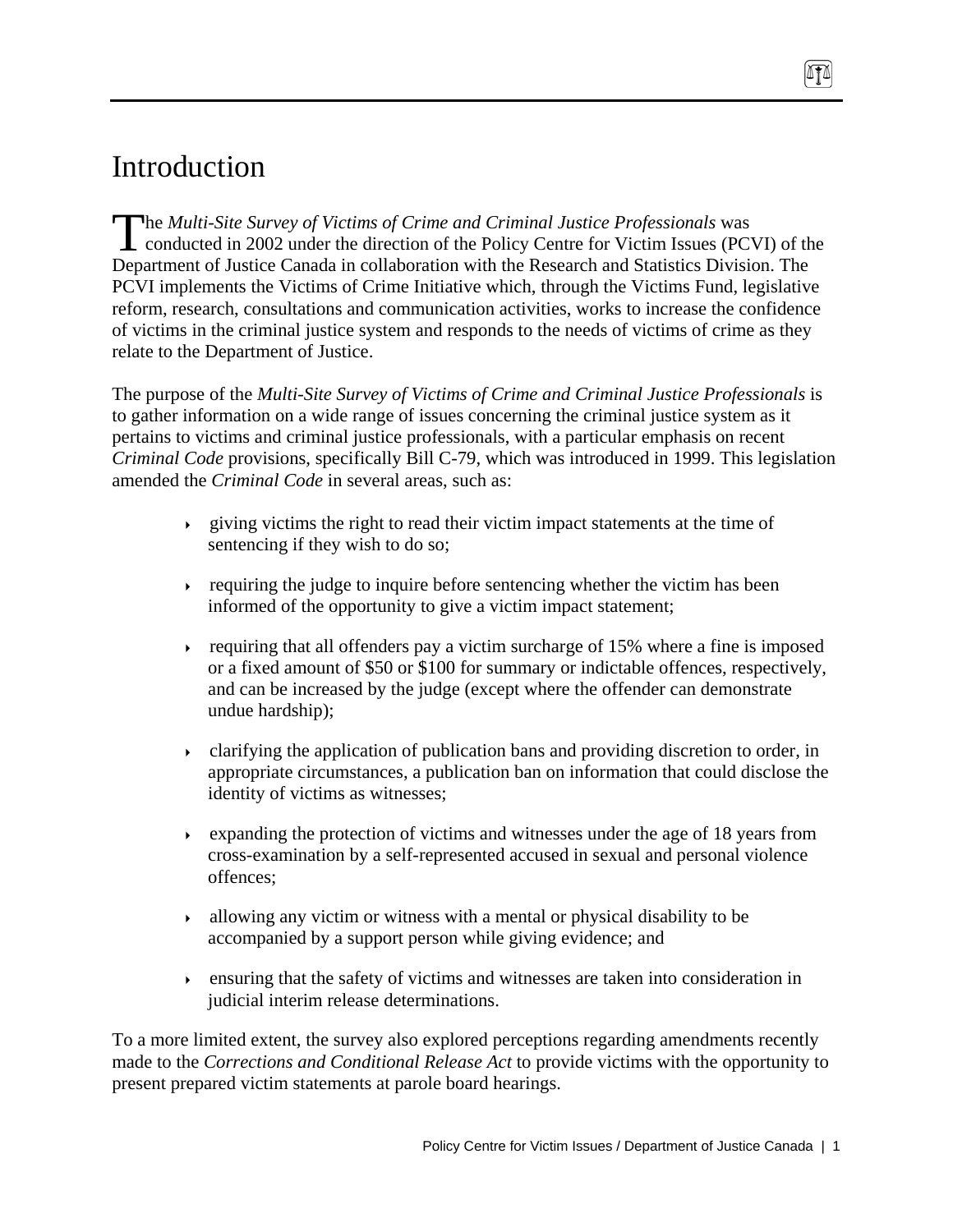Findings from this study will generate evidence to inform future legislative reforms and policy changes by providing insight on the use and awareness of recent reforms by criminal justice professionals as they pertain to victims of crime, the nature of information provided to victims during the criminal justice process, victims' experiences with the legal provisions and other services that are intended to benefit them throughout the criminal justice process, and barriers to the implementation of recent reforms for criminal justice professionals.

Given the breadth of findings in the final report the PCVI has prepared seven summary reports based on respondent groups in the survey.<sup>1</sup> This report is a summary of the findings from victim services providers and victim advocacy groups who participated in the study. Additional summaries are available that speak to the findings of Police respondents, Crown Attorney respondents, Defence counsel respondents, Judiciary respondents, Probation Officers and Parole Officer respondents, and Victims of Crime. See the last page of this report for more details.

 $\frac{1}{1}$  The full report and copies of the other summaries are available at: http://canada.justice.gc.ca/en/ps/voc/pub.html. For copies contact the Policy Centre for Victim Issues, 284 Wellington Street, Ottawa, Ontario, K1A 0H8.

<sup>2 |</sup> Policy Centre for Victim Issues / Department of Justice Canada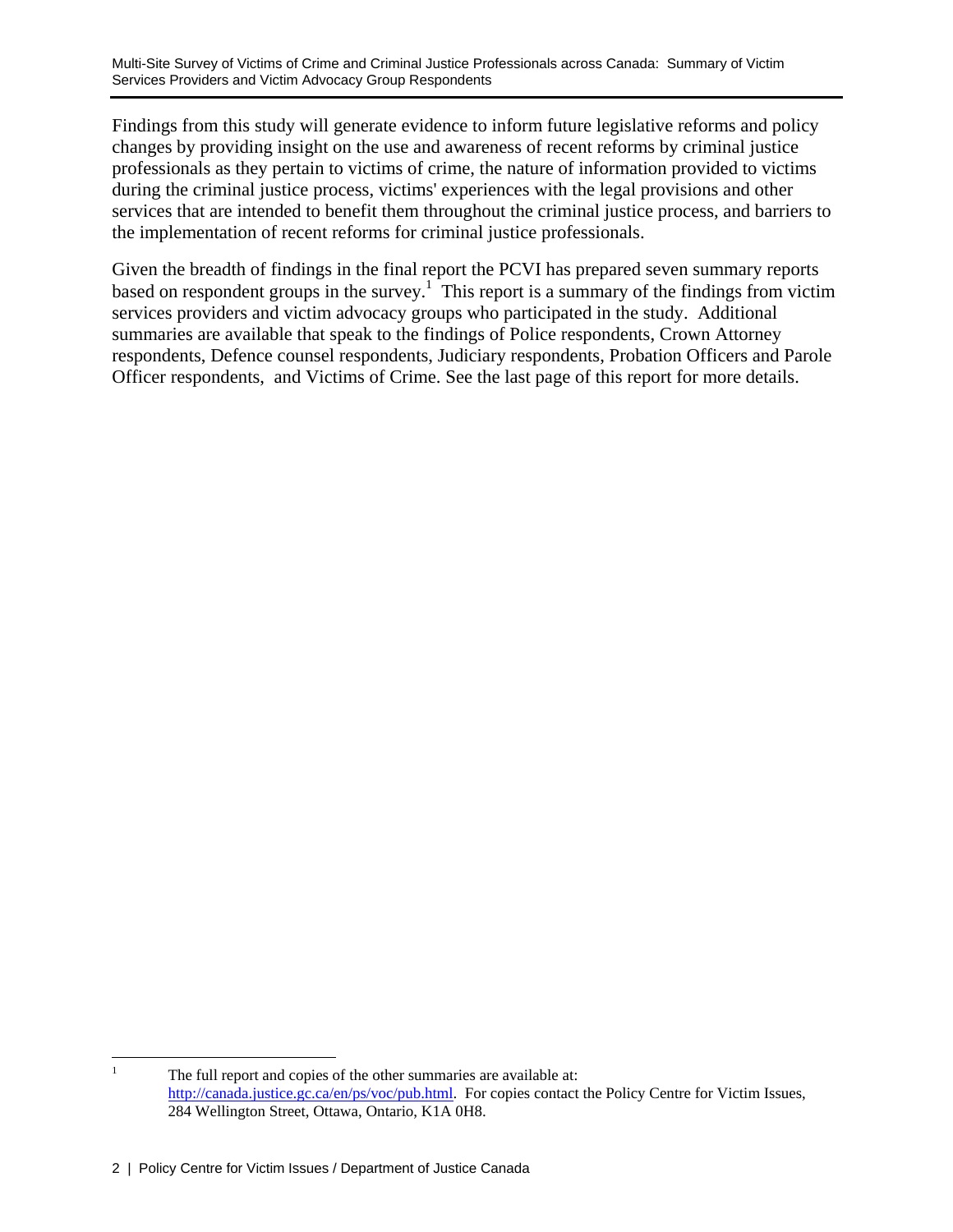# Methodology

The multi-site survey was conducted in 16 sites within the 10 provinces in Canada; the territories were not included in this study. The 16 sites represent five regions: Atlanti territories were not included in this study. The 16 sites represent five regions: Atlantic (Nova Scotia, Prince Edward Island, New Brunswick, and Newfoundland and Labrador), Quebec, Ontario, Prairie (Saskatchewan and Manitoba), and Western (British Columbia and Alberta). Each region included at least three sites of varying size (small, medium, and large), with consideration of diversity in geography (rural, urban, northern) and population (especially cultural and linguistic). A subcommittee of the Federal Provincial Territorial Working Group (FPTWG) on Victims of Crime guided the research team and recommended some of the locations selected for site visits.

Data for this study came from criminal justice professionals and victims of crime. A total of 112 victims of crime participated in in-depth interviews, which were conducted in order to obtain detailed data on each individual victim's experience in the criminal justice system. Victim services providers assisted in contacting victims and obtaining their consent to participate in the study, which may have introduced selection bias into the research.

Criminal justice professionals who participated in the study were from 10 different groups: judges, Crown Attorneys, defence counsel, police, victim services providers, victim advocacy groups, probation officers, and three types of parole representatives (from the National Parole Board [NPB], Correctional Service Canada [CSC], and the provincial parole boards in Quebec, Ontario, and British Columbia). They participated through either self-administered questionnaires or interviews. Relying on two forms of data collection allowed for the most complete method of gathering information on the research questions. The use of selfadministered questionnaires ensured that a large proportion of the criminal justice professionals in each site could participate, while the use of interviews meant that more in-depth, qualitative data could also be obtained.

Interviews were conducted with 214 criminal justice professionals from five respondent groups: victim services providers; police; Crown Attorneys; judiciary; and defence counsel. Interview results were captured as part of the quantitative data corresponding to that generated by the selfadministered surveys. Self-administered questionnaires were also distributed to all 10 respondent groups. A total of 1,664 criminal justice professionals completed the self-administered questionnaire. Overall (in interviews and self-administered questionnaires), a total of 1,878 criminal justice professionals participated in this survey.

For this survey, 69 victim services providers were interviewed, 249 victim services providers submitted surveys, and 47 victim advocacy organizations submitted surveys. Their responses are summarized in this summary report (see Appendix A for the interview guides).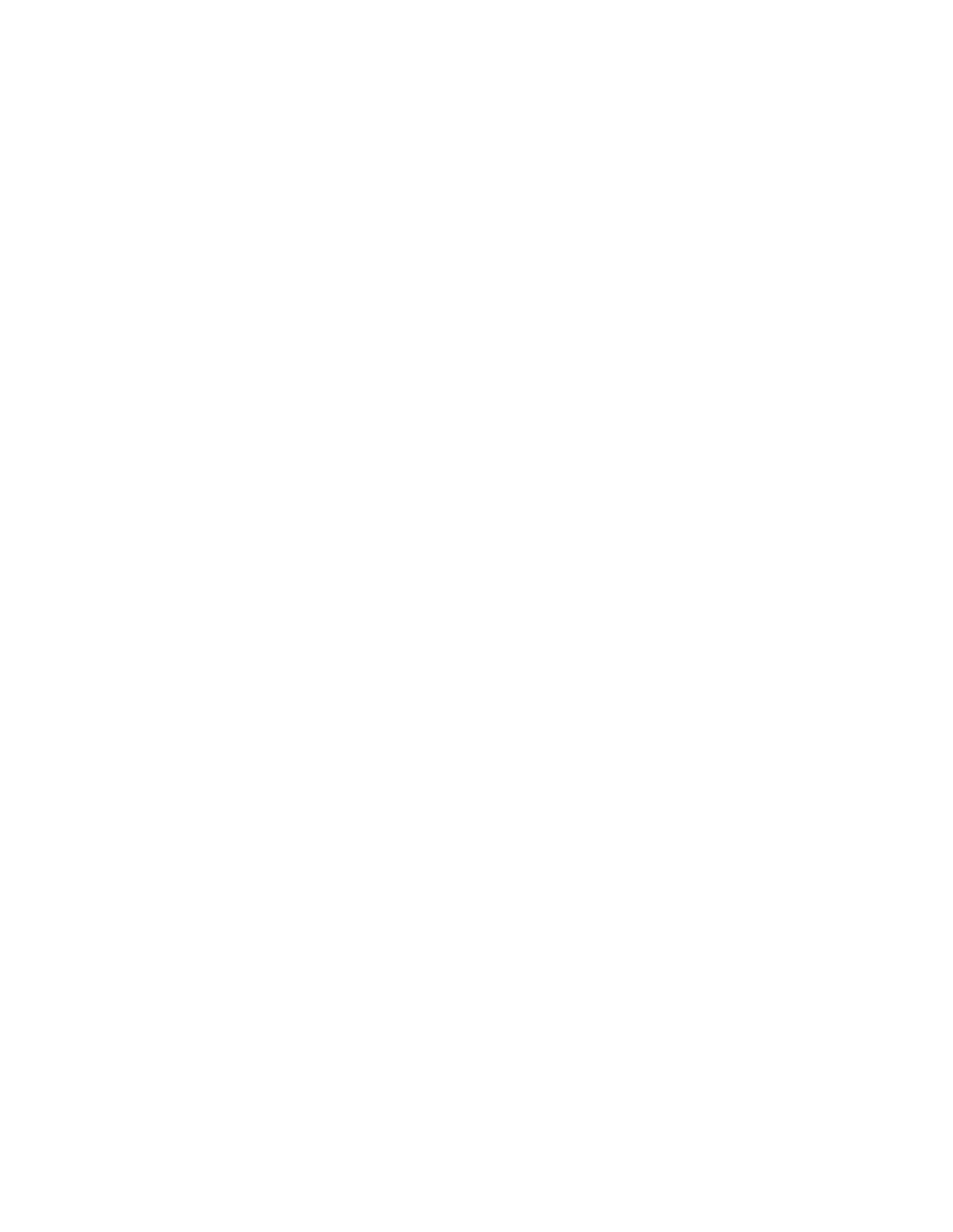# Findings from Victim Services Providers and Victim Advocacy Group Respondents

# **1. The Role of the Victim in the Criminal Justice Process**

While victim services providers and advocacy organizations were most supportive of an active role for victims, there is considerable agreement among all respondent groups the active role for victims, there is considerable agreement among all respondent groups that victims of crime have a legitimate role to play in the criminal justice process. In interviews, victim services providers emphasized that providing information to victims and giving them opportunities for input not only empowers victims, but also allows them to gain a better understanding of the criminal justice system as a whole and a greater acceptance of decisions made in their case. See Table 1 below for a complete review.

### **Perceptions Regarding the Role of the Victim in Bail Decisions**

Among the criminal justice professionals surveyed in this research, a substantial proportion in all categories believes that victims should be consulted in bail decisions. Victim advocacy organizations, victim services, and police were most likely to support a consultative role for victims at bail, followed by Crown Attorneys and judges and lastly by defence counsel. In interviews, victim services providers pointed out that victims can sometimes shed light on prior unreported criminal activity in which the accused may have been involved and past breaches of conditions, and can thus assist the court in determining appropriate conditions in bail decisions.

#### **Perceptions Regarding the Role of the Victim in Plea Negotiations**

Compared to bail decisions, a slightly smaller proportion of victim services providers and Crown Attorneys support consulting with victims during plea negotiations. (The opposite was true for victim advocacy groups, where 81% indicated that the victim should be consulted.) Slightly more than 60% of victim services providers surveyed believe that victims should be consulted at this stage.

#### **Perceptions Regarding the Role of the Victim in Sentencing**

There is also considerable support for consulting victims at sentencing. With the exception of defence counsel, between half and three-quarters of respondents surveyed in all categories approve of consulting the victim at this stage. In interviews, victim services providers said that consultation at the sentencing stage should occur primarily by way of the victim impact statement. In addition, a few victim services providers suggested in interviews that victims should be permitted to make sentencing recommendations. This position, however, had no proponents among the other respondent groups.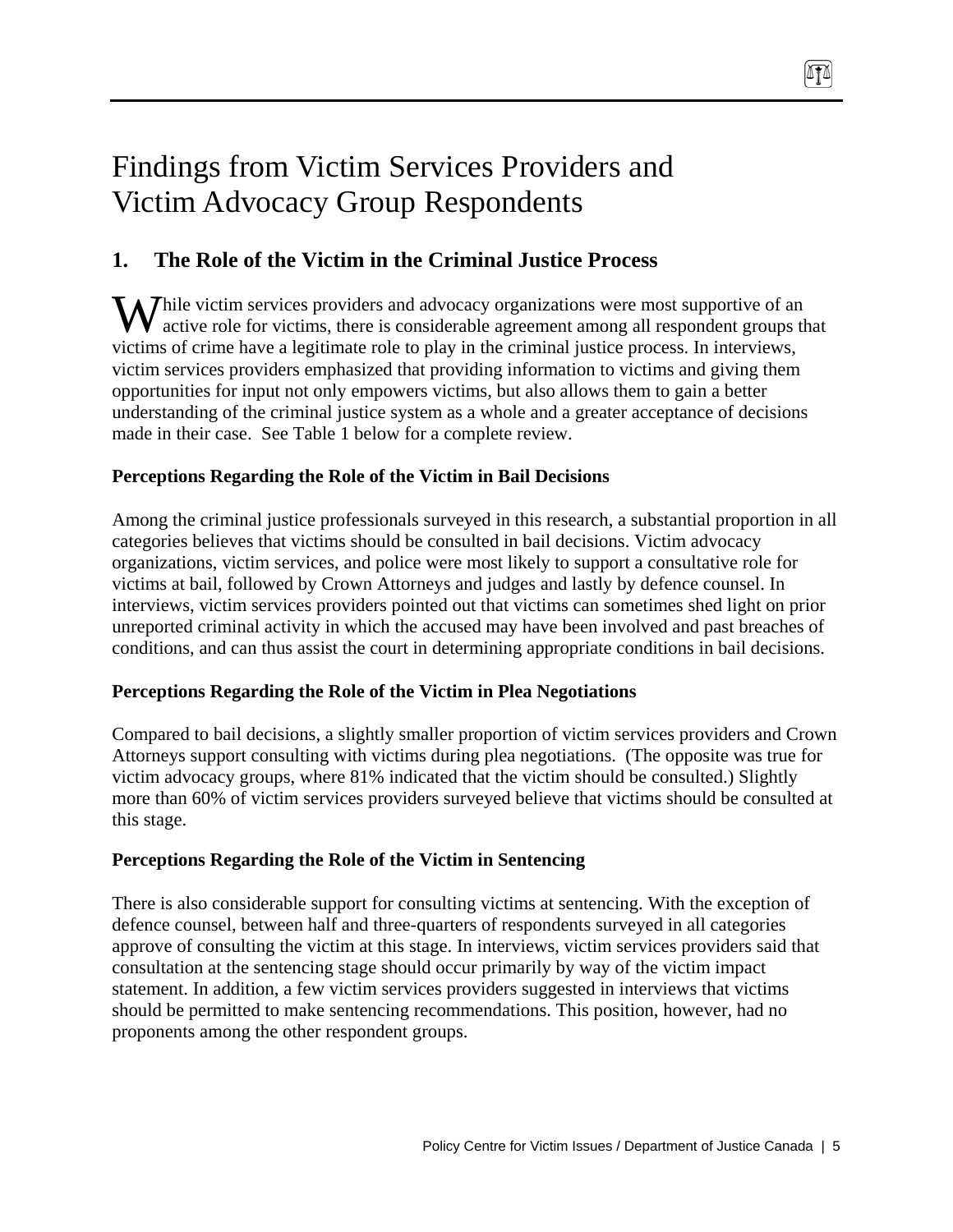Multi-Site Survey of Victims of Crime and Criminal Justice Professionals across Canada: Summary of Victim Services Providers and Victim Advocacy Group Respondents

| WHAT ROLE SHOULD VICTIMS HAVE IN THE FOLLOWING STAGES OF THE CRIMINAL JUSTICE PROCESS,              |                                        |                                        |                                 |                        |                     |                                |
|-----------------------------------------------------------------------------------------------------|----------------------------------------|----------------------------------------|---------------------------------|------------------------|---------------------|--------------------------------|
| I.E., SHOULD VICTIMS BE INFORMED, CONSULTED OR HAVE NO ROLE?                                        |                                        |                                        |                                 |                        |                     |                                |
|                                                                                                     | Victim<br><b>Services</b><br>$(N=318)$ | Crown<br><b>Attorneys</b><br>$(N=188)$ | Defence<br>Counsel<br>$(N=185)$ | Judiciary<br>$(N=110)$ | Police<br>$(N=686)$ | Advocacy<br>Groups<br>$(N=47)$ |
| <b>Bail decisions</b>                                                                               |                                        |                                        |                                 |                        |                     |                                |
| Victim should be consulted                                                                          | 64%                                    | 48%                                    | 34%                             | 46%                    | 59%                 | 70%                            |
| Victim should be informed only                                                                      | 32%                                    | 42%                                    | 49%                             | 40%                    | 35%                 | 30%                            |
| Victim should not have any role                                                                     | 2%                                     | 4%                                     | 17%                             | 9%                     | 4%                  | $\overline{\phantom{a}}$ .     |
| No response                                                                                         | 3%                                     | 6%                                     | 0%                              | 4%                     | 3%                  | $-$                            |
| Totals                                                                                              | 101%                                   | 100%                                   | 100%                            | 99%                    | 101%                | 100%                           |
| Plea negotiations                                                                                   |                                        |                                        |                                 |                        |                     |                                |
| Victim should be consulted                                                                          | 61%                                    | 44%                                    | 25%                             | N/A                    | N/A                 | 81%                            |
| Victim should be informed only                                                                      | 32%                                    | 35%                                    | 38%                             | N/A                    | N/A                 | 13%                            |
| Victim should not have any role                                                                     | 3%                                     | 14%                                    | 37%                             | N/A                    | N/A                 | 2%                             |
| No response                                                                                         | 4%                                     | 6%                                     | 1%                              | N/A                    | N/A                 | 4%                             |
| Totals                                                                                              | 100%                                   | 99%                                    | 101%                            | N/A                    | N/A                 | 100%                           |
| Sentencing                                                                                          |                                        |                                        |                                 |                        |                     |                                |
| Victim should be consulted                                                                          | 64%                                    | 49%                                    | 23%                             | 56%                    | N/A                 | 75%                            |
| Victim should be informed only                                                                      | 31%                                    | 36%                                    | 54%                             | 33%                    | N/A                 | 21%                            |
| Victim should not have any role                                                                     | 2%                                     | 9%                                     | 23%                             | 8%                     | N/A                 | $\overline{\phantom{a}}$       |
| No response                                                                                         | 3%                                     | 6%                                     | 1%                              | 3%                     | N/A                 | 4%                             |
| Totals                                                                                              | 100%                                   | 100%                                   | 101%                            | 100%                   | N/A                 | 100%                           |
| Totals that do not always sum to 100% due to rounding.<br>Respondents could give only one response. |                                        |                                        |                                 |                        |                     |                                |

# **2. Services for Victims**

**TABLE 1:** 

The following section considers the availability and accessibility of victim services in the sites studied. Respondents were asked about the types of services available in their community, the services offered by their particular victim service organization(s),

challenges to accessing victim services, and how to improve accessibility, including how best to inform victims about available services. The emphasis in this summary will be on responses from victim services and victim advocacy organizations.

#### **Types of Services Available**

In order to determine the full range of victim services available in the sites studied, respondents to the victim services, Crown Attorney, and police surveys were asked to list the types of victim services available in their community (including their own organization, if applicable). Table 2 below provides these results.

As seen in Table 2, two-thirds to four-fifths of respondents reported that police-based victim services and specialized victim services for domestic violence, sexual assault, and children are available in their communities. A smaller percentage of respondents reported that court-based services are available.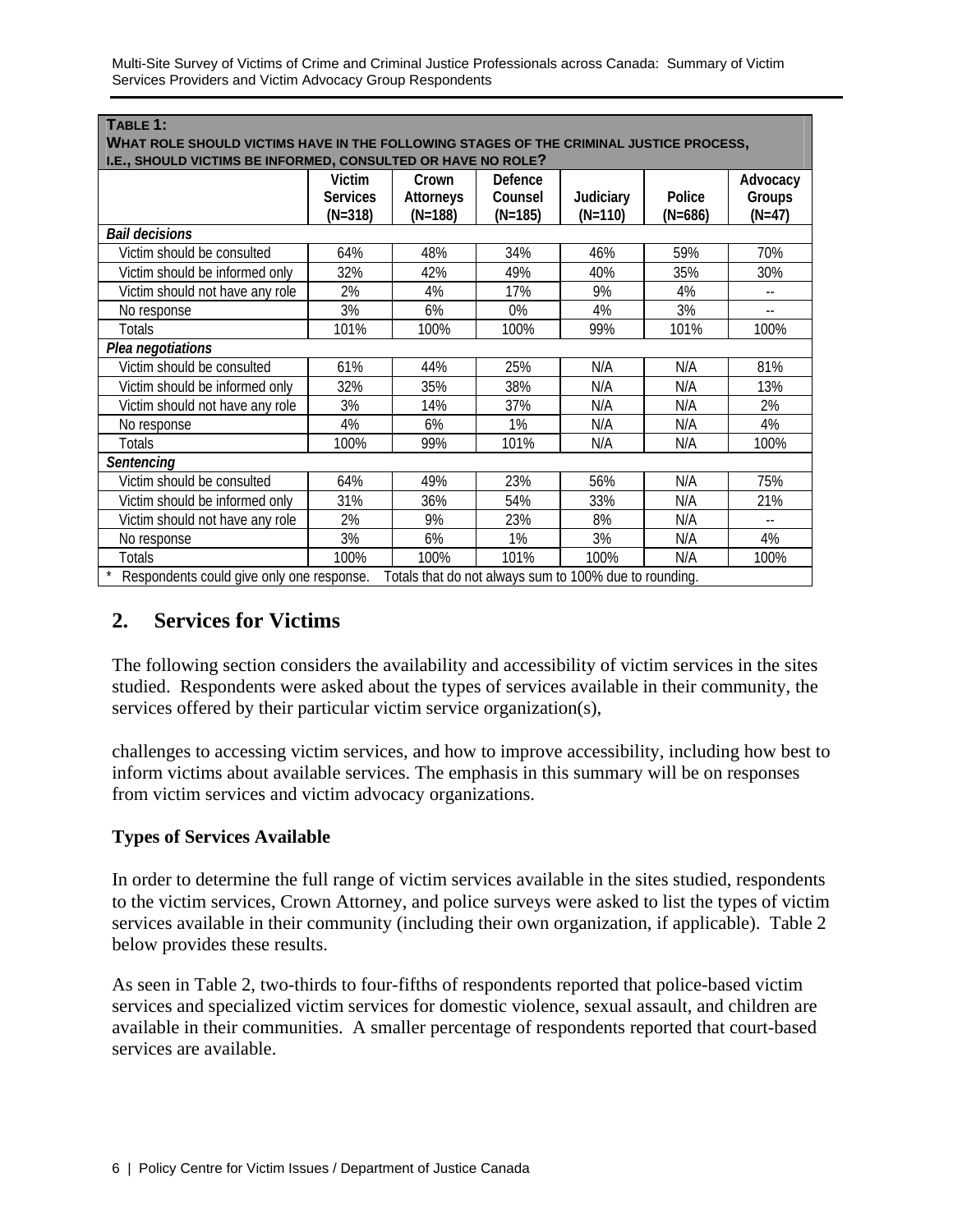| TABLE 2:                                                                                         |                                                              |           |           |  |  |  |  |
|--------------------------------------------------------------------------------------------------|--------------------------------------------------------------|-----------|-----------|--|--|--|--|
|                                                                                                  |                                                              |           |           |  |  |  |  |
|                                                                                                  | <b>WHAT VICTIM SERVICES ARE AVAILABLE IN YOUR COMMUNITY?</b> |           |           |  |  |  |  |
|                                                                                                  | Victim                                                       | Crown     |           |  |  |  |  |
| Type of service                                                                                  | <b>Services</b>                                              | Attorneys | Police    |  |  |  |  |
|                                                                                                  | $(N=318)$                                                    | $(N=188)$ | $(N=686)$ |  |  |  |  |
| Police-based victim services                                                                     | 82%                                                          | 64%       | 82%       |  |  |  |  |
| Court-based victim services                                                                      | 57%                                                          | 50%       | 49%       |  |  |  |  |
| Specialized victim services for domestic violence                                                | 78%                                                          | 73%       | 79%       |  |  |  |  |
| Specialized victim services for sexual assault                                                   | 69%                                                          | 65%       | 73%       |  |  |  |  |
| Specialized victim services for children                                                         | 66%                                                          | 64%       | 69%       |  |  |  |  |
| Note: Respondents could provide more than one response, therefore, totals sum to more than 100%. |                                                              |           |           |  |  |  |  |
| Only those categories of service named in all of the surveys are included.                       |                                                              |           |           |  |  |  |  |
| Respondents who listed another type of service or those who gave no response are not represented |                                                              |           |           |  |  |  |  |
| in this table.                                                                                   |                                                              |           |           |  |  |  |  |

### **Specific Services Offered by Victim Services**

In addition to obtaining information about the types of services available to victims, the survey also sought information on the specific services offered. Each victim services respondent was asked to identify the services provided by his or her organization from the list given in Table 3 below.

From the survey responses, it appears that victims generally receive most of the services on the list. In particular, as Table 3 shows, victim services almost always make referrals, provide crisis support, accompany victims to court, and inform victims about court procedures and the workings of the criminal justice system. Many of these organizations also inform victims about victim impact statements and help them prepare to testify in court. Assisting victims with requests for restitution received the fewest mentions.

Ơ∆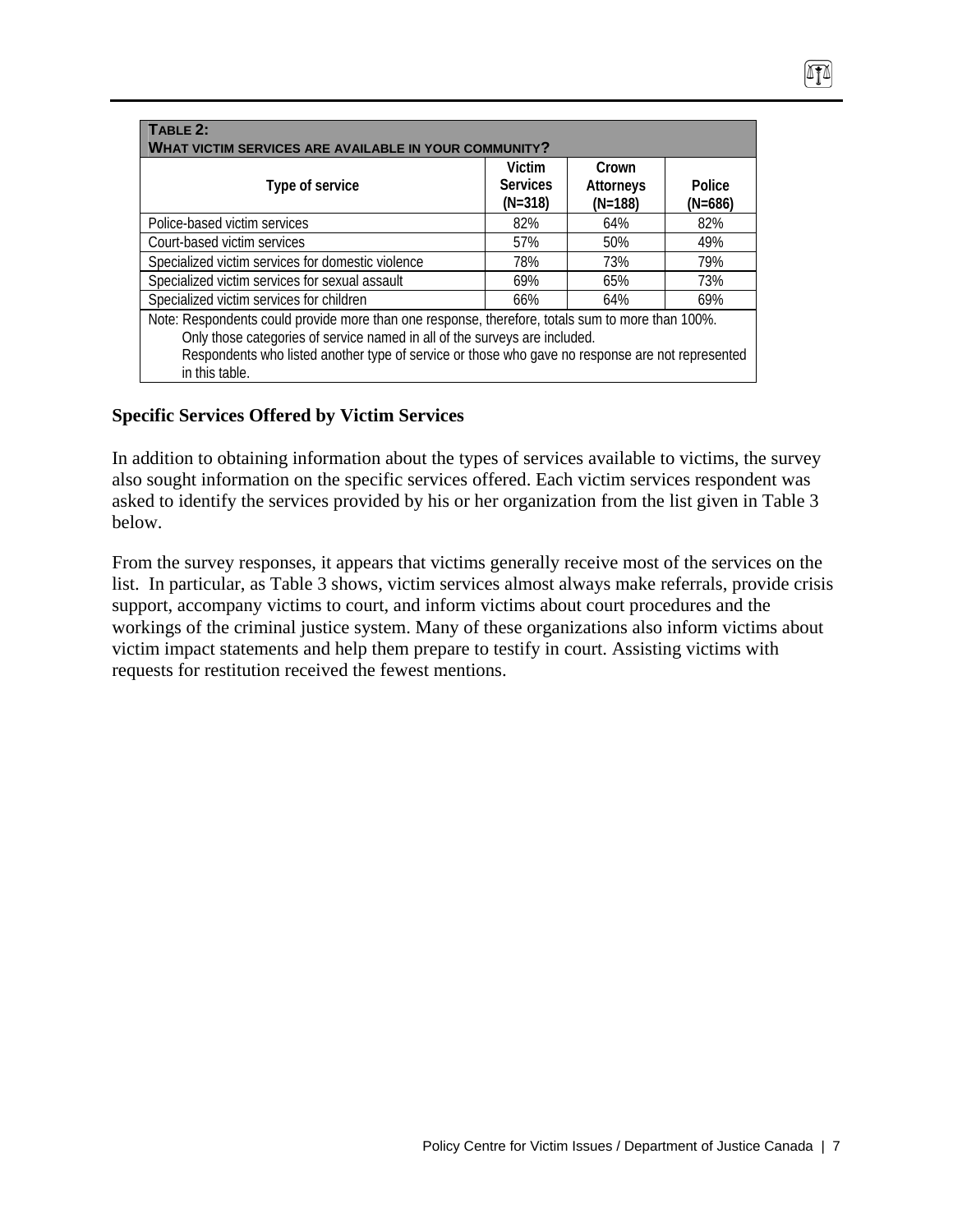Multi-Site Survey of Victims of Crime and Criminal Justice Professionals across Canada: Summary of Victim Services Providers and Victim Advocacy Group Respondents

| TABLE 3:<br>TYPES OF SERVICES PROVIDED BY TYPE OF VICTIM SERVICES (VS) PROVIDERS |                                                                                                 |                       |                      |                          |                              |  |  |  |
|----------------------------------------------------------------------------------|-------------------------------------------------------------------------------------------------|-----------------------|----------------------|--------------------------|------------------------------|--|--|--|
| Type of Victim Services Provided                                                 | All<br>Victim<br><b>Services</b>                                                                | Police<br>based<br>VS | Court<br>based<br>VS | Community<br>based<br>VS | System<br>based<br><b>VS</b> |  |  |  |
| Make referrals                                                                   | 92%                                                                                             | 96%                   | 100%                 | 84%                      | 90%                          |  |  |  |
| Provide crisis Support                                                           | 88%                                                                                             | 93%                   | 63%                  | 93%                      | 80%                          |  |  |  |
| Accompany victims to court                                                       | 84%                                                                                             | 83%                   | 100%                 | 76%                      | 80%                          |  |  |  |
| Inform victims about court procedures                                            | 83%                                                                                             | 92%                   | 92%                  | 75%                      | 90%                          |  |  |  |
| Inform victims about the criminal justice system                                 | 82%                                                                                             | 91%                   | 92%                  | 75%                      | 90%                          |  |  |  |
| Inform victims about victim impact statements                                    | 78%                                                                                             | 90%                   | 79%                  | 61%                      | 85%                          |  |  |  |
| Help victims prepare to testify in court                                         | 73%                                                                                             | 73%                   | 89%                  | 69%                      | 80%                          |  |  |  |
| Inform victims of the opportunity to request                                     |                                                                                                 |                       |                      |                          |                              |  |  |  |
| restitution                                                                      | 64%                                                                                             | 80%                   | 68%                  | 40%                      | 70%                          |  |  |  |
| Inform victims about the police investigation                                    | 59%                                                                                             | 71%                   | 37%                  | 61%                      | 70%                          |  |  |  |
| Inform the police, Crown Attorney, or court of                                   |                                                                                                 |                       |                      |                          |                              |  |  |  |
| victims' safety concerns at bail                                                 | 59%                                                                                             | 57%                   | 76%                  | 63%                      | 70%                          |  |  |  |
| Liaise with Crown Attorneys                                                      | 58%                                                                                             | 52%                   | 89%                  | 57%                      | 80%                          |  |  |  |
| Provide counselling                                                              | 55%                                                                                             | 34%                   | 61%                  | 78%                      | 60%                          |  |  |  |
| Inform victims about bail outcomes                                               | 54%                                                                                             | 61%                   | 82%                  | 42%                      | 75%                          |  |  |  |
| Help victims prepare forms to request restitution                                | 45%                                                                                             | 51%                   | 42%                  | 43%                      | 55%                          |  |  |  |
| Respondents who gave no response are not included.                               | Note: Respondents could provide more than one response, therefore totals sum to more than 100%. |                       |                      |                          |                              |  |  |  |

#### **Challenges to Access**

In addition to the availability of victim services, the survey asked about accessibility. Three respondent groups — victim services providers, police, and victim advocacy groups — were asked to comment on whether particular accessibility issues exist for victim services in their communities. Across all three respondent groups, a sizeable minority (approximately  $10 - 25\%$ ) did not comment.

As seen in Table 4, police and advocacy groups have conflicting views about the accessibility of victim services. Few police perceive any difficulties with accessibility, and most advocacy group respondents say that some impediments exist. Victim services respondents represent a middle ground. While these respondent groups may disagree about the extent to which accessibility is a problem, there is considerable agreement about the reasons. However, one-third to two-thirds of respondents did not provide any additional explanations.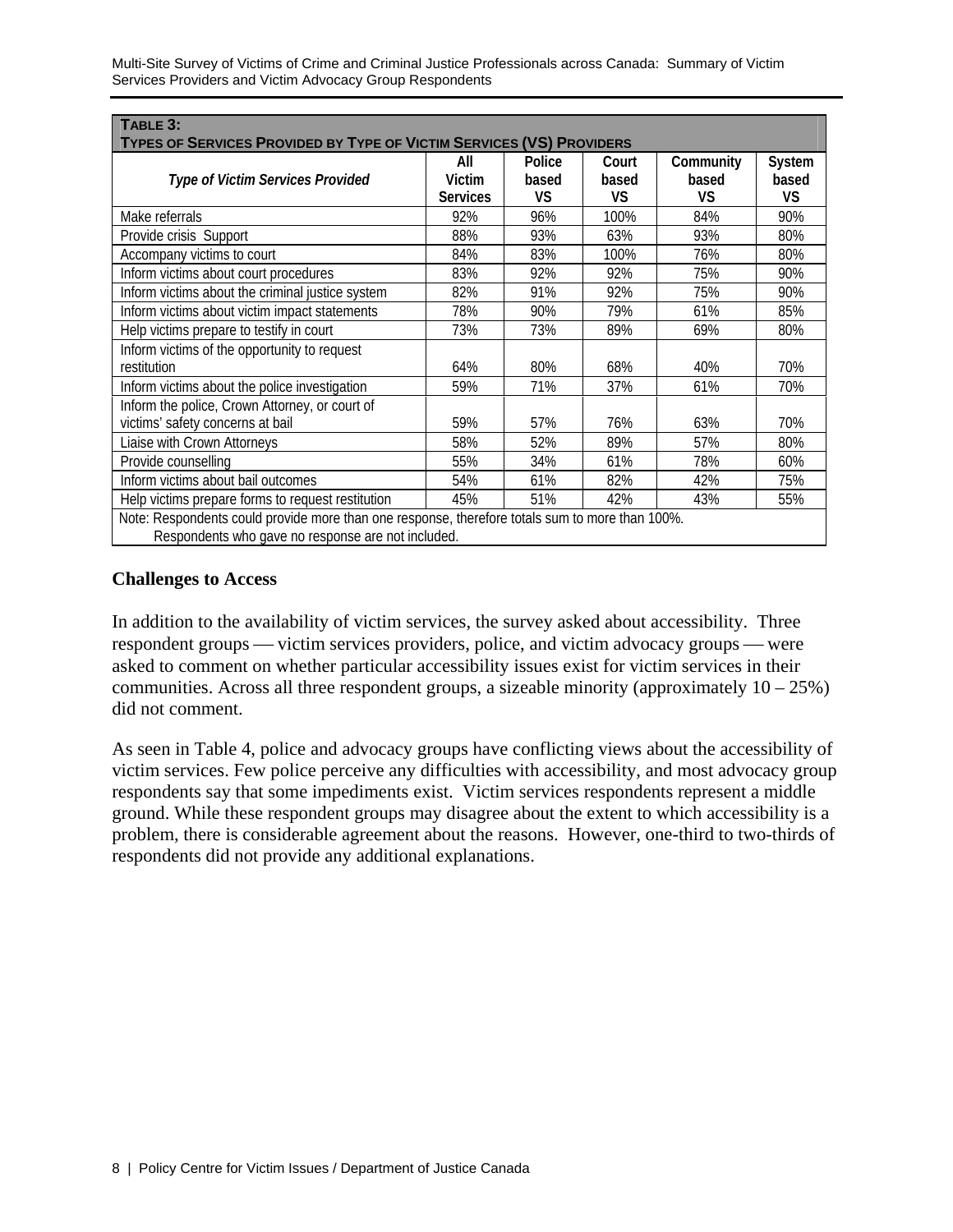| TABLE 4:<br>DO VICTIMS OF CRIME FACE CHALLENGES IN ACCESSING VICTIM SERVICES IN YOUR COMMUNITY?                                                              |                                        |                     |                                |  |  |  |
|--------------------------------------------------------------------------------------------------------------------------------------------------------------|----------------------------------------|---------------------|--------------------------------|--|--|--|
| Percentage of respondents who indicated challenges<br>to accessing victim services                                                                           | Victim<br><b>Services</b><br>$(N=318)$ | Police<br>$(N=686)$ | Advocacy<br>Groups<br>$(N=47)$ |  |  |  |
| Language barriers                                                                                                                                            | 53%                                    | 11%                 | 66%                            |  |  |  |
| <b>Financial barriers</b>                                                                                                                                    | 43%                                    | 6%                  | 77%                            |  |  |  |
| Services do not respond to cultural needs                                                                                                                    | 35%                                    | 5%                  | 70%                            |  |  |  |
| Lack of victim services because of rural location                                                                                                            | 29%                                    | 9%                  | 55%                            |  |  |  |
| Services do not respond to needs of both genders                                                                                                             | 26%                                    | 6%                  | 53%                            |  |  |  |
| Physical barriers for person with disabilities<br>21%<br>3%<br>51%                                                                                           |                                        |                     |                                |  |  |  |
| Note: Respondents could provide more than one response; totals sum to more than 100%.<br>Respondents who gave no response are not represented in this table. |                                        |                     |                                |  |  |  |

The most common challenge to accessing victim services mentioned by victim services providers is providing services to victims whose first language is not French or English, combined with a shortage of interpreters and translators available to assist. As Table 4 shows, about half said that language barriers exist in accessing victim services in their community. Two-thirds of victim advocacy groups and one-tenth of police agreed.

Financial and cultural issues were mentioned by over one-third of victim services providers and about three-quarters of advocacy groups. (Less than one-tenth of police agreed). The two main financial obstacles offered by survey respondents were transportation and/or childcare costs.

In interviews, several victim services providers indicated the importance of culturally sensitive services by noting that different cultures react differently to being victimized and, as a result, many individuals who belong to certain cultural groups choose not to report a crime or not to access victim services. They also mentioned the need for training in cultural sensitivity for victim services providers and the need for more cultural diversity among victim services providers. Similarly, a few police noted in interviews that some racial or ethnic groups exhibit a general mistrust of police, resulting in reluctance to access police-based victim services.

The absence of victim services in some rural locations is a challenge according to about onethird of victim services providers, half of victim advocacy groups, and one-tenth of police surveyed. Lack of adequate transportation is the major impediment to access. In interviews, victim services providers in both large and small centres mentioned the challenges in serving their geographic area. Respondents in large centres noted that while the city boundaries extend over a large area, many victim services are concentrated in the city centre. Respondents in small communities noted the difficulties in serving more rural areas. While a few victim services organizations do home visits to these rural locations, distance is a challenge faced by many victims.

About one-quarter of victim services respondents surveyed said that victim services are not responsive to the needs of both genders. Half of victim advocacy groups and 6% of police agreed. According to those interviewed, there are significantly fewer specialized victim services for men as many of the specialized services for victims of domestic and partner abuse serve women and child victims only. Interview respondents also indicated that not only are there fewer services for male victims, there has also been less education regarding male victimization, which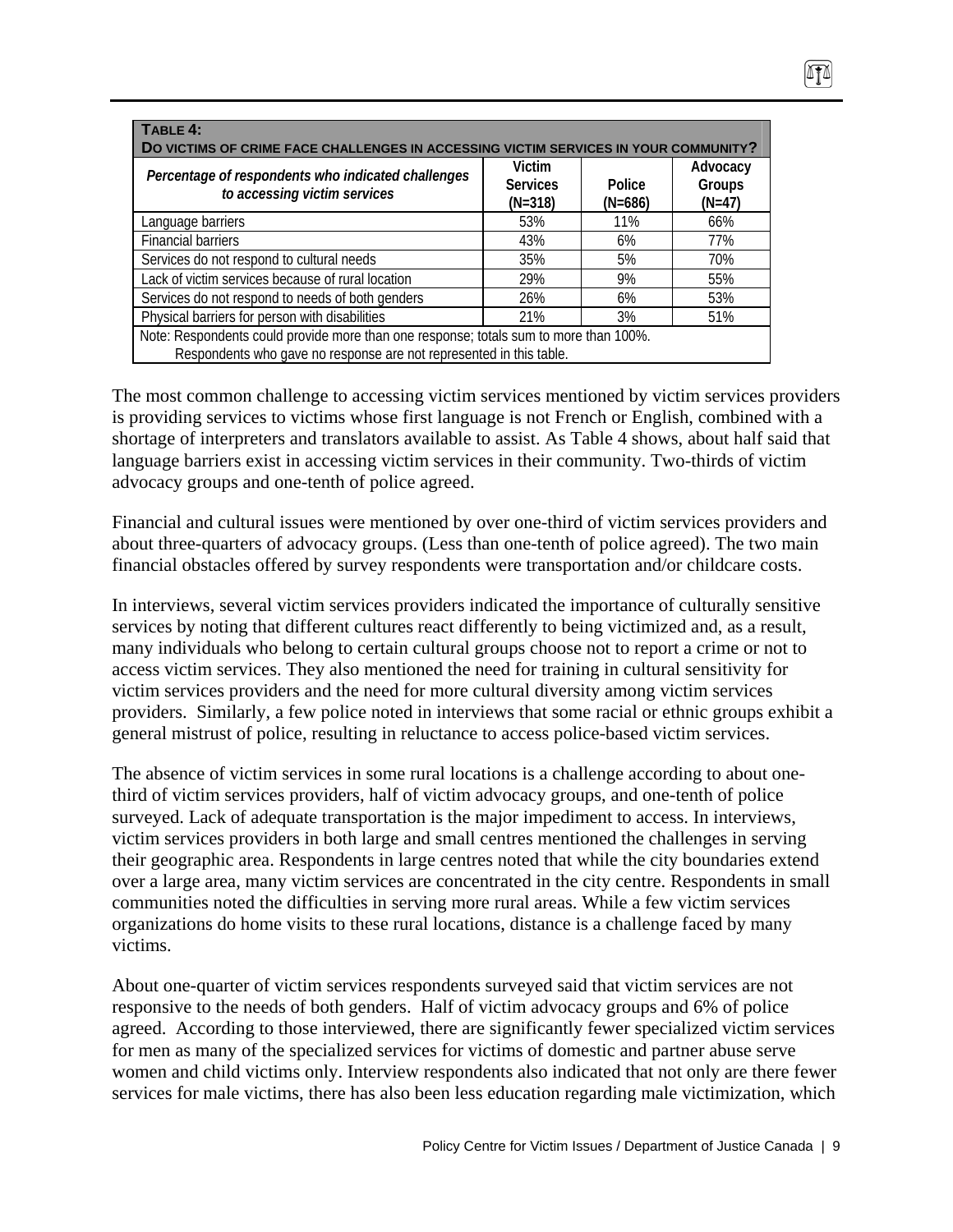results in very few men in these situations coming forward and asking for help. In addition, a few victim services and advocacy group interview respondents commented that individuals in same-sex relationships who experience partner abuse are disadvantaged because often these cases are not considered to be 'domestic' and thus are not included in the mandates of specialized victim services.

One-fifth of victim services respondents and half of advocacy groups mentioned accessibility issues for persons with disabilities. The most common difficulties mentioned were inaccessible buildings, and lack of appropriate transportation. Three victim services providers also mentioned insufficient staff for home visits.

In interviews, victim services providers also mentioned additional access issues that did not appear on the survey. Several believe that there is a lack of awareness of the available services, which could be rectified with more publicity for victim services and more education of both the public and criminal justice professionals about what services are available. In addition, a few cited the extensive waiting lists for services caused by the increase in the volume of cases without a corresponding increase in resources. Literacy was also mentioned by several respondents who indicated that victim services mail outs, brochures, and pamphlets are often too complex and are not understood by many individuals.

Lack of coordination, integration, and information-sharing among the various agencies and professionals was mentioned as an important challenge by a few victim services providers who were interviewed in large cities. A concern was expressed that non-acceptance by the formal criminal justice system limits referral by other organizations.

#### **Improvements to Increase Accessibility of Services**

Victim services providers were asked in interviews about what could be done to improve accessibility of victim services. The main suggestion was that Police, Crown Attorneys, and judges would benefit from additional training on victims' issues. Likewise, victim services providers would benefit from training on cultural diversity and the needs of male victims and gay, lesbian, and trans-gendered victims of crime. Finally, a few victim services providers stated that increased collaboration and information-sharing among all professionals and victim services providers would be beneficial to victims and would facilitate their access to services. A few respondents also indicated that more outreach is needed.

## **Best Way to Inform Victims of Available Services**

In interviews, victim services providers were asked what would be the best way to inform victims of services available in their community. Interviewees stressed flexibility and repetition, explaining that information should come from a variety of methods (written and oral) and should be provided at various points throughout the criminal justice process. According to several victim services providers, this is important because victims, at the time of the crime, are often too traumatized and overwhelmed to retain everything that is said to them. Therefore, while police should initially inform victims of available services both orally and in writing with a list of resources, victim services must follow up this contact by phone and/or mail. A few believe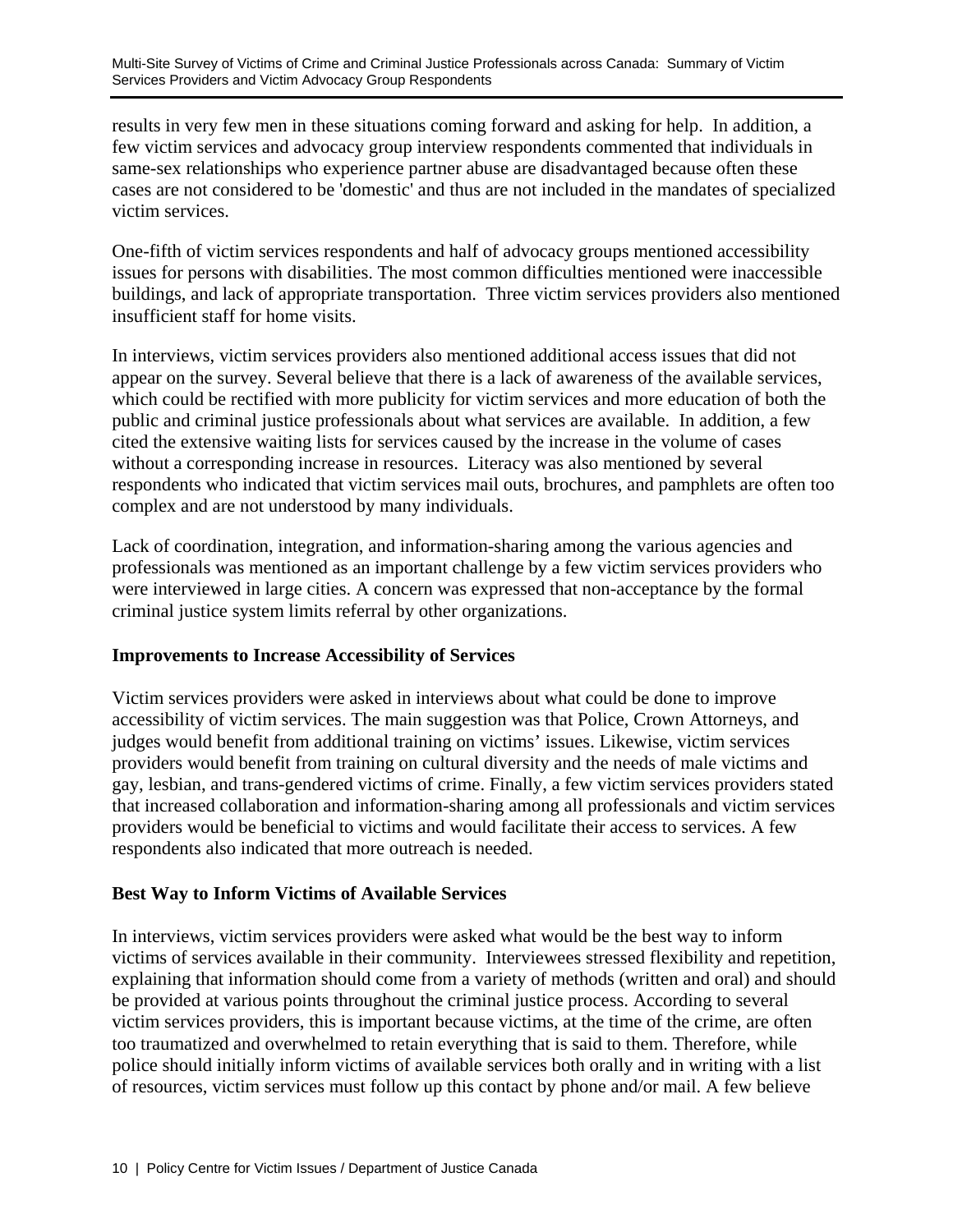that victim services should first use written material to ensure that they are not too intrusive and to give the victim the opportunity to initiate contact with victim services.

Several of those interviewed also suggested public education and publicity through the media as effective methods for creating awareness. A few specialized victim services organizations mentioned the importance of having visible information on victim services in places such as doctors' offices, grocery stores, etc. According to these victim services providers, this type of publicity will assist in reaching victims of domestic violence and spousal abuse.

# **3. Information for Victims: Perceptions of Victim Services Providers and Victim Advocacy Respondents**

## **Adequacy of Information Provided**

Victim services providers who were interviewed were asked to describe the kinds of information they believe victims of crime most want to receive. There is general agreement that victims primarily want to be informed of developments regarding their own case, since this enables them to regain some degree of control over their situation. Victim services providers also believe that victims want general information about the criminal justice system as a whole, such as an explanation of the various stages of the process, a description of what they can expect in the courtroom, and an understanding of their role, their rights, and their options at every stage of the process. Additionally, victims want to understand the reasons for the release of the accused and any conditions attached to the release, and want to know how they can keep themselves safe and what the system will do to protect them. Victims also need to be informed about any services and resources available to them, and about what will happen to the accused after final disposition.

From the perspective of victim services providers who were interviewed, information provided to victims is sporadic and inconsistent. They believe that victims are more likely to obtain information if they initiate contact with the Crown Attorney or police or if victim services organizations are involved; sometimes the extent of information that victims receive depends on the particular police investigator assigned to the case. A few victim services providers reported that victims of crimes against the person are more likely to get adequate information than victims of property crime.

Table 5 shows the proportion of respondents who believe that victims usually receive adequate information on various aspects of their case and on the criminal justice system as a whole. There is substantial agreement among victim services providers, Crown Attorneys, and police that victims generally receive adequate information with respect to the date and location of their court proceedings, victim impact statements, victim services, the ultimate outcome of their case, and conditions of release.

From the perspective of victim services providers who participated in the study areas for improvement in information provision include the progress of the police investigation, outcomes of bail decisions, conditions of release, charges dropped, restitution, the ultimate outcome of the case, the criminal justice system, alternative processes, and the rights of the accused.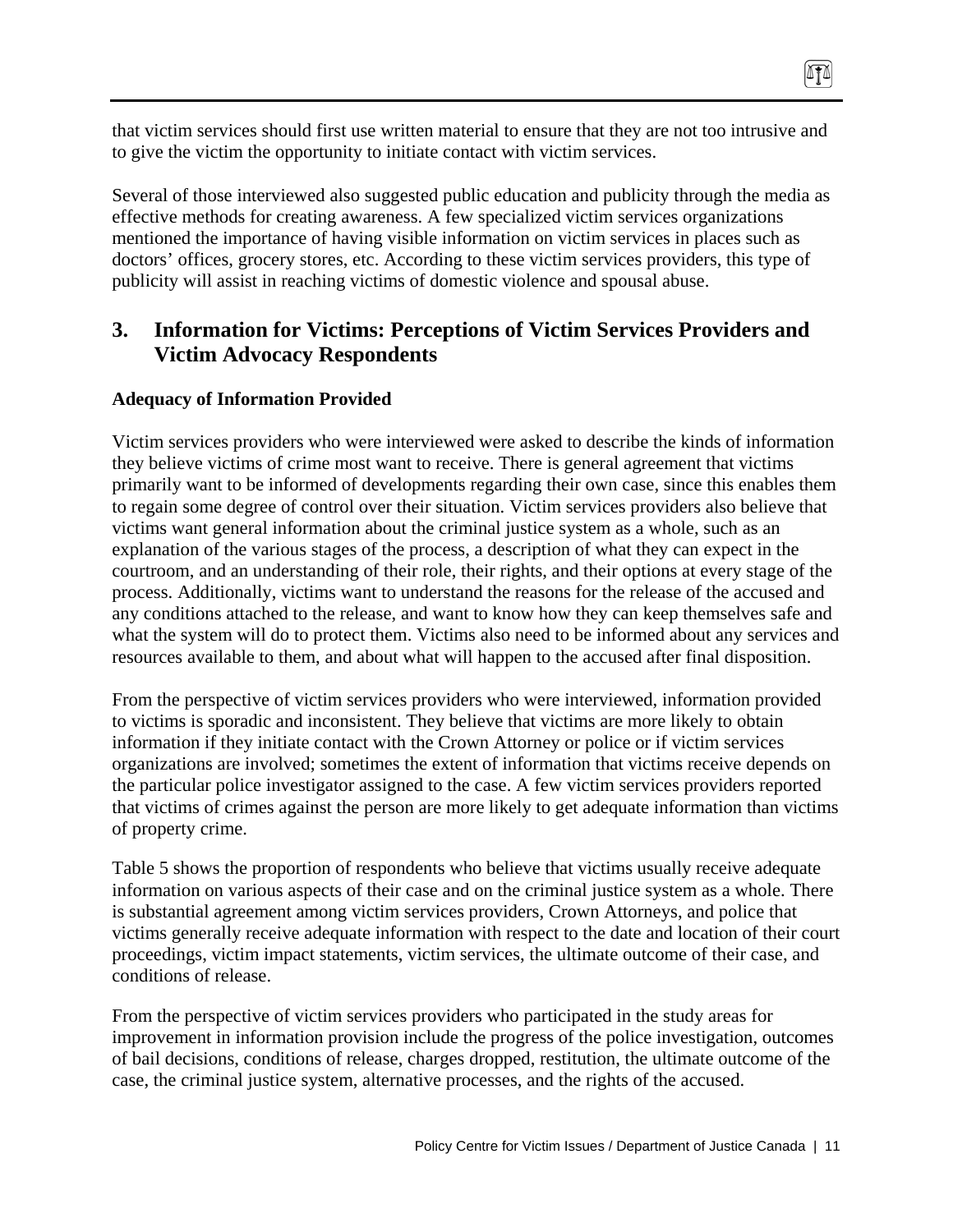From the perspective of victim advocacy organizations who participated in the study areas for improvement in information provision include the progress of the police investigation, outcomes of bail decisions, conditions of release, the charges laid, the charges dropped, restitution, the ultimate outcome of the case, the criminal justice process, the rights of the accused, and alternative processes, victim services and community services.. It is worth noting that in all three of these areas (and in general), police had a more positive opinion than their colleagues of the adequacy of information provided to victims of crime.

Please refer to Table 5 below.

| TABLE 5:                                                                  |                 |           |           |          |  |  |  |
|---------------------------------------------------------------------------|-----------------|-----------|-----------|----------|--|--|--|
| DO VICTIMS USUALLY RECEIVE ADEQUATE INFORMATION?                          |                 |           |           |          |  |  |  |
| Percentage of respondents who                                             | Victim          | Crown     |           | Advocacy |  |  |  |
| agree that victims usually receive                                        | <b>Services</b> | Attorney  | Police    | Groups   |  |  |  |
| adequate information on                                                   | (N=318)         | $(N=188)$ | $(N=686)$ | $(N=47)$ |  |  |  |
| The progress of the police investigation                                  | 42%             | 32%       | 83%       | 19%      |  |  |  |
| Outcomes of bail decisions                                                | 40%             | 64%       | 69%       | 23%      |  |  |  |
| Conditions of release                                                     | 55%             | 64%       | 79%       | 23%      |  |  |  |
| Date and location of court proceedings                                    | 81%             | 70%       | 78%       | 60%      |  |  |  |
| Charges laid                                                              | 70%             | 59%       | 90%       | 49%      |  |  |  |
| Charges dropped                                                           | 49%             | 52%       | 67%       | 32%      |  |  |  |
| Victim impact statements                                                  | 71%             | 78%       | 74%       | 53%      |  |  |  |
| Restitution                                                               | 47%             | 66%       | 59%       | 15%      |  |  |  |
| The ultimate outcome of the case                                          | 60%             | 61%       | 75%       | 43%      |  |  |  |
| The criminal justice process                                              | 54%             | 38%       | 62%       | 21%      |  |  |  |
| Alternative processes                                                     | 27%             | 24%       | 57%       | 23%      |  |  |  |
| Rights of accused                                                         | 43%             | 28%       | 63%       | 32%      |  |  |  |
| Victim services                                                           | 69%             | 76%       | 93%       | 43%      |  |  |  |
| Other community support services                                          | 66%             | 44%       | 76%       | 32%      |  |  |  |
| Note: Respondents who gave no response are not represented in this table. |                 |           |           |          |  |  |  |

## **Responsibility for Information Provision**

Table 6 below shows respondents' perceptions of criminal justice professionals' responsibility for providing information to victims of crime. With respect to certain pieces of information, respondents were mostly in agreement over which agency - Crown Attorney, police, or victim services - should be responsible for informing victims. For example, a majority of respondents in all groups believes that police should inform victims about the progress of the police investigation and any charges laid. Similarly, a majority in all categories believes that victim services providers should provide information about victim services and other community support services, while Crown Attorneys should provide information about the ultimate outcome of the case. However, when it comes to the other types of information, there is less certainty among respondents regarding the three agencies' responsibilities for information provision.

Furthermore, in no instance did respondents assign full responsibility for information provision to a single agency. Instead, they regard information provision as a shared duty. Even where large majorities of respondents identified a certain agency as primarily responsible for providing information to victims, substantial proportions also believe that the other two agencies also have a role to play.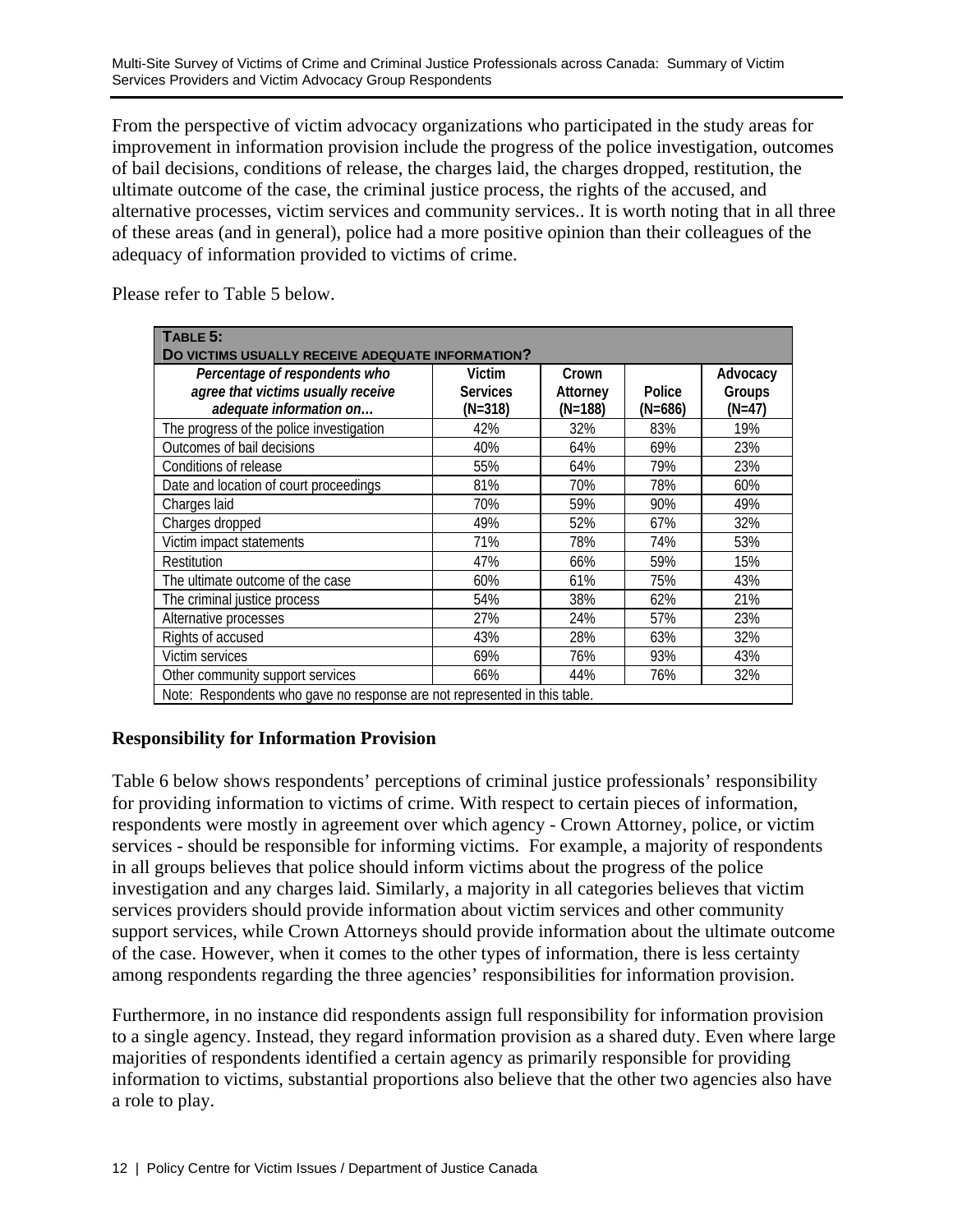For the most part, victim services providers and victim advocacy respondents were in agreement regarding who is responsible for providing information to victims. However, responses to who should be responsible for providing information about the conditions of release differed, with advocacy groups reporting more often that Crown Attorneys were responsible for this, whereas victim services providers were fairly evenly split between identifying Crown Attorneys, Police, and victim services providers as responsible for providing information in this area. Similarly, more advocacy respondents than victim services providers noted that Crown Attorneys should provide information to victims about restitution, the criminal justice process and alternative processes.

n

|                                                             | <b>Victim services</b> | <b>Crown Attorneys</b><br>$(N=188)$ | Police<br>$(N=686)$ | <b>Advocacy Groups</b><br>$(N=47)$ |
|-------------------------------------------------------------|------------------------|-------------------------------------|---------------------|------------------------------------|
|                                                             | $(N=318)$              |                                     |                     |                                    |
| The progress of the police investigation<br>Crown Attorneys | 19%                    | 4%                                  | 9%                  | 26%                                |
| Police                                                      | 81%                    | 85%                                 | 90%                 | 68%                                |
| Victim services                                             | 38%                    | 13%                                 | 19%                 | 43%                                |
| <b>Outcomes of bail decisions</b>                           |                        |                                     |                     |                                    |
|                                                             | 52%                    | 34%                                 | 58%                 | 64%                                |
| <b>Crown Attorneys</b><br>Police                            | 38%                    | 34%                                 | 42%                 | 23%                                |
|                                                             | 47%                    | 51%                                 | 23%                 | 40%                                |
| Victim services                                             |                        |                                     |                     |                                    |
| <b>Conditions of release</b>                                |                        |                                     |                     |                                    |
| <b>Crown Attorneys</b>                                      | 48%                    | 34%                                 | 51%                 | 62%<br>34%                         |
| Police                                                      | 51%                    | 35%                                 | 54%                 |                                    |
| Victim services                                             | 48%                    | 51%                                 | 23%                 | 36%                                |
| Date and location of court proceedings                      |                        |                                     |                     |                                    |
| <b>Crown Attorneys</b>                                      | 50%                    | 36%                                 | 47%                 | 57%                                |
| Police                                                      | 29%                    | 30%                                 | 47%                 | 26%                                |
| Victim services                                             | 61%                    | 50%                                 | 28%                 | 45%                                |
| Charges laid                                                |                        |                                     |                     |                                    |
| Crown Attorneys                                             | 35%                    | 26%                                 | 28%                 | 49%                                |
| Police                                                      | 70%                    | 60%                                 | 79%                 | 66%                                |
| Victim services                                             | 30%                    | 22%                                 | 10%                 | 17%                                |
| Charges dropped                                             |                        |                                     |                     |                                    |
| Crown Attorneys                                             | 56%                    | 65%                                 | 76%                 | 68%                                |
| Police                                                      | 50%                    | 27%                                 | 35%                 | 38%                                |
| Victim services                                             | 31%                    | $\frac{24\%}{24\%}$                 | 10%                 | 21%                                |
| Victim impact statements                                    |                        |                                     |                     |                                    |
| Crown Attorneys                                             | 37%                    | 28%                                 | 35%                 | 60%                                |
| Police                                                      | 35%                    | 34%                                 | 50%                 | 15%                                |
| Victim services                                             | 82%                    | 67%                                 | 46%                 | 72%                                |
| <b>Restitution</b>                                          |                        |                                     |                     |                                    |
| Crown Attorneys                                             | 42%                    | 36%                                 | 63%                 | 66%                                |
| Police                                                      | 21%                    | 32%                                 | 29%                 | 13%                                |
| Victim services                                             | 62%                    | 48%                                 | 28%                 | 51%                                |
| The ultimate outcome of the case                            |                        |                                     |                     |                                    |
| <b>Crown Attorneys</b>                                      | 70%                    | 62%                                 | 68%                 | 81%                                |
| Police                                                      | 25%                    | 29%                                 | 42%                 | 11%                                |
| Victim services                                             | 51%                    | 37%                                 | 18%                 | 45%                                |
| The criminal justice process                                |                        |                                     |                     |                                    |
| Crown Attorneys                                             | 55%                    | 44%                                 | 69%                 | 68%                                |
| Police                                                      | 30%                    | 20%                                 | 33%                 | 21%                                |
| Victim services                                             | 73%                    | 66%                                 | 38%                 | 60%                                |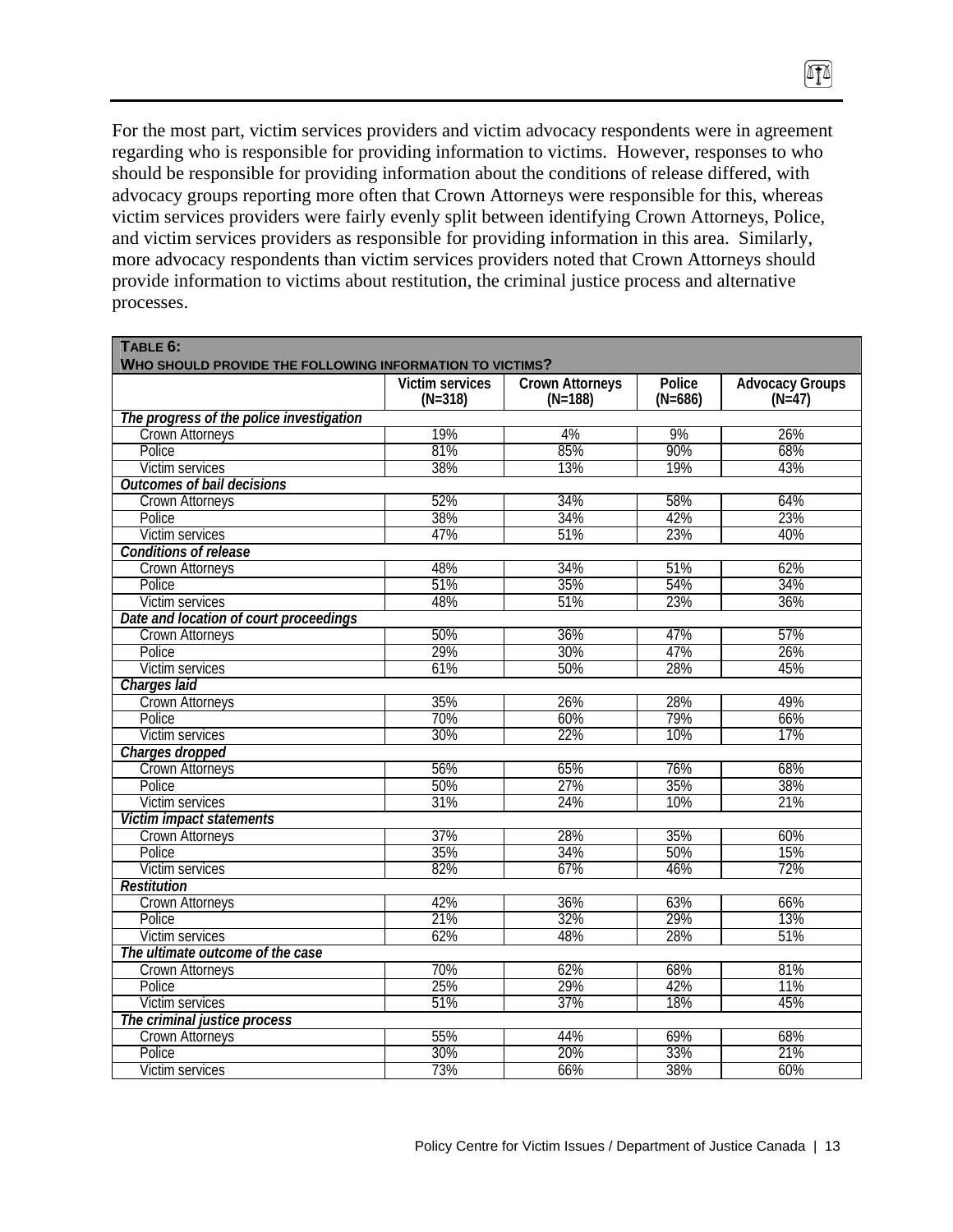Multi-Site Survey of Victims of Crime and Criminal Justice Professionals across Canada: Summary of Victim Services Providers and Victim Advocacy Group Respondents

| WHO SHOULD PROVIDE THE FOLLOWING INFORMATION TO VICTIMS? | <b>Crown Attorneys</b><br>Police<br><b>Advocacy Groups</b><br>Victim services |           |           |          |  |  |
|----------------------------------------------------------|-------------------------------------------------------------------------------|-----------|-----------|----------|--|--|
|                                                          | $(N=318)$                                                                     | $(N=188)$ | $(N=686)$ | $(N=47)$ |  |  |
| Alternative processes                                    |                                                                               |           |           |          |  |  |
| Crown Attorneys                                          | 55%                                                                           | 37%       | 65%       | 62%      |  |  |
| Police                                                   | 26%                                                                           | 30%       | 35%       | 23%      |  |  |
| Victim services                                          | 55%                                                                           | 49%       | 32%       | 55%      |  |  |
| <b>Rights of accused</b>                                 |                                                                               |           |           |          |  |  |
| Crown Attorneys                                          | 59%                                                                           | 51%       | 49%       | 60%      |  |  |
| Police                                                   | 47%                                                                           | 19%       | 53%       | 40%      |  |  |
| Victim services                                          | 46%                                                                           | 41%       | 25%       | 43%      |  |  |
| <i>Victim services</i>                                   |                                                                               |           |           |          |  |  |
| Crown Attorneys                                          | 40%                                                                           | 26%       | 19%       | 57%      |  |  |
| Police                                                   | 64%                                                                           | 43%       | 68%       | 53%      |  |  |
| Victim services                                          | 75%                                                                           | 73%       | 61%       | 75%      |  |  |
| Other community support services                         |                                                                               |           |           |          |  |  |
| Crown Attorneys                                          | 31%                                                                           | 17%       | 16%       | 36%      |  |  |
| Police                                                   | 45%                                                                           | 28%       | 48%       | 49%      |  |  |
| Victim services                                          | 87%                                                                           | 84%       | 74%       | 79%      |  |  |

#### **Obstacles to Information Provision and Possible Improvements**

In interviews, victim services providers, Crown Attorneys, and police explained that there are several obstacles to providing information to victims of crime. Insufficient time and limited resources are perhaps the most significant. All three groups agreed that the sheer volume of cases in the system makes it impossible for criminal justice professionals to provide all victims of crime with all of the information that they may want or require. From the perspective of victim services providers, this difficulty is exacerbated by a lack of coordination and collaboration between victim services, police, and the Crown Attorneys. In a related vein, both police and victim services providers pointed to their own limited access to Crown Attorneys, court, and (in the case of victim services) police information systems, and observed that privacy legislation and policies limit the extent to which the various agencies involved can share information. Other difficulties in providing information include victim transience or reluctance to be contacted, and the possibility that disclosure of certain information may jeopardize the trial.

Among the more frequently mentioned measures to improve the information given to victims were more widespread establishment of court-based or police-based victim assistance programs; better provision of information by police and by the Crown Attorney and/or more police and Crown Attorney resources; a more active role for the court in providing information; creation of stronger links among all agencies involved in order to establish clear guidelines and direction on who should provide what information; and increased information-sharing among agencies. Other suggestions included education and training so that all criminal justice professionals gain a better understanding of the role of victim services organizations; more print materials; and implementation of a standardized checklist or protocol for reference by police, the Crown Attorney, and victim services, to ensure that all professionals dealing with victims are providing information in a consistent manner. There were also suggestions for implementation of a centralized, computerized repository of information accessible to all agencies and for improved public education about various aspects of the criminal justice process.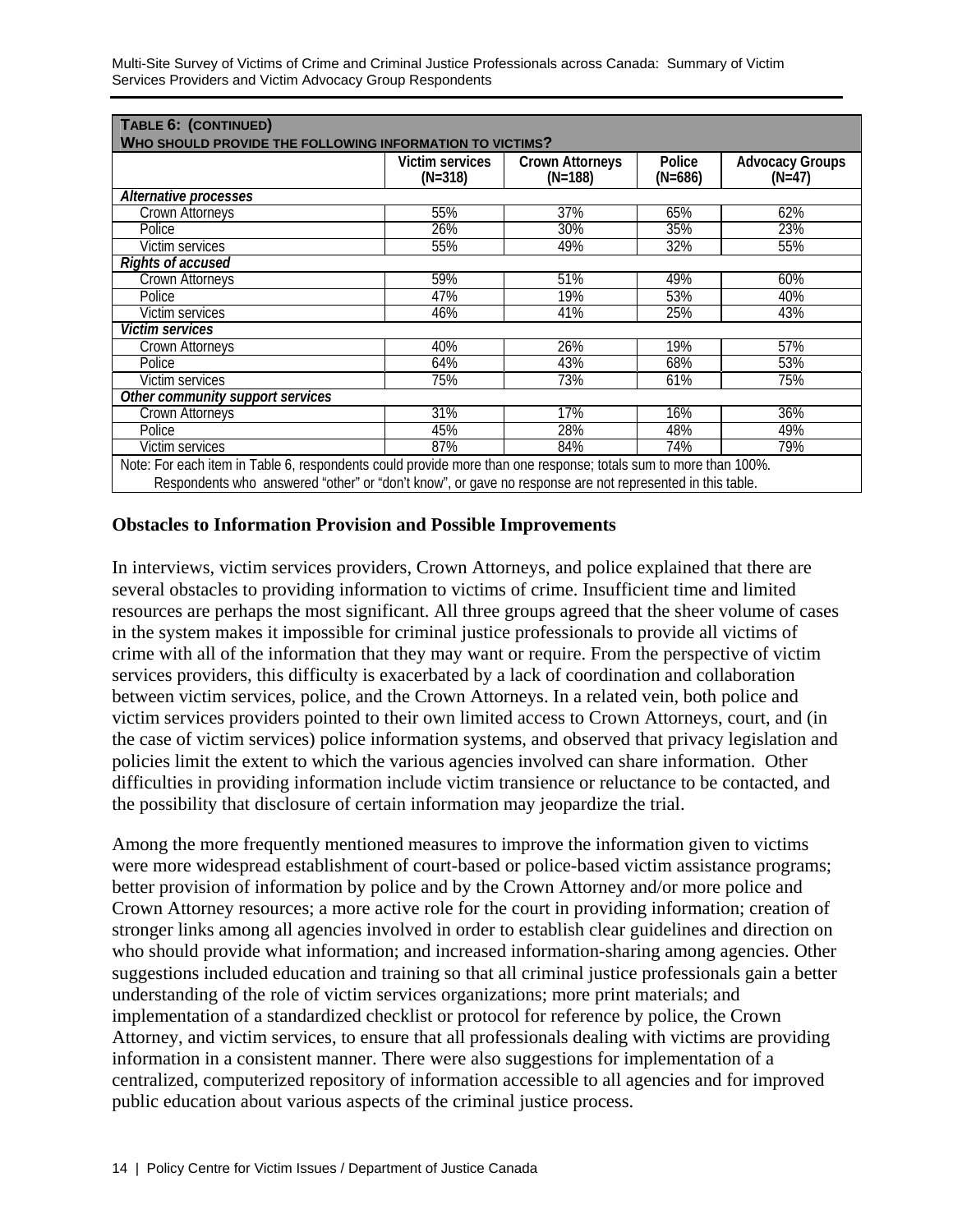# **4. Information-Sharing and Collaboration**

The victim services survey and interviews used open-ended questions to examine the extent to which information-sharing and collaboration occur between victim services, on one hand, and among other victim services and community organizations on the other. While there is evidence of some collaboration among agencies serving victims, there is also support for establishing stronger links among them in order to improve services for victims.

### **Victim Services and Community Organizations**

Victim services providers were asked to describe their relationship with other victim services and community organizations. The results are in Table 7 below. Although 29% of those surveyed simply said that they have a strong working relationship with these other agencies, many gave specific details about the nature of that relationship. Referrals are evidently the most important aspect of the relationship; 38% reported referring victims to other community resources and receiving referrals from them. Additionally, 21% reported that they share information with other organizations through various committees, consultations, and meetings.

In interviews, victim services providers explained the nature of this information-sharing further, reporting that they meet with other community agencies on a regular basis to discuss a variety of issues, to coordinate activities, and to inform one another of the range of services available to victims, and a few reported sharing information on specific cases, although only with the consent of the victim. Small proportions of victim services providers reported the existence of working protocols with court-based or police-based victim services, inter-agency training and information sessions, and participation in community coalitions. Five percent reported no contact with other victim services or community organizations.

| TABLE 7:<br><b>COLLABORATION OF VICTIM SERVICES WITH OTHER VICTIM SERVICES AND COMMUNITY</b><br>ORGANIZATIONS, AS REPORTED BY VICTIM SERVICES |                                        |  |  |  |
|-----------------------------------------------------------------------------------------------------------------------------------------------|----------------------------------------|--|--|--|
| Nature of collaboration                                                                                                                       | Victim<br><b>Services</b><br>$(N=318)$ |  |  |  |
| Referrals                                                                                                                                     | 38%                                    |  |  |  |
| Strong working relationship - nature unspecified                                                                                              | 29%                                    |  |  |  |
| Share information                                                                                                                             | 21%                                    |  |  |  |
| Working protocols with court-based or police-based victim services                                                                            | 6%                                     |  |  |  |
| Training or information sessions                                                                                                              | 4%                                     |  |  |  |
| Part of coalition of agencies                                                                                                                 | 3%                                     |  |  |  |
| Limited collaboration or contact                                                                                                              | 5%                                     |  |  |  |
| Do not work together or share information                                                                                                     | 5%                                     |  |  |  |
| Other                                                                                                                                         | 7%                                     |  |  |  |
| Don't know or No response                                                                                                                     | 14%                                    |  |  |  |
| Note: Respondents could provide more than one response; total sums to more than 100%.                                                         |                                        |  |  |  |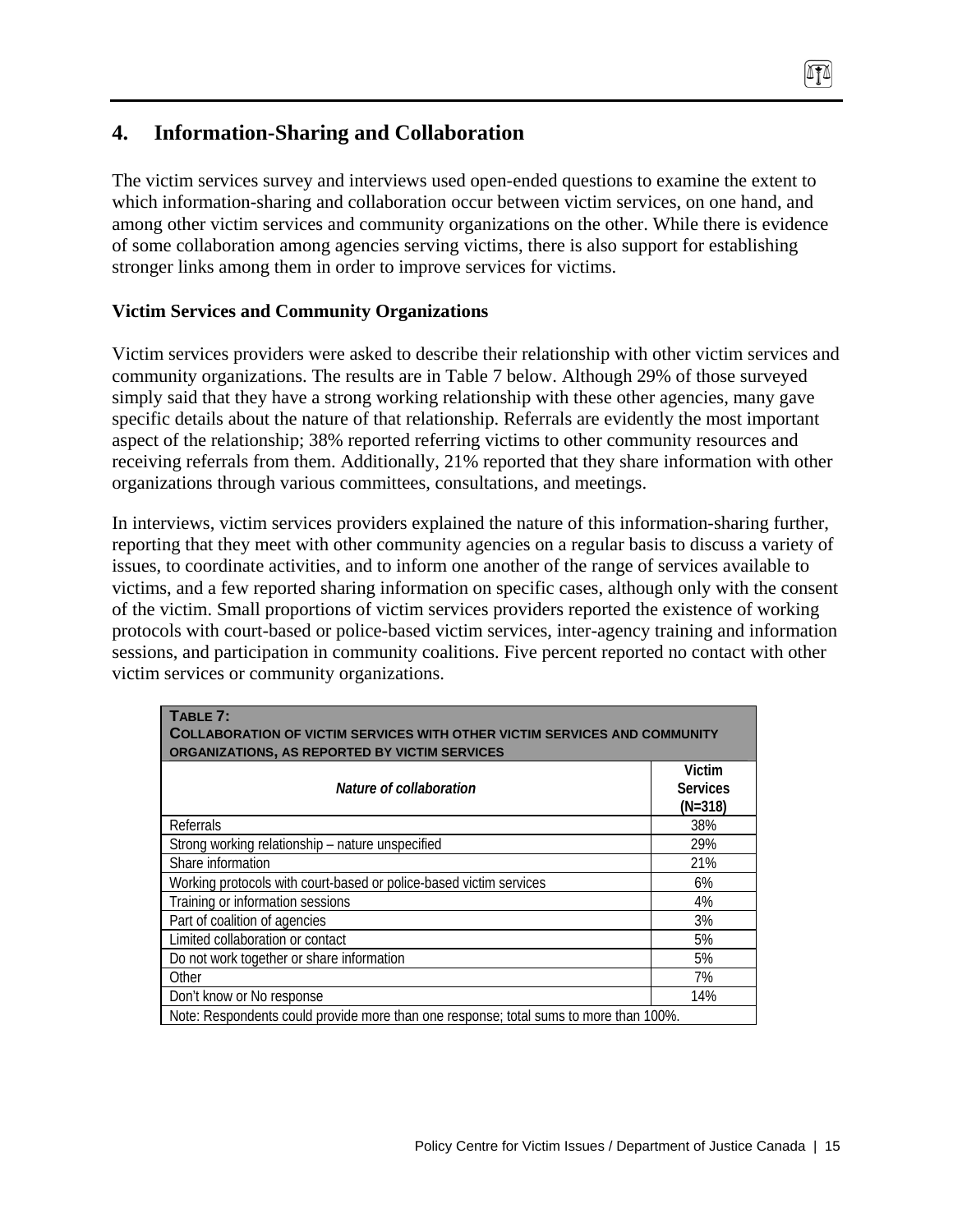## **Relationship between Police and Victim Services: Perceptions of Police Respondents**

Police were asked to describe the nature of their relationship with victim services. As shown in Table 8, just under one-fifth of those surveyed reported that victim services has access to police reports and files, while a similar proportion simply explained that police share information with victim services. While 15% reported sharing office space, 12% said that police and victim services do not work together or share information at all.

| TABLE 8:                                                                              |                     |  |  |  |  |  |
|---------------------------------------------------------------------------------------|---------------------|--|--|--|--|--|
| <b>COLLABORATION OF POLICE WITH VICTIM SERVICES, AS REPORTED BY POLICE</b>            |                     |  |  |  |  |  |
| Nature of collaboration                                                               | Police<br>$(N=686)$ |  |  |  |  |  |
| Victim services have access to police reports or files                                | 18%                 |  |  |  |  |  |
| Share information                                                                     | 17%                 |  |  |  |  |  |
| Victim services is part of police service or share office                             | 15%                 |  |  |  |  |  |
| Victim services updates police after contact with victim                              | 10%                 |  |  |  |  |  |
| Open communication or close collaboration                                             | 7%                  |  |  |  |  |  |
| Poor communication or limited collaboration                                           | 5%                  |  |  |  |  |  |
| Victim services attends complaints or occurrences                                     | 4%                  |  |  |  |  |  |
| Other                                                                                 | 9%                  |  |  |  |  |  |
| Do not work together or share information                                             | 12%                 |  |  |  |  |  |
| No response                                                                           | 10%                 |  |  |  |  |  |
| Note: Respondents could provide more than one response; total sums to more than 100%. |                     |  |  |  |  |  |

In a separate question, police were asked specifically whether their division or department has a policy for allowing victim services to access victim files. Forty percent of those surveyed reported that such a policy is in place, although close to half did not know whether their organization had such a policy. Of police who reported the existence of a policy allowing victim services to access their files, more than one-quarter said that this access is unlimited. However, it was more common for police to report some limitations. For example, 17% of police who said that an information-sharing policy exists reported that victim services has access only to certain files; 13% said access is possible only with the victim's consent; and 11% said that federal legislation limits the extent to which they share information with victim services.<sup>2</sup>

Police were also asked about the referrals they make to victim services. More than three-quarters of police surveyed said they generally refer victims to police-based victim services and more than two-thirds generally refer victims to specialized victim services for domestic violence. Over 60% refer victims to specialized services for sexual assault and specialized services for children, and one one-third refer victims to court-based victim services.

 $\frac{1}{2}$ 

Note: Federal privacy legislation is applicable only to RCMP, not to other police forces.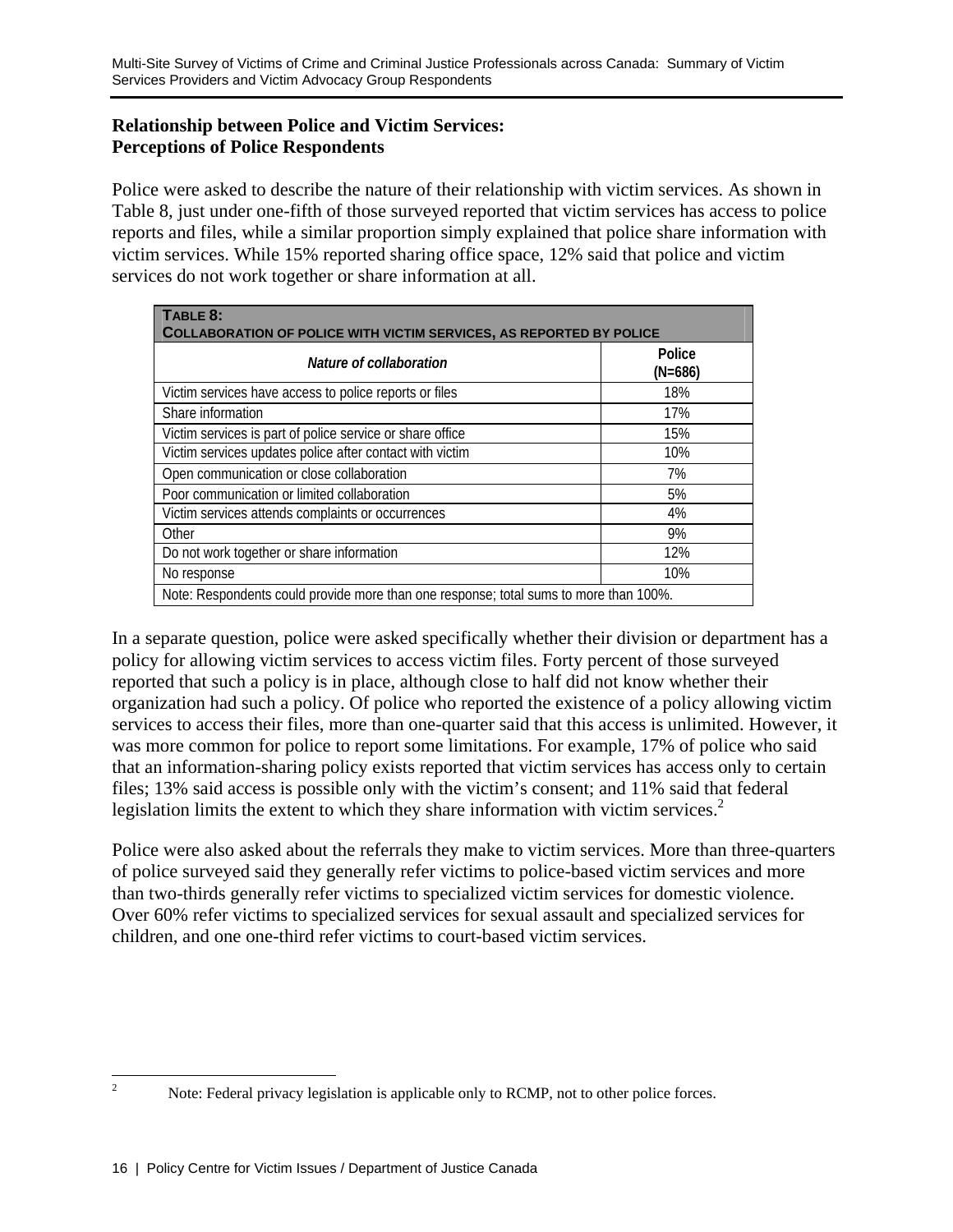# **5. Bail Determinations**

**TABLE 9:** 

The 1999 amendments to the *Criminal Code* include several provisions to protect the safety of victims of crime in bail determinations. The provisions direct police officers, judges, and justices of the peace to consider the safety and security of the victim in decisions to release the accused pending the first court appearance; require judges to consider no-contact conditions and any other conditions necessary to ensure the safety and security of the victim; and ensure that the particular concerns of the victim are considered and highlighted in decisions on the imposition of special bail conditions. This section discusses the extent to which victim services providers and advocacy groups believe that victim safety is considered at bail.

# **Consideration of Victim Safety at Bail: Obstacles**

Despite the results from the surveys and interviews with criminal justice professionals, which suggest that these professionals are concerned about protection of the victim at bail, about 30% of victim services providers and one-quarter of advocacy groups surveyed believe that the victim's safety is generally considered in decisions about bail and conditions of release. Although several victim services providers acknowledged in interviews that there has been substantial evolution in this regard and that police and Crown Attorneys are very sensitive to safety issues, the larger group of those surveyed identified numerous obstacles to the consideration of victim safety, as shown in Table 9.

| <b>Obstacles</b>                                                  | Victim<br><b>Services</b> | Advocacy<br>Groups |
|-------------------------------------------------------------------|---------------------------|--------------------|
|                                                                   | $(n=163)$                 | $(n=31)$           |
| Victim's concerns not taken seriously by Crown Attorneys or court | 24%                       |                    |
| Rights of accused take precedence over victim's rights            | 16%                       | 13%                |
| Lack of knowledge or understanding of domestic violence and abuse | 15%                       | 23%                |
| Inadequate assessment of risk by court                            | 12%                       | 19%                |
| Breaches of conditions not taken seriously                        | 13%                       |                    |
| Failure to notify victims about release or conditions on release  | 9%                        |                    |
| Victim not adequately consulted or unwilling to participate       | 8%                        | 16%                |
| Victim has inadequate resources (financial, shelter)              | 3%                        |                    |
| Other                                                             | 12%                       | 16%                |
| No response                                                       | 14%                       | 19%                |

Although about one-quarter of victim services providers surveyed simply observed that the Crown Attorney and the court do not take the victim's concerns seriously, others identified more specific impediments to the consideration of victim safety. For example, 16% observed that the rights of the accused take precedence over victims' safety concerns at bail determinations. In interviews, they expanded on this idea, explaining that in their view, the presumption of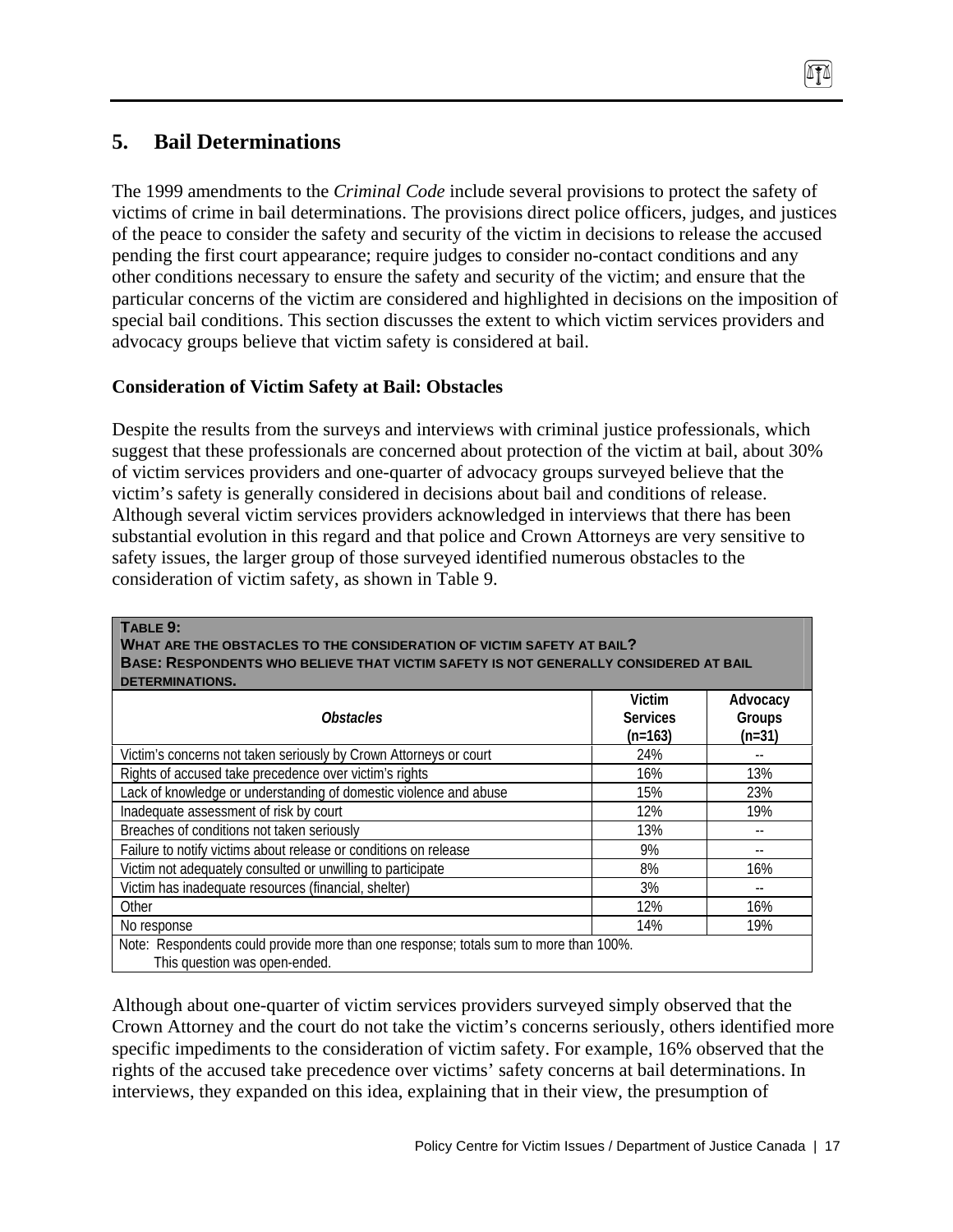innocence discourages judges from locking up accused persons. A few victim services providers also said in interviews that overcrowding in jails and a lack of resources for keeping people in jail leads judges to release the accused rather than remanding them into custody.

Another frequently mentioned obstacle is an ongoing lack of understanding of domestic violence and the dynamics of partner abuse on the part of the Crown Attorneys and the judiciary (this obstacle was mentioned by 15% of victim services providers). In interviews, several victim services providers said that domestic violence and spousal abuse continue to be perceived as less serious offences. This problem is exacerbated by the fact that in these cases, the victim is often reluctant to come forward with safety concerns due to intimidation from the accused or the family of the accused. Consequently, the court underestimates the actual risk to the victim that could result from the release of the accused. Furthermore, 12% of victim services providers surveyed consider the inadequate assessment of risk to be a more general problem affecting other types of cases.

Finally, a small proportion of victim services providers surveyed (9%) commented on the conditions imposed on the accused and their enforcement. They argued that in many cases, bail conditions are not respected and there are no repercussions for the accused. According to these victim services providers, there is little or no police protection against breaches of conditions. Please see Table 9 above for other perceived obstacles.

## **Victim Notification of Bail Decisions**

Victim services providers who participated in interviews were asked to comment on difficulties in notifying victims of bail decisions. Common issues include identifying and contacting victims in time for bail hearings, which take place very shortly after the arrest of the accused, and reaching victims who are transient (i.e., those who move frequently and whose addresses and phone numbers change). Other issues include lack of consistency and persistence on the part of the police and the Crown Attorneys in locating victims and informing them about bail decisions, and difficulties that they, as victim services providers, experience in obtaining information about bail from Crown Attorneys and police. According to a few victim services providers, other difficulties include a lack of human and financial resources, and federal privacy legislation that restricts the information that can be shared with victim services.<sup>3</sup>

Victim services providers who believe that there are no difficulties in notifying victims of bail decisions indicated that there is a protocol in place in their communities regarding victim notification of bail decisions, or explained that they always ensure that victims receive information on bail decisions and conditions.

<sup>&</sup>lt;sup>2</sup><br>3 As discussed in a previous footnote, federal privacy legislation is applicable only to the RCMP, not to other police forces.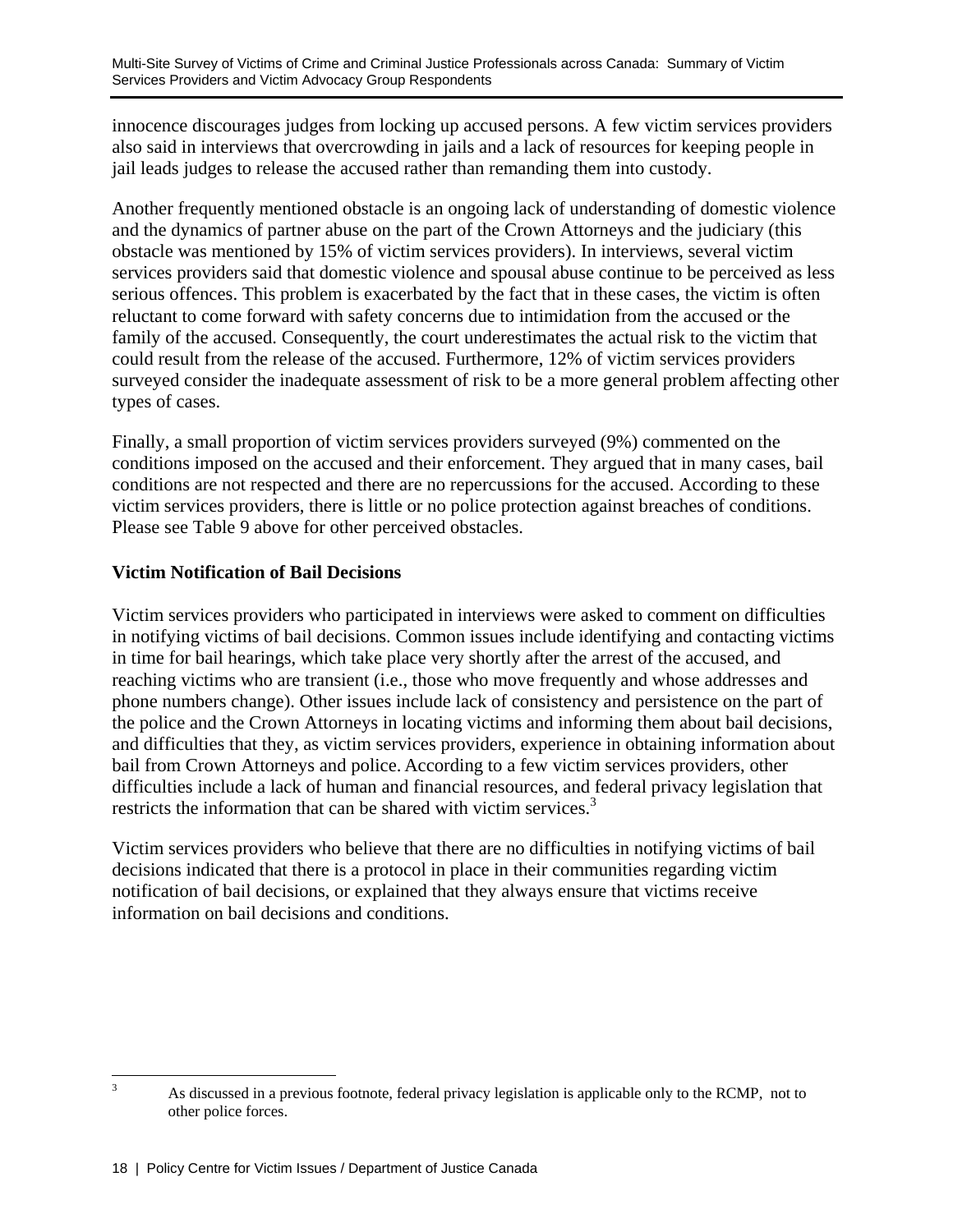# **6. Provisions to Facilitate Testimony**

Recognizing that testifying in court can be especially traumatizing for young victims, those with disabilities, or victims of sexual or violent offences, the 1999 amendments to the *Criminal Code*  included several provisions to facilitate testimony on the part of such witnesses. Publication bans on the identity of sexual assault victims have been clarified to protect their identity as victims of sexual assault offences as well as other offences committed against them by the accused. The new provisions also permit judges to impose publication bans on the identity of a wider range of witnesses, where the witness has established a need and where the judge considers it necessary for the proper administration of justice. Other amendments restrict cross-examination by a selfrepresented accused of child victims of sexual or violent crime and permit victims or witnesses with a mental or physical disability to have a support person present while testifying. The following sections describe the use of these provisions and other testimonial aids such as screens, closed-circuit television, and videotape and the perceptions of victim services providers and advocacy groups on how they are being implemented.

吓

#### **Publication Bans**

The 1999 amendments clarified that publication bans on the identity of sexual assault victims protect their identity as victims of other offences committed against them by the accused. For example, if the victim is robbed and sexually assaulted, her identity as a victim of robbery could not be disclosed. In addition, the amendments provided for a discretionary publication ban for any victim or witness where necessary for the proper administration of justice.

Victim services providers and victim advocacy organizations, for their part, had little to say on the subject of publication bans. Very small proportions of those surveyed (11% and 15%, respectively) said that there are obstacles to their use, including the principle of an open court, Crown Attorney reluctance to make the requests, and judicial reluctance to grant them. In interviews, several victim services providers stated that victims are generally not informed of publication bans or else they are not informed sufficiently in advance to make a request, and a few suggested that publication bans do not adequately protect victims. According to the latter group, publication bans are usually applied to the name of the victim, although many other details of the crime continue to be published and can easily lead to identifying the victim. It was also suggested that more frequent use of publication bans may encourage some victims, particularly victims of spousal abuse, to come forward and report offences.

#### **Exclusion of the Public**

Just less than one-quarter of victim services providers and victim advocacy organizations surveyed said that there are obstacles to excluding the public from a trial. Close to half of victim services providers who perceive obstacles simply explained that judges are very hesitant about granting these requests. In addition, both victim services providers and advocacy groups cited the principle of an open court as an obstacle (25% and 55%, respectively, of those who perceive obstacles). In interviews, several victim services providers suggested that exclusion of the public from trial should occur more often because family members of the accused are often present to intimidate the victim while testifying.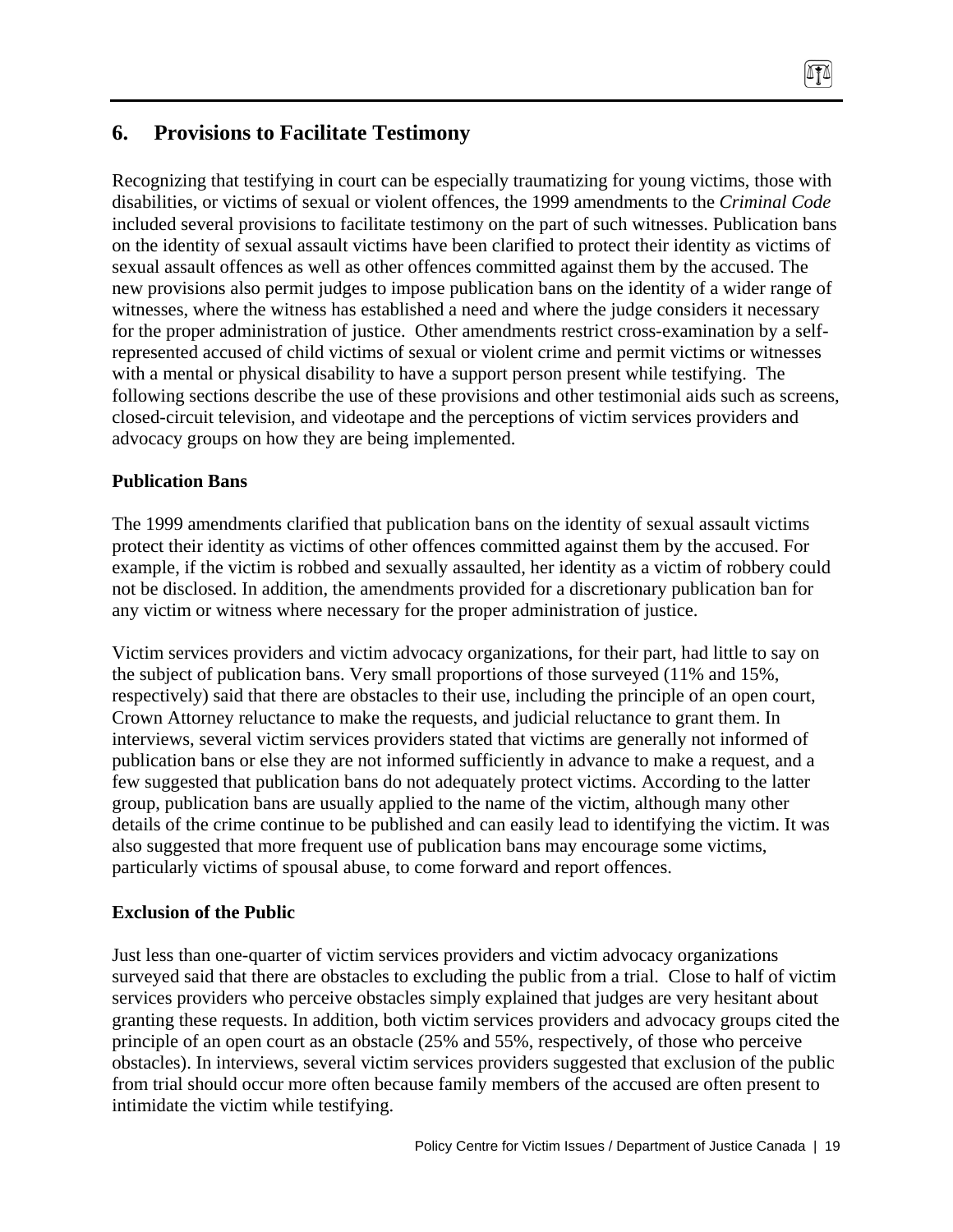# **7. Screens, Closed-Circuit Television, and Videotaped Testimony**

There are three testimonial aids designed to assist young witnesses or those with a mental or physical disability, namely the use of screens, closed circuit television, or videotape.

### **Screens**

Although many of the victim services providers and victim advocacy organizations surveyed did not know whether there are any obstacles to the use of screens, approximately 20% of victim services providers and 10% of advocacy groups believe that such obstacles exist. Among this minority of respondents who perceive obstacles, the most frequently mentioned was judicial reluctance to grant the use of screens.

In interviews, several victim services providers expressed the opinion that Crown Attorneys are reluctant to request the use of screens and to inform eligible victims that this option is available. Logistical obstacles to the use of screens, including a lack of necessary equipment at small sites, were also identified. Victim services providers also observed that screens are impractical and cumbersome, and often in poor condition. Furthermore, if courtroom lighting is inadequate, witnesses can see the accused through one-way screens.

### **Closed-Circuit Televisions**

About one-fifth of victim services providers and one-sixth of victim advocacy groups surveyed believe that there are obstacles to the use of closed-circuit television, although as was also the case with screens, significant proportions did not know whether any obstacles exist. Victim services providers cited Crown Attorney reluctance to request its use, the fact that it is not often used, and that it is difficult to obtain as obstacles. Victim services providers also identified judicial reluctance to grant the use of closed-circuit television and defence counsel objections, due to cross-examination difficulties, as obstacles.

## **Videotaped Testimony**

Few victim services providers and victim advocacy organizations commented on the subject of obstacles to the use of videotaped testimony; as with the other testimonial aids, large proportions of those surveyed did not know whether any obstacles exist. From their perspective, obstacles include judicial reluctance to grant the use of this aid, the need for victims to adopt their testimony on the stand, the fact that this aid is not often used, Crown Attorney reluctance to request its use, and defence counsel objections.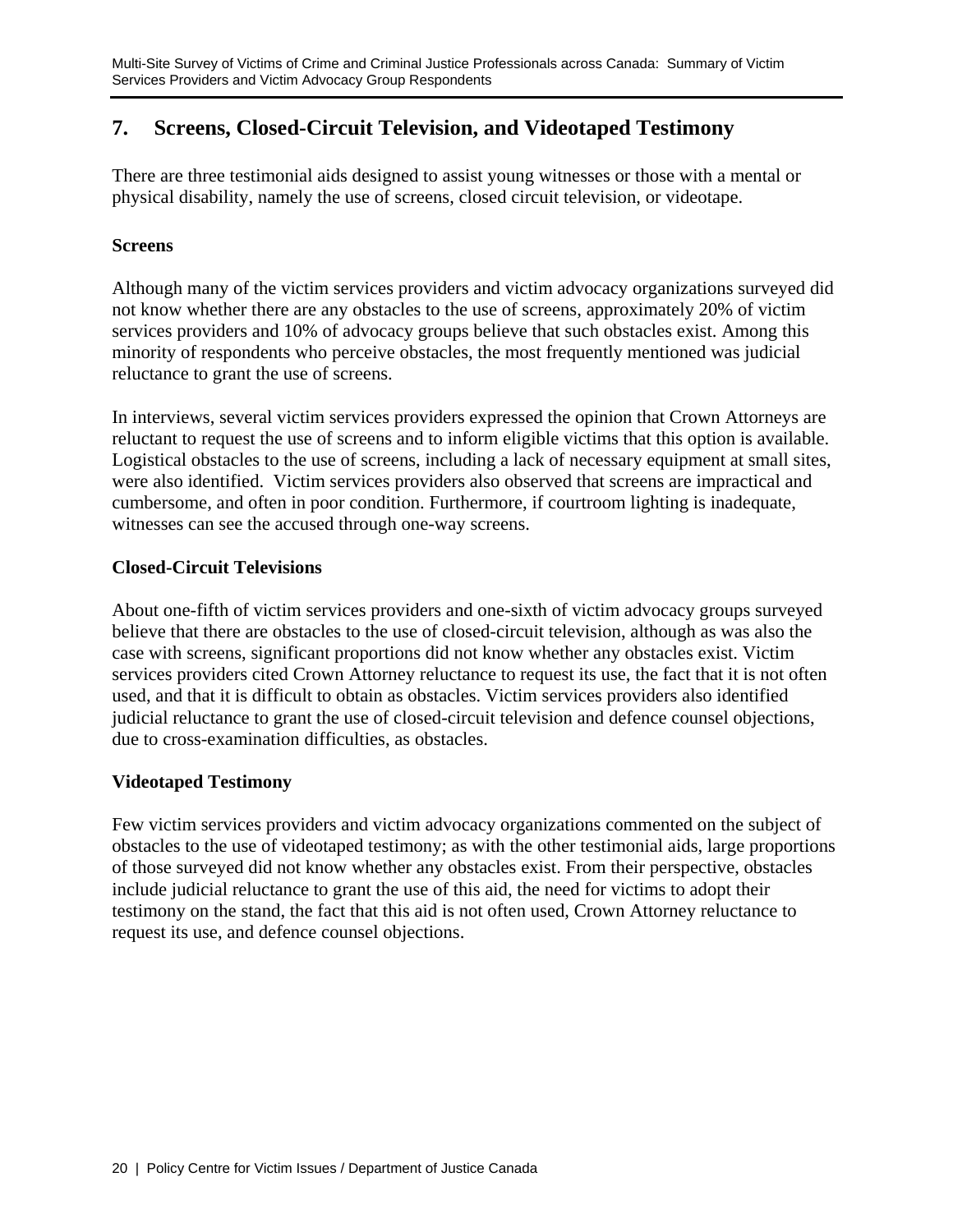## **Overall Perceptions**

Most victim services providers and advocacy organizations did not comment extensively on survey questions pertaining to testimonial aids. Nevertheless, it is apparent from those who did offer a response that they believe that victims are not sufficiently aware and informed of these protections, and that they should be used more often and afforded to more victims. It was suggested that the burden should not be on the victim to prove the necessity of these protections, but rather, the criminal justice system should be more accommodating in making witnesses comfortable during their testimony. Several victim services providers were of the view that the aids should be automatic for eligible witnesses.

# **8. Support Persons**

The 1999 amendments to the *Criminal Code* permit victims or witnesses with a mental or physical disability to have a support person present while testifying. Of the various provisions to facilitate testimony, the use of support persons to accompany a young witness or witnesses with a physical or mental disability appears to be the least controversial and the most widely used.

Very few of the victim services providers and victim advocacy organizations surveyed believe that there are obstacles to the use of support persons. Victim services providers and advocacy organizations mentioned judicial reluctance to grant the use of a support person, defence counsel objections, and difficulties finding a suitable person to act in this capacity.

# **9. Section 486 (2.3)**

The 1999 amendments to the *Criminal Code* include the provisions in section 486 (2.3), which restrict cross-examination by a self-represented accused of child victims of sexual or violent crime. This section reports on the extent to which victim services providers and victim advocacy groups support expanding the section to other types of witnesses or other types of offences.

## **Expansion of Section 486 (2.3)**

As Table 10 shows, support for expanding section 486 (2.3) was highest among victim advocacy groups and victim services providers. About three-quarters of respondents in those categories, compared to half of Crown Attorneys and one-quarter of defence counsel, favour expansion of section 486 (2.3) to other offences and/or other victims or witnesses.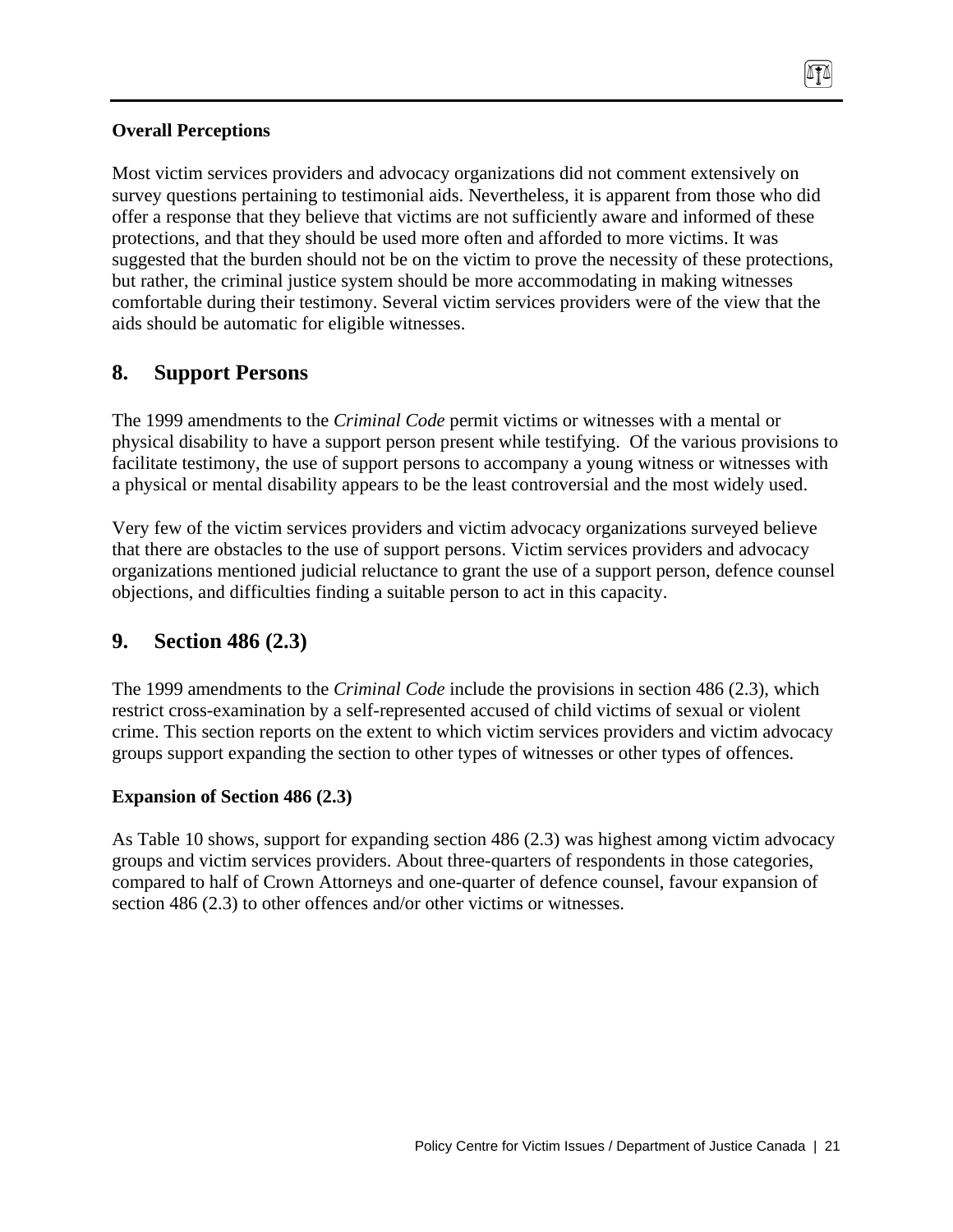Multi-Site Survey of Victims of Crime and Criminal Justice Professionals across Canada: Summary of Victim Services Providers and Victim Advocacy Group Respondents

| TABLE 10:<br>SHOULD S. 486 (2.3) OF THE CRIMINAL CODE BE EXPANDED TO OTHER VICTIMS OR<br><b>WITNESSES OR OTHER OFFENCES?</b><br>(NOTE: S. 486 [2.3] PLACES RESTRICTIONS ON CROSS-EXAMINATION BY A SELF-<br>REPRESENTED ACCUSED OF CHILD VICTIMS OF SEXUAL OR VIOLENT CRIME.) |                                        |                                        |                                 |                                |  |  |  |
|------------------------------------------------------------------------------------------------------------------------------------------------------------------------------------------------------------------------------------------------------------------------------|----------------------------------------|----------------------------------------|---------------------------------|--------------------------------|--|--|--|
|                                                                                                                                                                                                                                                                              | Victim<br><b>Services</b><br>$(N=318)$ | Crown<br><b>Attorneys</b><br>$(N=188)$ | Defence<br>Counsel<br>$(N=185)$ | Advocacy<br>Groups<br>$(N=47)$ |  |  |  |
| Yes                                                                                                                                                                                                                                                                          | 73%                                    | 52%                                    | 27%                             | 77%                            |  |  |  |
| <b>No</b>                                                                                                                                                                                                                                                                    | 14%                                    | 15%                                    | 70%                             | 19%                            |  |  |  |
| Don't know                                                                                                                                                                                                                                                                   |                                        | 25%                                    |                                 |                                |  |  |  |
| No response                                                                                                                                                                                                                                                                  | 13%                                    | 9%                                     | 3%                              | 4%                             |  |  |  |
| Note: Totals may not sum to 100% due to rounding.                                                                                                                                                                                                                            |                                        |                                        |                                 |                                |  |  |  |

Table 11 shows respondents' opinions on how section 486 (2.3) should be expanded. Across all respondent groups, support was most widespread for expanding the section to adult witnesses in the category of offences to which it currently applies. There was also considerable support for expanding the section to domestic violence cases in particular, to all crimes of violence, and to any case where the witness is vulnerable or intimidated by the accused or where there is a power imbalance between victim and accused. In interviews, some victim services providers argued simply that the protection should be available any time the proper administration of justice requires it and that this determination should be left to judicial discretion.

| TABLE 11:<br>HOW SHOULD S. 486 (2.3) BE EXPANDED?<br>BASE: RESPONDENTS WHO BELIEVE S. 486 (2.3) SHOULD BE EXPANDED. |                                        |                                       |                                       |                                |  |
|---------------------------------------------------------------------------------------------------------------------|----------------------------------------|---------------------------------------|---------------------------------------|--------------------------------|--|
|                                                                                                                     | Victim<br><b>Services</b><br>$(n=233)$ | Crown<br><b>Attorneys</b><br>$(n=97)$ | <b>Defence</b><br>Counsel<br>$(n=49)$ | Advocacy<br>Groups<br>$(n=36)$ |  |
| Expand to adults                                                                                                    | 28%                                    | 40%                                   | 45%                                   | 31%                            |  |
| Domestic violence                                                                                                   | 21%                                    | 33%                                   | 10%                                   | 17%                            |  |
| All crimes of violence                                                                                              | 19%                                    | 33%                                   | 10%                                   | 28%                            |  |
| Vulnerable or intimidated witnesses                                                                                 | 12%                                    | 23%                                   | 22%                                   | 17%                            |  |
| Criminal harassment                                                                                                 | 6%                                     | 14%                                   | 8%                                    |                                |  |
| All child witnesses regardless of offence                                                                           | 8%                                     | 11%                                   |                                       |                                |  |
| Whenever accused is self-represented                                                                                | 25%                                    | 9%                                    |                                       | 19%                            |  |
| Certain property crimes                                                                                             | 2%                                     | 5%                                    |                                       |                                |  |
| Other                                                                                                               | 6%                                     | 10%                                   | 6%                                    | 17%                            |  |
| No response                                                                                                         | 11%                                    | 7%                                    | 12%                                   | 8%                             |  |
| Note: Respondents could provide more than one response; totals sum to more than 100%.                               |                                        |                                       |                                       |                                |  |

# **10. Preparation for Court**

Victim services providers who participated in interviews were asked to describe victims' experiences of testifying. They reported that the experience varies greatly and depends on several factors such as the type of offence, the individual victim, and the approach taken by Crown Attorneys and defence counsel. Overall, respondents said that testifying in court is a difficult, anxiety-producing, and often terrifying experience for victims. Cross-examination is particularly difficult, especially for child and other vulnerable witnesses; according to victim services providers, some victims feel as though they are the ones on trial. Furthermore, simply seeing the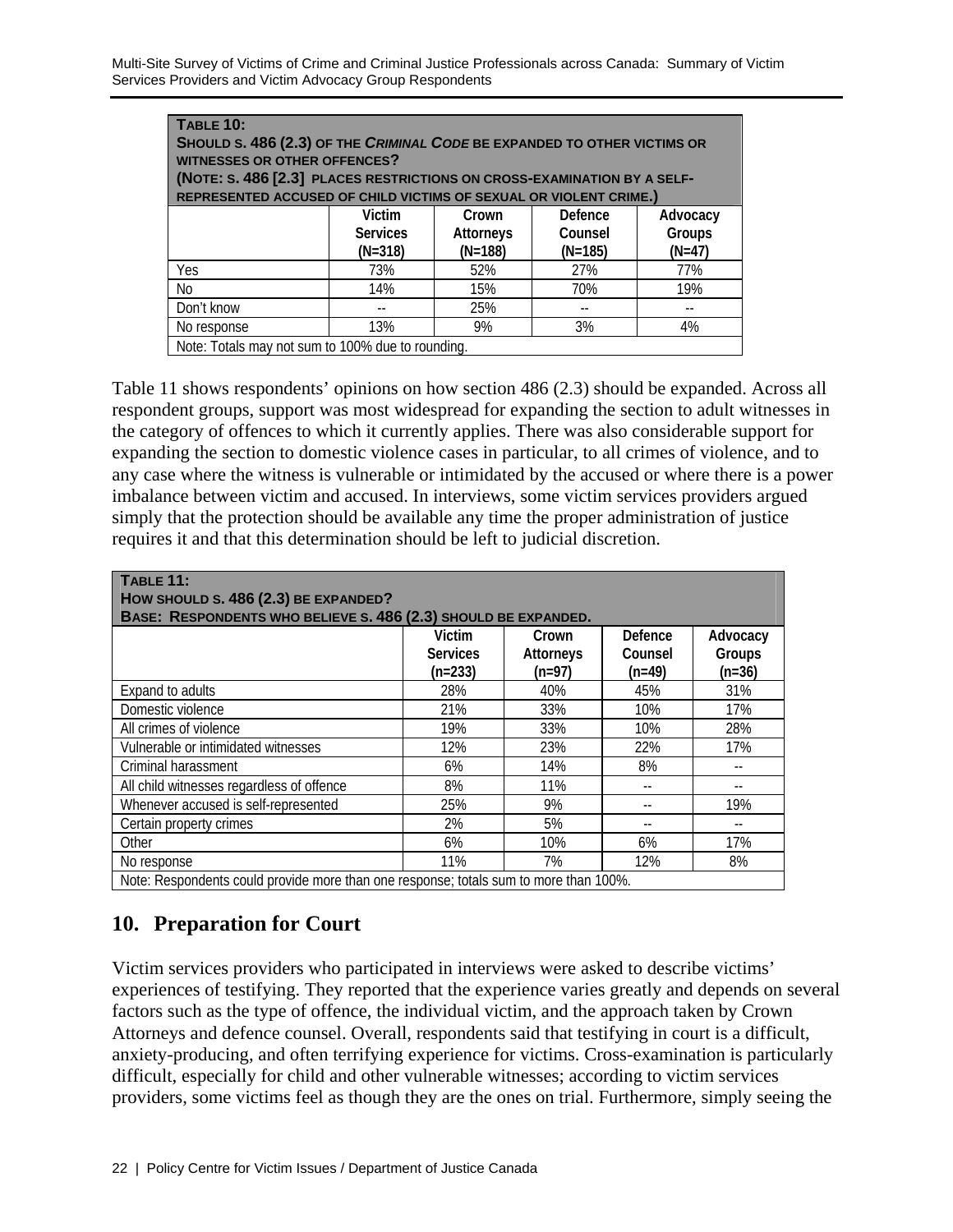accused again can be extremely stressful for some victims, and many victims are reluctant to discuss their personal experiences in public for fear of being judged. A few victim services providers said that victims do not generally feel supported by the Crown Attorneys and police, which makes their experience testifying all the more difficult.

Nevertheless, several victim services providers said that while giving testimony in court is certainly an unpleasant experience for victims, overcoming the challenge of testifying can be empowering and can help victims to feel more secure. For some witnesses, recounting their story is a therapeutic exercise and makes them feel as though they have contributed to the system.

Adequate preparation prior to testifying is regarded as essential by victim services providers, since it helps to minimize victims' fears by demystifying the criminal justice system. Almost three-quarters of victim services providers surveyed reported that their organization helps victims prepare to testify in court. Some victim services providers at large sites reported providing group sessions on court preparation.

From the interviews, it was evident that the most common types of assistance included giving courtroom tours or showing victims drawings of the courtroom set-up, explaining the roles of the various actors in the system (judge, Crown Attorney, defence counsel, clerk), and explaining the court process and rules. Other types of assistance include provision of informational videos and written materials, role-playing, and use of age-appropriate materials such as games, books, and videos to prepare child witnesses. A few respondents indicated that they give victims guidelines on appropriate courtroom behaviour and tips to facilitate their time on the witness stand and make them feel more at ease. Although they acknowledged that it is not always possible, a few reported that they also attempt to introduce witnesses to Crown Attorneys beforehand; this helps make witnesses feel more comfortable.

Finally, a few victim services providers specifically noted that they do not discuss any facts or evidence related to the case, since some criminal justice professionals may perceive this as a form of coaching. In any case, they believe that the focus of court preparation should be on providing victims with information about the court system and helping witnesses prepare emotionally for testifying.

In interviews, victim services providers offered various suggestions for additional ways to help victims with testifying. One common suggestion was meetings with Crown Attorneys prior to testifying and follow-up or debriefing sessions with Crown Attorneys after testimony is completed. A few suggested that it would be helpful if just one Crown Attorney followed the whole case through; this would establish a rapport between the victim and the Crown Attorney and would contribute to making the victim feel more at ease while testifying. A few suggested modifying the courthouse and courtroom environment to further facilitate victims' participation in the court process. Separate waiting rooms for victims and witnesses, separate entrances to the courtroom, child-friendly courtrooms, and seating the accused out of view of the witness were among the ideas proposed.

A few victim services providers advocated increased use of testimonial aids. They believe that these protections are not used frequently enough, particularly in cases of domestic violence and cases involving children. Finally, a few victim services providers indicated that providing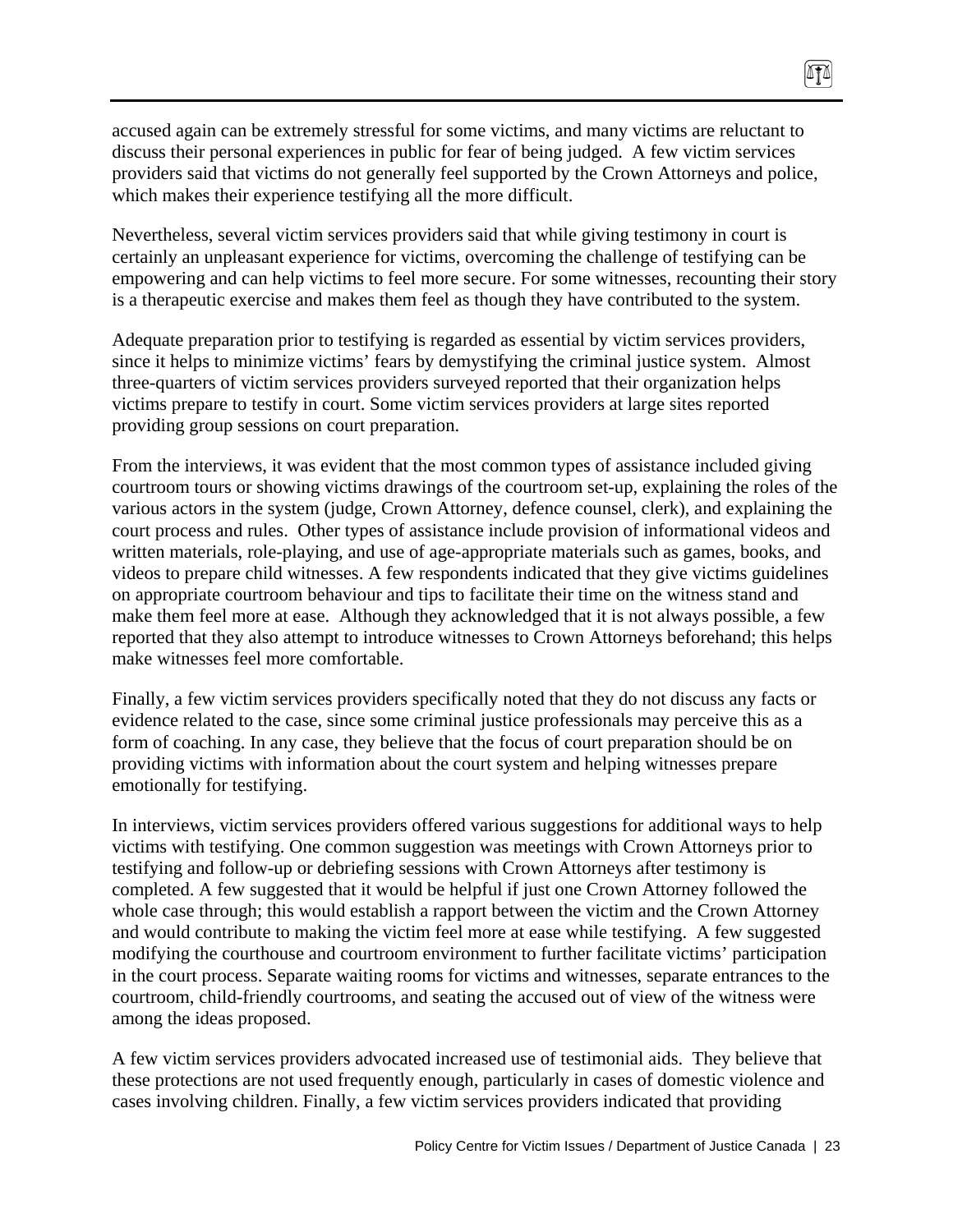increased financial support to victims and witnesses who are required to testify would greatly facilitate their participation in the criminal justice system. According to these respondents, many victims absorb with great difficulty the costs associated with transportation, childcare, and unpaid work days.

# **11. Victim Impact Statements**

Victim impact statements (VIS) are written statements in which victims can describe the effect of the crime on them and any harm or loss suffered as a result of the crime. The 1999 amendments to the *Criminal Code* allow victims to read their statements aloud during sentencing, require the judge to ask before sentencing whether the victim has been informed of the opportunity to complete a VIS, and permit the judge to adjourn the sentencing to give the victim time to prepare the statement.

Victims of crime can submit victim impact statements at sentencing and at parole. At parole, the victim can rely on the victim impact statement from sentencing and/or provide another statement to the parole board. These two victim impact statements (sentencing and parole hearings) have very different processes and purposes. The following discussion considers victim impact statements at sentencing and at parole separately.

## **Victim Impact Statements at Sentencing: Providing Information on Impact Statements**

Related to the issue of whether victims submit victim impact statements is the provision of information to victims about the statements. If awareness is low, submission rates will be correspondingly low.

Victim services providers were asked if they thought that most victims were made aware of victim impact statements and, if not, what might be done to inform victims of their opportunity to give a statement. While about half (53%) of victim services providers surveyed believe that most victims are made aware of victim impact statements, one-fifth do not. The remaining respondents did not respond (26%).

Victim services providers made several suggestions for how to better inform victims. Most often they believe that victim services should take the primary role in providing information to victims (n=20). Suggestions included: mailing an information package or a fact sheet along with the victim impact statement to all victims (n=16); having all agencies and criminal justice professionals provide information at various stages of the process (n=12); and simply providing more communication and better follow-up with victims (n=13).

In interviews, several victim services providers stressed the importance of using a variety of methods for informing victims (e.g., personal letter, brochure, telephone call, in-person visit) and providing follow-up that includes explanations, assistance, and support. A few victim services providers believe that verbal communication facilitates understanding and is therefore the most effective means of informing victims.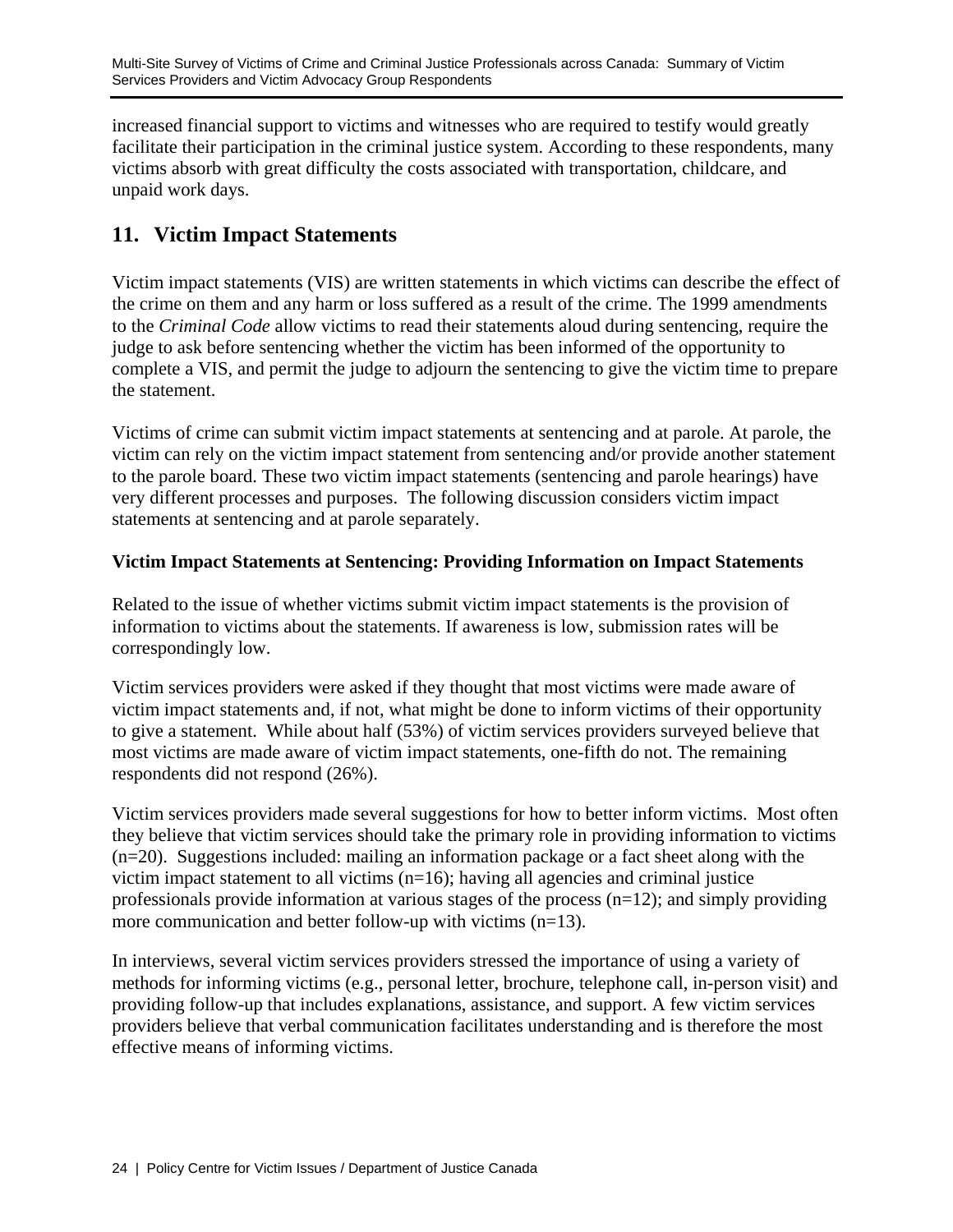When asked what would be the best time to inform victims about victim impact statements, victim services providers who were surveyed suggested many different points during the process, including as soon as possible after the offence (52%), after someone is arrested and charged (46%), and just before the trial is scheduled (26%). However, among victim services providers interviewed, depending on the nature of the offence, there was general agreement that victims may be too traumatized to absorb information if it is provided too soon after the crime. For this reason, they said that while the information should be provided as soon as possible, several reminders should be given throughout the victims' involvement with the criminal justice system.

Table 12 provides respondents' opinions on the best time to inform victims about victim impact statements for use at sentencing.

| TABLE 12:<br><b>BEST TIMES TO INFORM VICTIMS ABOUT VICTIM IMPACT STATEMENTS FOR USE AT SENTENCING</b> |                                     |  |  |  |
|-------------------------------------------------------------------------------------------------------|-------------------------------------|--|--|--|
|                                                                                                       | <b>Victim services</b><br>$(N=318)$ |  |  |  |
| As soon as possible after the crime                                                                   | 52%                                 |  |  |  |
| After someone is arrested and charged                                                                 | 46%                                 |  |  |  |
| Just before the trial is scheduled                                                                    | 26%                                 |  |  |  |
| Reminders throughout the process                                                                      | 6%                                  |  |  |  |
| After a finding of guilt                                                                              | 6%                                  |  |  |  |
| When victim is ready                                                                                  | 6%                                  |  |  |  |
| Other                                                                                                 | 4%                                  |  |  |  |
| Don't know                                                                                            | 2%                                  |  |  |  |
| No response                                                                                           | 2%                                  |  |  |  |
| Note: Respondents could provide more than one response; total sums to more than 100%.                 |                                     |  |  |  |

#### **Victim Impact Statements at Sentencing: Assistance in Preparation**

Victim services providers were asked if they assist victims with victim impact statements and, if so, what types of assistance they provide. Over 90% of those surveyed said that they explain the kinds of information that can be included in victim impact statements and give general instructions on how to complete them. Over half of the victim services providers said that they assist in preparation of statements by helping victims formulate their thoughts. Around twothirds help victims complete the statement by taking notes as the victim speaks about the crime or by reviewing the statement completed by the victim. In interviews, several victim services providers further explained that assisting victims with their statements is often done to address literacy or other special needs.

Several victim services providers who were interviewed reiterated that they give advice on what to include in the statement and also explain to victims how the impact of crime may be manifested. A few mentioned that victims often do not recognize the effects of the trauma they have experienced. Several victim services providers explained that although they assist victims with expressing their feelings, they try to keep the victim impact statement in the victim's own words. A few, however, indicated that they do not provide any suggestions of what to include, nor do they help victims formulate their thoughts; they will only write down word-for-word what the victim says so as to prevent influencing the statement. Table 13 presents the types of assistance victim services providers offer for victim impact statements.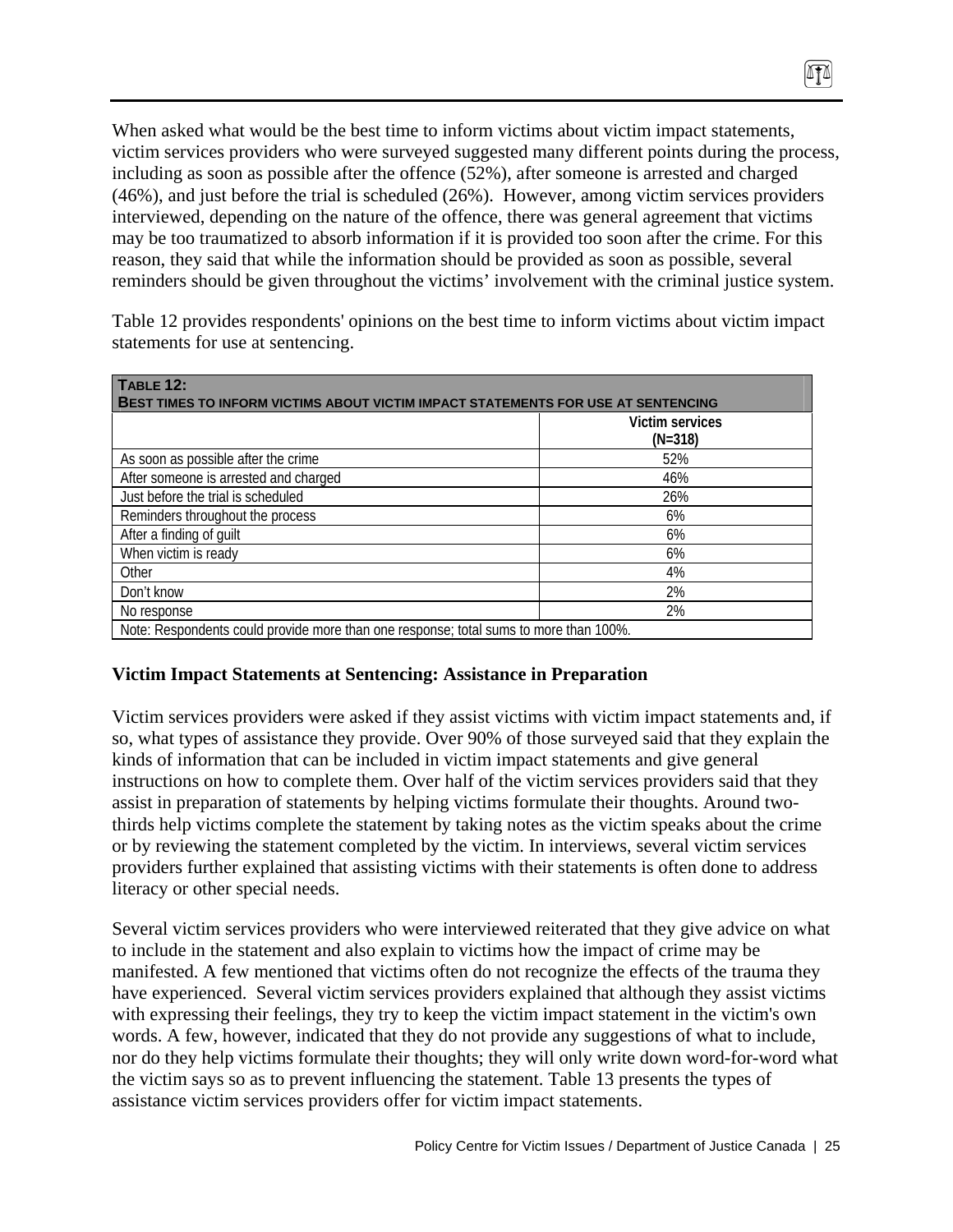| TABLE 13:<br>WHAT TYPES OF ASSISTANCE DO YOU PROVIDE FOR VICTIM IMPACT STATEMENTS                                                                         |                            |  |  |  |
|-----------------------------------------------------------------------------------------------------------------------------------------------------------|----------------------------|--|--|--|
| <b>AT SENTENCING?</b>                                                                                                                                     |                            |  |  |  |
| <b>BASE: RESPONDENTS WHO ASSIST VICTIMS WITH VICTIM IMPACT STATEMENTS.</b>                                                                                |                            |  |  |  |
|                                                                                                                                                           | Victim services<br>(n=184) |  |  |  |
| Explaining kinds of information that can be included in statements                                                                                        | 92%                        |  |  |  |
| Explaining instructions on how to complete victim impact statements                                                                                       | 91%                        |  |  |  |
| Providing forms for victim impact statements                                                                                                              | 82%                        |  |  |  |
| Informing victims where to send completed statements                                                                                                      | 80%                        |  |  |  |
| Informing where forms can be obtained                                                                                                                     | 76%                        |  |  |  |
| Helping complete the statement (write down what victim says)                                                                                              | 65%                        |  |  |  |
| Reviewing completed statements                                                                                                                            | 63%                        |  |  |  |
| Helping draft statement (assist victim with formulating his or her thoughts)                                                                              | 56%                        |  |  |  |
| Collecting completed statements                                                                                                                           | 51%                        |  |  |  |
| Submitting completed statements to Crown Attorneys                                                                                                        | 50%                        |  |  |  |
| Other                                                                                                                                                     | 11%                        |  |  |  |
| Note: Respondents could provide more than one response; total sums to more than 100%.<br>Respondents who gave no response are not included in this table. |                            |  |  |  |

## **Victim Impact Statements at Sentencing: Method of Submission**

Many victim services providers surveyed are not directly involved in the submission of victim impact statements and could not respond to the survey question about the most common method of submission. However, 194 were able to respond and were generally in agreement with the other professions that answered.

Of the 666 respondents with sufficient experience to respond, close to 80% or more of Crown Attorneys, defence counsel, judges, and victim services providers agreed that victim impact statements are usually submitted in writing only. About one-fifth of survey respondents reported that Crown Attorneys read the statement. More victim services providers perceive that victims most commonly read their statement in court than do Crown Attorneys, judges, and defence counsel (18% compared to 5%, 7%, and 2%, respectively). Table 14 provides the survey results of those respondents who were able to answer this question.

| TABLE 14:<br>WHAT ARE THE MOST COMMON METHODS OF SUBMITTING A VICTIM IMPACT STATEMENT AT<br><b>SENTENCING?</b><br>BASE: RESPONDENTS WHO PROVIDED A RESPONSE (DON'T KNOW AND NO RESPONSE EXCLUDED). |     |     |     |     |  |
|----------------------------------------------------------------------------------------------------------------------------------------------------------------------------------------------------|-----|-----|-----|-----|--|
| <b>Victim</b><br>Defence<br>Crown<br><b>Services</b><br>Counsel<br>Judiciary<br><b>Attorneys</b><br>$(n=108)$<br>$(n=194)$<br>$(n=184)$<br>$(n=180)$                                               |     |     |     |     |  |
| Written statement only                                                                                                                                                                             | 82% | 90% | 79% | 87% |  |
| Victim reads statement                                                                                                                                                                             | 18% | 5%  | 2%  | 7%  |  |
| Crown Attorney reads                                                                                                                                                                               |     |     |     |     |  |
| statement                                                                                                                                                                                          | 16% | 21% | 18% | 16% |  |
| Other                                                                                                                                                                                              | 2%  | 3%  | 4%  |     |  |
| Note: Respondents could provide more than one response; totals sum to more than 100%.                                                                                                              |     |     |     |     |  |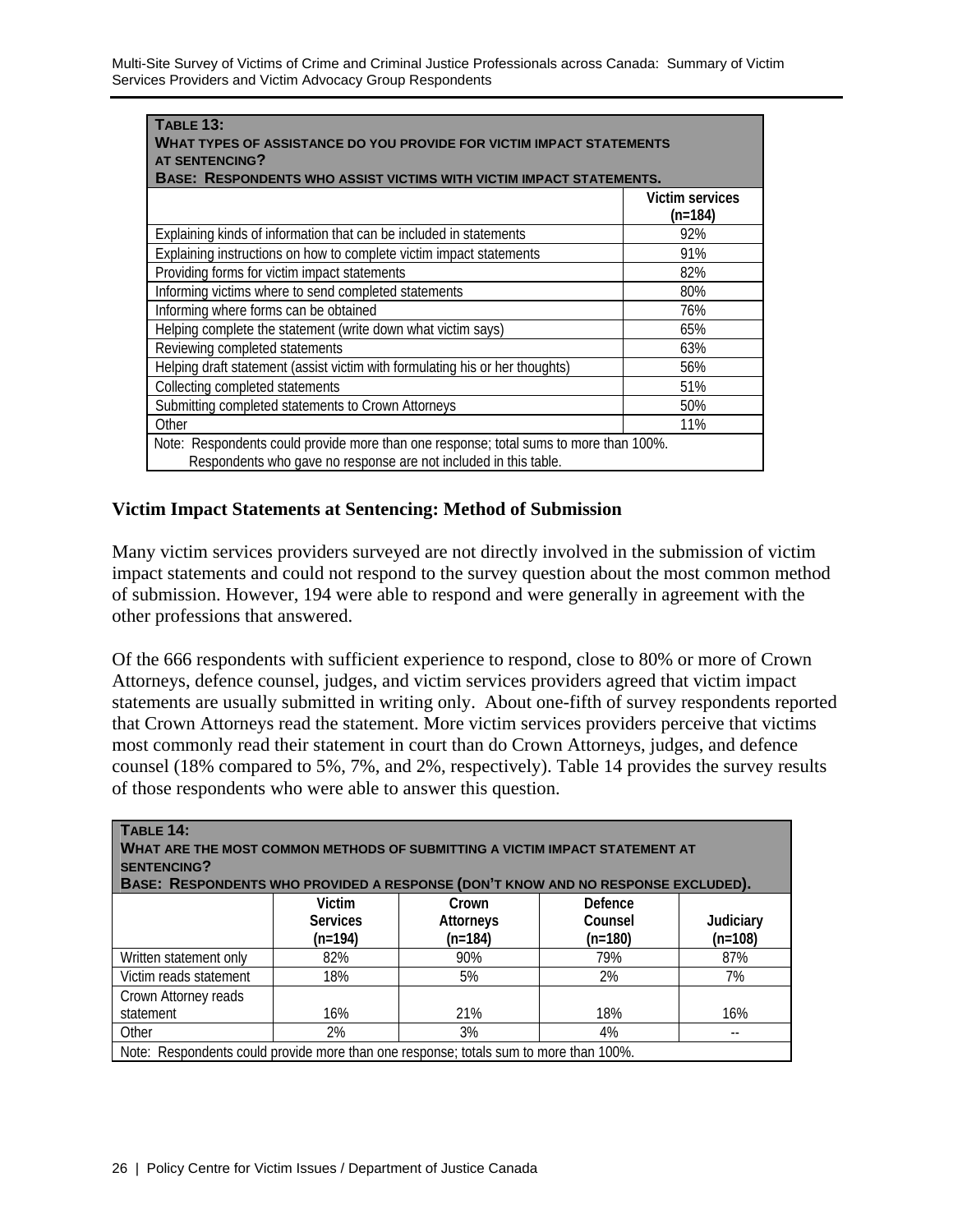According to those interviewed, it is more common for the Crown Attorney or the judge to reference the victim impact statement than for the statement to be read in court. With only one exception, all Crown Attorneys said that victims rarely express a desire to read their statements in court; the victim reading his or her statement is apparently more common in very serious cases involving violence against the person. However, while few victims choose to read their statements, victim services providers commented that many of these victims believe that this is the only way for them to be heard.

∏≬

## **Victim Impact Statements at Sentencing: Timing of Submission**

While they were not asked directly about this issue in their interviews, several victim services providers also commented on a problem encountered by victims if they wait too long before submitting a victim impact statement. According to these interviewees, there are times when the conviction and sentencing happen too quickly for victims to submit a victim impact statement to the court. However, several Crown Attorneys noted in interviews that there is no point in receiving the statement early because it may not be necessary (e.g., in the event that there is a stay or an acquittal). A few Crown Attorneys made the point that submitting the statement after a finding of guilt helps to ensure that it will be relevant and up to date at the time of sentencing and will not need to be revised. In addition, taking more time allows for a more complete statement.

#### **Obstacles to Use of Victim Impact Statements**

As reported in Table 15 below, one-third (30%) of victim services providers believe that there are obstacles to the use of victim impact statements. Over a third of victim services providers could not provide an answer.

| $\overline{ }$ TABLE 15:                                                              |                 |                  |           |           |  |
|---------------------------------------------------------------------------------------|-----------------|------------------|-----------|-----------|--|
| ARE THERE OBSTACLES OR PROBLEMS WITH THE USE OF VICTIM IMPACT STATEMENTS?             |                 |                  |           |           |  |
|                                                                                       | <b>Victim</b>   | Crown            | Defence   |           |  |
|                                                                                       | <b>Services</b> | <b>Attorneys</b> | Counsel   | Police    |  |
|                                                                                       | $(N=318)$       | $(N=188)$        | $(N=185)$ | $(N=686)$ |  |
| Yes                                                                                   | 30%             | 48%              | 80%       | 19%       |  |
| No                                                                                    | 22%             | 43%              | 14%       | 45%       |  |
| Don't know                                                                            | 43%             | 6%               | 6%        | 36%       |  |
| No response                                                                           | 5%              | 3%               | 1%        | 1%        |  |
| Note: Respondents could provide more than one response; totals sum to more than 100%. |                 |                  |           |           |  |

As seen in Table 16, below, to victim services providers, the biggest obstacles to victim impact statements are difficulties with preparing the statement (32%) and literacy or language barriers (30%). In interviews, victim services providers commented on the lack of guidance and information on victim impact statements to both victims and criminal justice professionals as an important obstacle. This lack of guidance includes the applicable *Criminal Code* provisions, which victim services providers believe do not clearly describe and, in fact, overly restrict the information victims can include in their victim impact statements. For example, in cases where the charges are reduced or in cases of domestic violence, victims find it challenging not to speak of incidents beyond the offence for which the accused is being sentenced.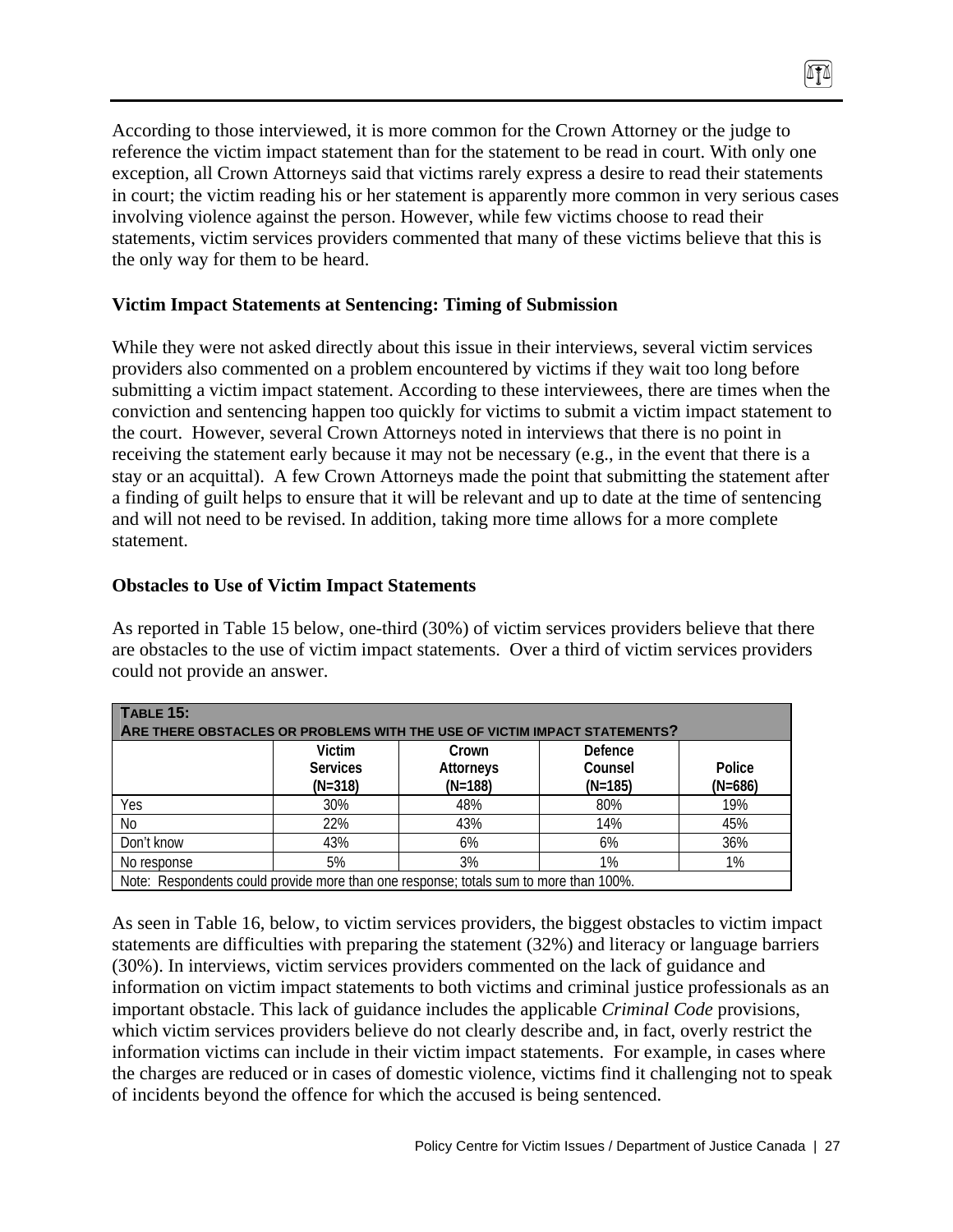With respect to literacy issues, victim services providers indicated in interviews that many victims have difficulties reading and writing, and these problems are not easily detected because many victims are too embarrassed to mention problems with literacy. A few suggested that victim services providers be more proactive in giving victims options that could address any literacy issues, such as videotaped impact statements.

Other obstacles to the use of victim impact statements mentioned by respondents to the victim services survey included: the lack of awareness of victim impact statements (17%); time constraints such that victims do not always have enough time to complete the statement (this occurs most often in cases where a plea is quickly agreed to) (16%); Crown Attorney or judicial reluctance to consider victim impact statements (10%); the perception of victims that the statements are not considered (8%); and victim fear or reluctance (5%).

**TABLE 16: OBSTACLES OR PROBLEMS WITH VICTIM IMPACT STATEMENTS**

**BASE: RESPONDENTS WHO BELIEVE THERE ARE OBSTACLES OR PROBLEMS WITH VICTIM IMPACT** 

| <b>STATEMENTS</b>                                           |                 |                            |           |                |  |
|-------------------------------------------------------------|-----------------|----------------------------|-----------|----------------|--|
|                                                             | <b>Victim</b>   | Crown                      | Defence   |                |  |
|                                                             | <b>Services</b> | <b>Attorneys</b>           | Counsel   | Police         |  |
|                                                             | $(n=105)$       | $(n=90)$                   | $(n=147)$ | $(n=128)$      |  |
| Inappropriate or irrelevant material                        |                 | 43%                        | 31%       |                |  |
| Contain inflammatory or prejudicial claims                  | $-1$            | $-$                        | 18%       | $\overline{a}$ |  |
| Inject emotion into the process                             | $\overline{a}$  | $-$                        | 13%       | $-1$           |  |
| Difficulties preparing statement or insufficient assistance | 32%             | $-$                        | $-$       | $-$            |  |
| Lack of awareness or information                            | 17%             | $-$                        | $-$       | 2%             |  |
| Defence counsel objections or cross-examination             | 16%             | 18%                        | $-1$      | 21%            |  |
| Difficult to challenge                                      |                 |                            | 10%       |                |  |
| Contradict previous statement                               | $- -$           | $\overline{\phantom{a}}$ . | 8%        | $-1$           |  |
| Delays in court proceedings                                 | $-1$            | 11%                        | 3%        | $-1$           |  |
| Literacy or language barriers                               | 30%             | 10%                        |           | 16%            |  |
| Victim disinterest or fear or reluctance on part of victim  | 5%              | 6%                         |           | 13%            |  |
| Time constraints                                            | 16%             | 7%                         | $-$       | 21%            |  |
| Detracts from sentencing guidelines                         | $-1$            | $-$                        | 14%       |                |  |
| Victims are coached                                         | $- -$           |                            | 5%        | $-$            |  |
| Are given too much weight in sentencing                     | $- -$           | $-$                        | 3%        | $-1$           |  |
| Perception that is not considered                           | 8%              |                            | $-$       | 12%            |  |
| Crown Attorney or judicial reluctance                       | 10%             |                            |           | 8%             |  |
| Lack of awareness by criminal justice professionals         |                 |                            | --        | 4%             |  |
| Other                                                       | 12%             | 13%                        | 13%       | 6%             |  |
| No response                                                 |                 | 4%                         | 5%        | 9%             |  |

## **Victim Impact Statements at Sentencing: Benefits**

In interviews, victim services providers were asked to comment on the benefits of victim impact statements. The most cited benefit was that victim impact statements allow victims to express themselves. Through the statement, they can make both the judge and offender aware of the crime's effect on them. Several victim services providers mentioned the importance of the victim having the opportunity to address the judge because the victim impact statement renders victims'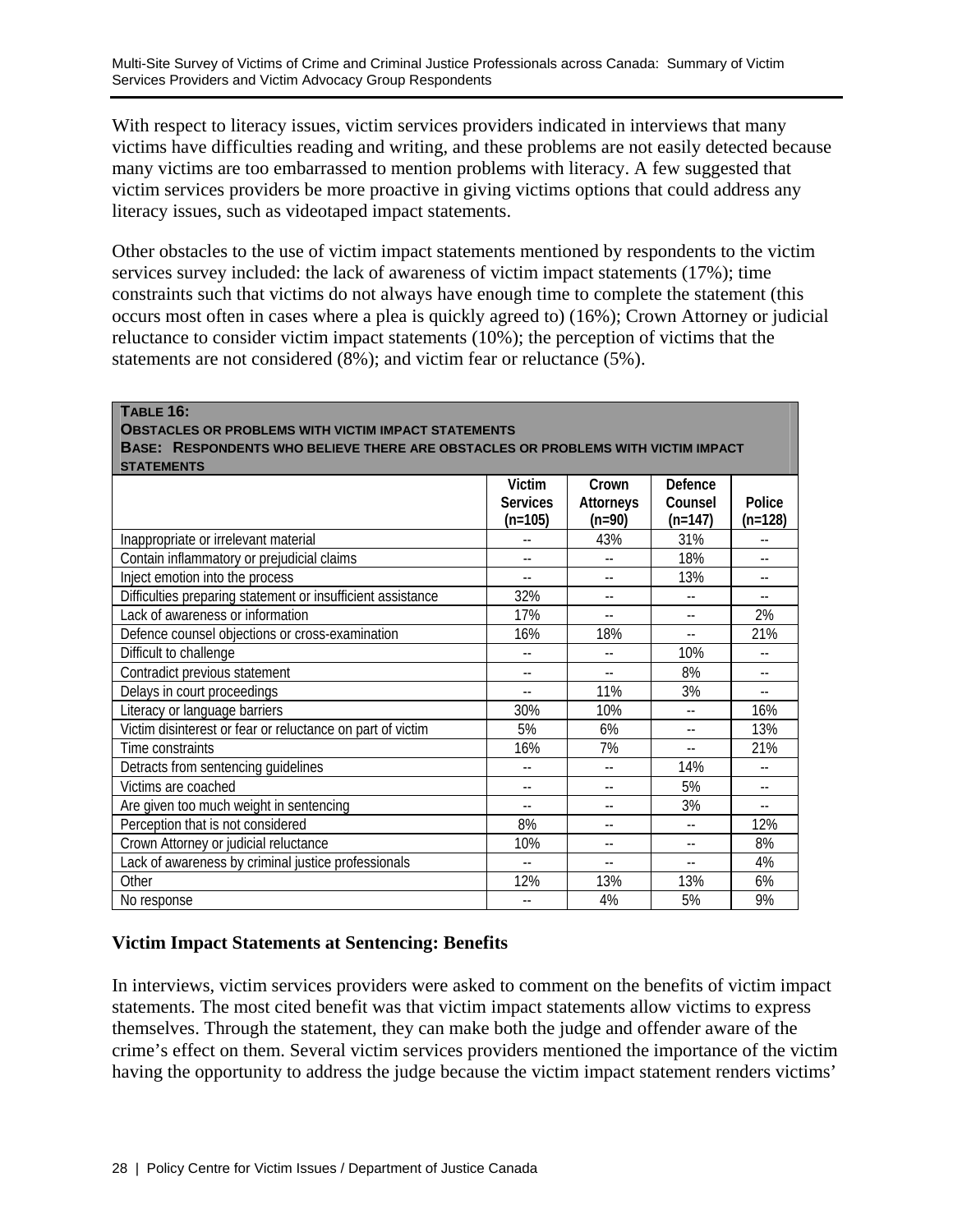experiences more real for judges. Several victim services providers also stated that victims feel acknowledged and considered after having submitted the victim impact statement.

∏≬

Another benefit to submitting a victim impact statement cited by several of the victim services providers interviewed is that it provides victims with a sense of closure; it is therapeutic for victims to write down their feelings and thoughts on the crime and its impacts. A few believe that submitting the victim impact statement allows victims to regain power and control. In addition, they indicated that submitting a victim impact statement makes many victims feel as though they contributed and provided input into the criminal justice system.

Several victim services providers believe that reading the victim impact statement in court has unique benefits for victims. Most commonly, respondents indicated that this method of submission has a greater impact on the court and the offender. Reading the victim impact statement makes it more powerful by publicly acknowledging the victimization. A few victim services providers believe that when a victim reads his or her statement, he or she is further empowered and gains increased control.

The decision to read a victim impact statement in court is very personal; respondents said that many victims are incapable of reading their statement because the court process intimidates them. For other victims, having their emotions exposed publicly leads to feelings of increased vulnerability. A few victim services providers expressed the concern that victims who are able to read their statements receive more attention and are given more of a voice in the system than those who do not desire to read them.

Finally, a few victim services providers believe that most children have not recovered enough to prepare a victim impact statement. According to these providers, many children feel that their privacy is violated because the contents of their statement are available to the accused, the defence counsel, and the public.

#### **Victim Impact Statements at Parole**

#### *Victim Impact Statements at Parole Frequency of Submission*

Very few of the victim services providers or advocacy groups surveyed could comment on the frequency of victim impact statement submission at parole hearings; 76% of victim services providers and 57% of advocacy groups surveyed did not provide an answer. Opinion was split among those who did respond, particularly among victim services providers who were evenly divided among those who believe that impact statements are usually submitted only in serious cases (8%), in most cases (9%), or not at all (8%). Most advocacy group respondents (26%) believe that victims submit statements only in serious cases; 15% said that victims usually do not submit statements; and 2% said that they do in most cases.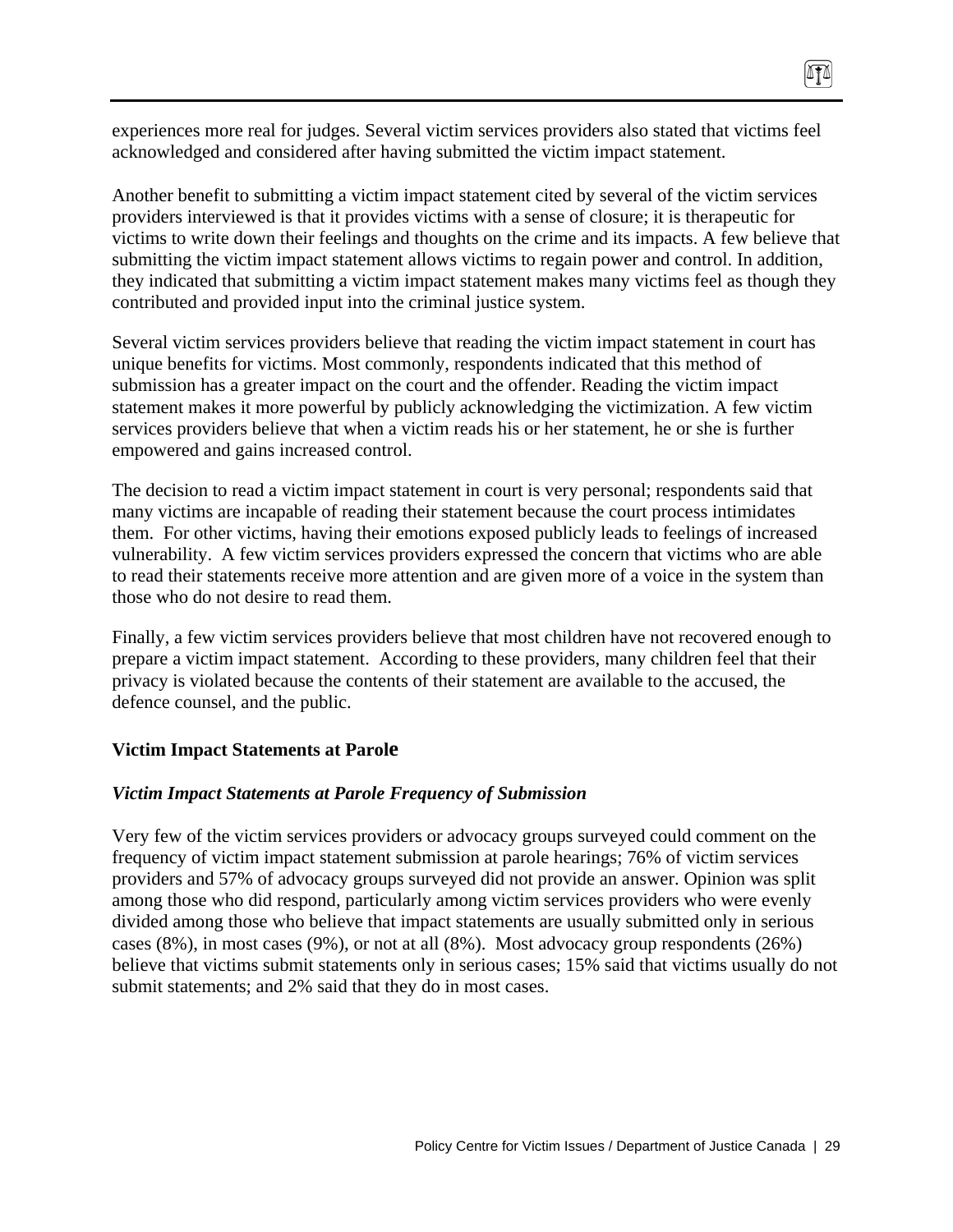#### *Assistance with Victim Impact Statements at Parole*

One way to assist victims with impact statements is to ensure that they know of their opportunity to submit one. Most victim services providers did not know whether victims are made aware of victim impact statements at the parole stage (57%). Of those who could provide an answer, twothirds (63%) believe that victims are not aware.

As shown in Table 17, the most common forms of assistance that victim services providers reported on include explaining the kinds of information that can be included in the statement, informing victims where forms can be obtained, and helping draft statements.

| <b>TABLE 17:</b><br>WHAT TYPES OF ASSISTANCE DO YOU PROVIDE FOR VICTIM IMPACT STATEMENTS AT PAROLE?<br><b>BASE: RESPONDENTS WHO ASSIST VICTIMS WITH VICTIM IMPACT STATEMENTS.</b> |                              |  |  |
|-----------------------------------------------------------------------------------------------------------------------------------------------------------------------------------|------------------------------|--|--|
|                                                                                                                                                                                   | Victim services<br>$(n=185)$ |  |  |
| Explaining kinds of information that can be included in statements                                                                                                                | 12%                          |  |  |
| Informing where forms can be obtained                                                                                                                                             | 12%                          |  |  |
| Helping draft statement (assist victim with formulating his or her thoughts)                                                                                                      | 12%                          |  |  |
| Explaining instructions on how to complete victim impact statements                                                                                                               | 11%                          |  |  |
| Informing victims where to send completed statements                                                                                                                              | 11%                          |  |  |
| Helping complete the statement (write down what victim says)                                                                                                                      | 11%                          |  |  |
| Reviewing completed statements                                                                                                                                                    | 11%                          |  |  |
| Provide forms for victim impact statements                                                                                                                                        | 10%                          |  |  |
| Collecting completed statements                                                                                                                                                   | 8%                           |  |  |
| Submitting completed statements                                                                                                                                                   | 6%                           |  |  |
| Other                                                                                                                                                                             | 2%                           |  |  |
| Note: Respondents could provide more than one response; total sums to more than 100%.<br>Respondents who gave no response are not included in this table.                         |                              |  |  |

#### *Method of Submission at Parole*

As with victim impact statements at sentencing, most victims provide a written statement at parole. Videotape or audiotape statements appear to be used more by provincial parole boards than by the NPB. Table 18 gives the complete results.

| TABLE 18:<br>MOST COMMON METHODS OF SUBMITTING A VICTIM IMPACT STATEMENT AT PAROLE?<br>BASE: RESPONDENTS WHO PROVIDED A RESPONSE (DON'T KNOW AND NO RESPONSE EXCLUDED). |                                                                                                     |     |     |  |  |  |  |
|-------------------------------------------------------------------------------------------------------------------------------------------------------------------------|-----------------------------------------------------------------------------------------------------|-----|-----|--|--|--|--|
|                                                                                                                                                                         | <b>Victim services</b><br>Provincial parole board<br><b>NPB</b><br>$(n=84)$<br>$(N=22)$<br>$(n=67)$ |     |     |  |  |  |  |
| Written statement only                                                                                                                                                  | 69%                                                                                                 | 87% | 86% |  |  |  |  |
| Victim reads statement                                                                                                                                                  | 25%                                                                                                 | 11% | 5%  |  |  |  |  |
| Videotape or audiotape                                                                                                                                                  | 13%                                                                                                 | 1%  | 18% |  |  |  |  |
| Other                                                                                                                                                                   | 8%                                                                                                  |     | 18% |  |  |  |  |
| Note: Respondents could provide more than one response; totals sum to more than 100%.                                                                                   |                                                                                                     |     |     |  |  |  |  |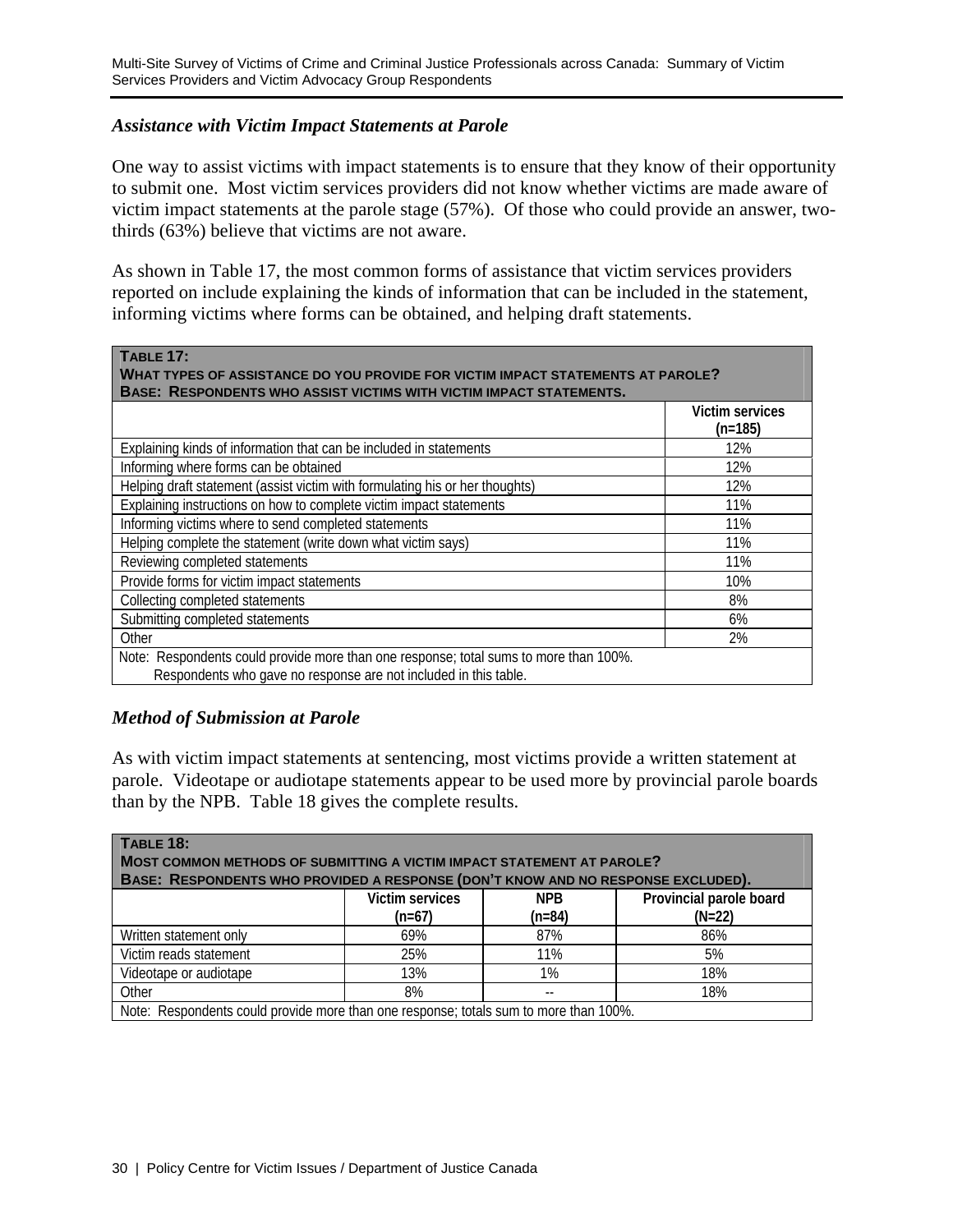# **12. Restitution**

 $\frac{1}{4}$ 

Restitution requires the offender to compensate the victim for any monetary loss or any quantifiable damage to, or loss, of property. The court can order restitution as a condition of probation, where probation is the appropriate sentence, or as an additional sentence (a standalone restitution order), which allows the victim to file the order in civil court and enforce it civilly if not paid. The following discussion of restitution considers the obstacles to requesting restitution from the perspective of victim services respondents and victim advocacy respondents.

# **Obstacles to Requesting Restitution**

Victim services providers surveyed were split on the issue of whether victims usually request restitution. One-fifth believes that eligible victims usually request restitution (20%), and onethird disagree (33%). The remaining respondents did not have enough direct experience to comment (47%). In interviews, victim services providers stated that it depended on the offence. Several victim services providers indicated that restitution was not applicable to certain cases such as domestic violence and was more often requested in cases involving property crimes.

About one-third (30%) of victim services providers and 40% of advocacy groups surveyed said that obstacles exist to the use of restitution. As shown in Table 19, the most common obstacle mentioned by these victim services providers and advocacy groups was the offender's inability to pay (34% and 32%, respectively). However, unlike Crown Attorneys or defence counsel, victim services providers mentioned lack of awareness and knowledge of restitution as an important obstacle (31%). In interviews, victim services providers noted that if victims do not request restitution, Crown Attorneys and judges do not take the initiative and raise the possibility of restitution.

In addition, 16% of victim services providers surveyed believe that the process is too complex and costly for the victim. Both victim services providers (14%) and advocacy groups (21%) noted that the onus of collecting the payment is on the victims, who must enter into civil proceedings to have the order enforced. One-tenth of victim services respondents indicated that the complexity of collecting payment from a restitution order results in many victims giving up or not even requesting restitution.

As well, about one-tenth of victim services providers surveyed believe that Crown Attorney or court reluctance creates an obstacle to the use of restitution. In interviews, a few indicated that Crown Attorneys do not recommend restitution in cases of sexual assault, $<sup>4</sup>$  and indicated the</sup> need to educate criminal justice professionals on restitution and the financial consequences to victims of all types of crimes.

Restitution is only applicable for damages that are easily quantifiable by the criminal court.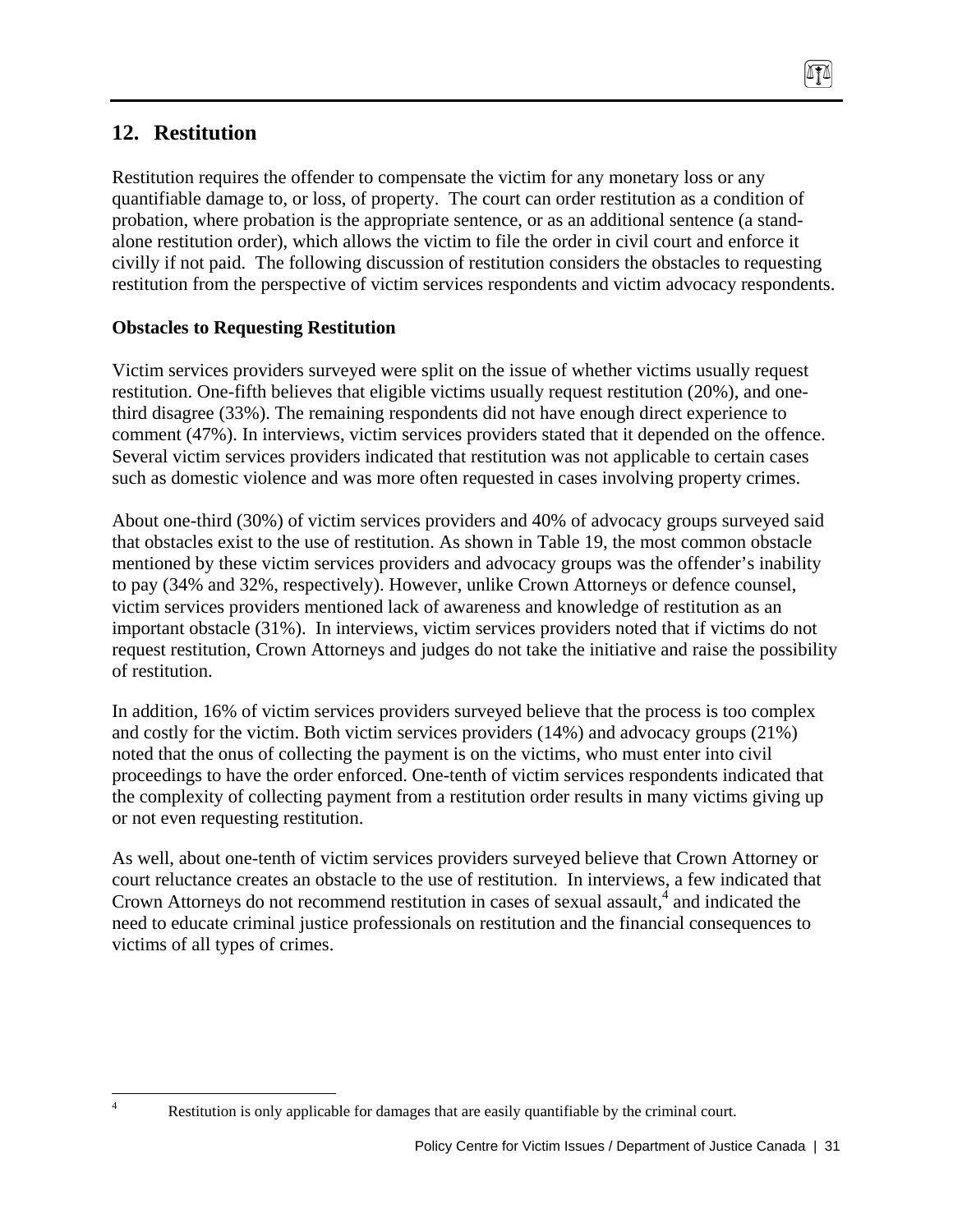Table 19 lists the obstacles to restitution described by respondents.

| $TABLE$ 19:<br><b>WHAT ARE THE OBSTACLES TO THE USE OF RESTITUTION?</b><br>BASE: RESPONDENTS WHO BELIEVE THAT THERE ARE OBSTACLES TO THE USE OF<br><b>RESTITUTION.</b> |                                     |                                |  |  |  |  |  |
|------------------------------------------------------------------------------------------------------------------------------------------------------------------------|-------------------------------------|--------------------------------|--|--|--|--|--|
| <i><b>Obstacles</b></i>                                                                                                                                                | Victim<br><b>Services</b><br>(n=94) | Advocacy<br>Groups<br>$(n=19)$ |  |  |  |  |  |
| Accused usually poor or unable to pay                                                                                                                                  | 34%                                 | 32%                            |  |  |  |  |  |
| Victims lack information about restitution or unaware of option                                                                                                        | 31%                                 |                                |  |  |  |  |  |
| Victim must pay the cost of enforcement                                                                                                                                | 16%                                 |                                |  |  |  |  |  |
| No enforcement                                                                                                                                                         | 14%                                 | 21%                            |  |  |  |  |  |
| Cumbersome application process                                                                                                                                         | 10%                                 |                                |  |  |  |  |  |
| Judicial or Crown Attorney reluctance to order or request                                                                                                              | 9%                                  |                                |  |  |  |  |  |
| Eligibility criteria too restrictive                                                                                                                                   | 7%                                  | 11%                            |  |  |  |  |  |
| Does not compensate victim adequately                                                                                                                                  |                                     | 21%                            |  |  |  |  |  |
| Other                                                                                                                                                                  | 11%                                 | 26%                            |  |  |  |  |  |
| Note: Respondents could provide more than one response; totals sum to more than 100%.                                                                                  |                                     |                                |  |  |  |  |  |

In interviews, when asked how to address the obstacles to requesting restitution, several victim services providers offered suggestions. Most commonly, they suggested measures such as garnishing offenders' wages or removing certain privileges as a means of enforcement. Several others suggested that victims should receive support from the criminal courts for enforcing the orders, and a few believe that restitution should not be used as a stand-alone order but that it should be part of a probation order that allows the criminal court to maintain jurisdiction over its enforcement.

# **13. Victim Surcharge**

The victim surcharge is a penalty of 15% where a fine is imposed or a fixed amount of \$50 or \$100 for summary or indictable offences, respectively, and can be increased by the judge. It is imposed on the offender at sentencing and used by provincial and territorial governments to fund services for victims of crime. The 1999 amendments to the *Criminal Code* made the surcharge automatic in all cases except where the offender has requested a waiver and demonstrated that paying the surcharge would cause undue hardship.

The following discussion considers the issue of waiving the surcharge — both the frequency of waiver and whether waivers generally occur without an application by the defence.

#### **Frequency of Waiver**

Victim services providers who were surveyed have a wide range of experience, but many could not answer the question on the victim surcharge. Those who did not respond are excluded from the results in order to give a more accurate depiction of whether victim services providers think that the surcharge is waived too often. Of those who provided an answer, approximately twothirds of victim services providers reported that the victim surcharge is waived more often than it should be. Table 20 provides the results for those who could respond to this question.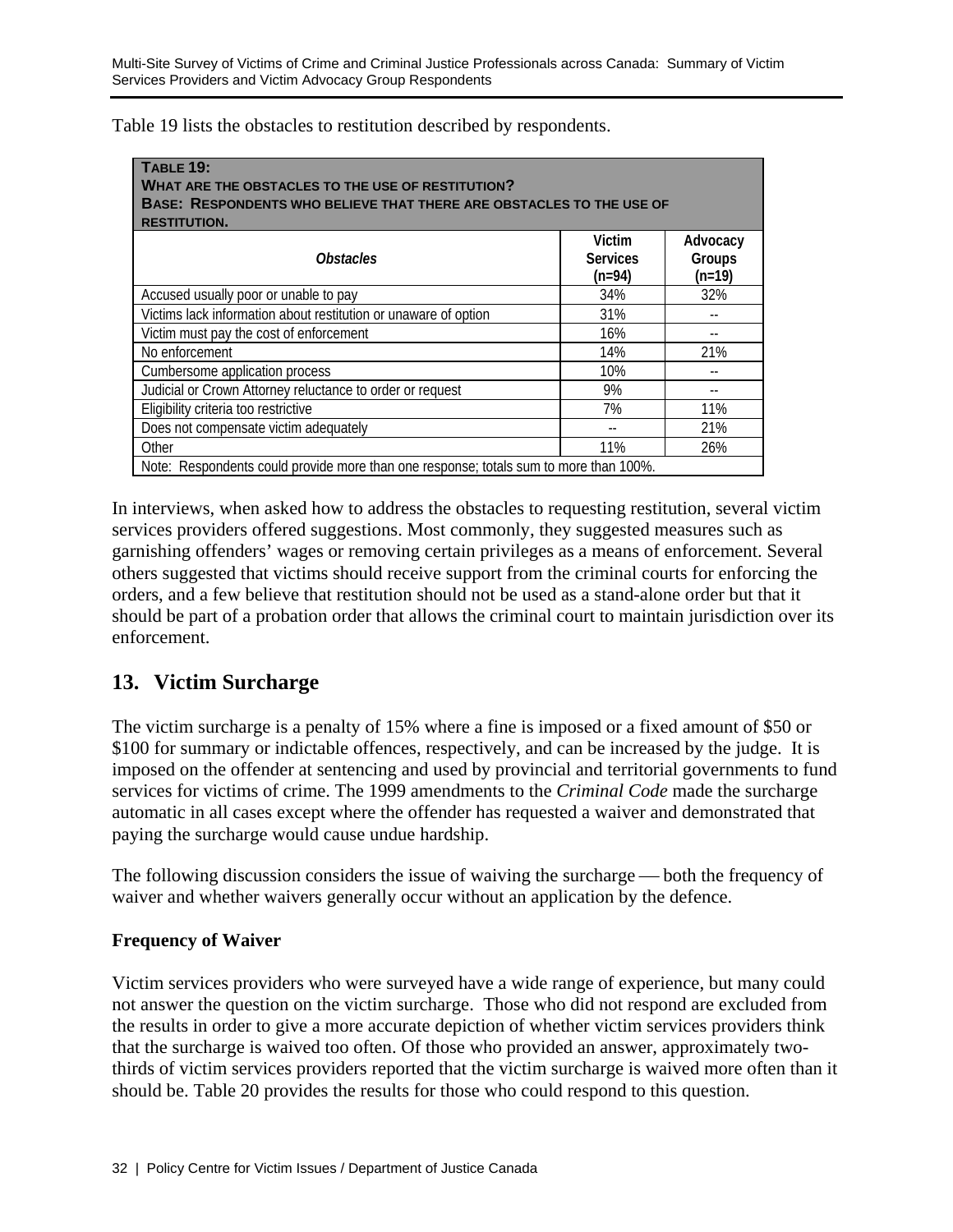| <b>TABLE 20:</b><br>IS THE VICTIM SURCHARGE WAIVED MORE OFTEN THAN IT SHOULD BE?<br>BASE: RESPONDENTS WHO PROVIDED A RESPONSE (DON'T KNOW AND NO RESPONSE<br>EXCLUDED) |                                              |                                 |                                 |                                |  |  |  |
|------------------------------------------------------------------------------------------------------------------------------------------------------------------------|----------------------------------------------|---------------------------------|---------------------------------|--------------------------------|--|--|--|
|                                                                                                                                                                        | <b>Victim</b><br><b>Services</b><br>$(n=82)$ | Crown<br>Attorneys<br>$(n=161)$ | Defence<br>Counsel<br>$(n=170)$ | Advocacy<br>Groups<br>$(n=15)$ |  |  |  |
| Yes                                                                                                                                                                    | 66%                                          | 70%                             | 11%                             | 47%                            |  |  |  |
| <b>No</b>                                                                                                                                                              | 34%                                          | 30%                             | 89%                             | 53%                            |  |  |  |

Those interviewed (Crown Attorneys, victim services providers, and defence counsel) attributed the frequent waiver of the surcharge to judicial attitudes. Victim services providers believe that virtually any reason appears to constitute a sufficient ground to waive the surcharge, even though the surcharge amount is so small that only in extraordinary circumstances should the offender be considered unable to pay it. Several victim services providers said that judges often accept defence counsel requests to waive the surcharge without requiring evidence of the offender's financial situation. They believe that judges do not understand the importance and usefulness of the surcharge and that it is rarely imposed in certain kinds of cases, such as sexual assault and domestic violence.

# **14. Conditional Sentences**

The *Criminal Code* permits judges to order that sentences of less than two years' imprisonment be served in the community instead of in jail. Conditional sentences may be imposed only when the court is convinced that the offender poses no threat to public safety. They are accompanied by restrictive conditions that govern the behaviour of the offender and strictly curtail his or her freedom. The following sections describe the perspectives of criminal justice professionals on the appropriateness and use of conditional sentences.

#### **Perceptions on Cases Appropriate for Conditional Sentences**

Across all respondent categories, there is widespread agreement that conditional sentences are appropriate in non-violent offences. See Table 21 for the details.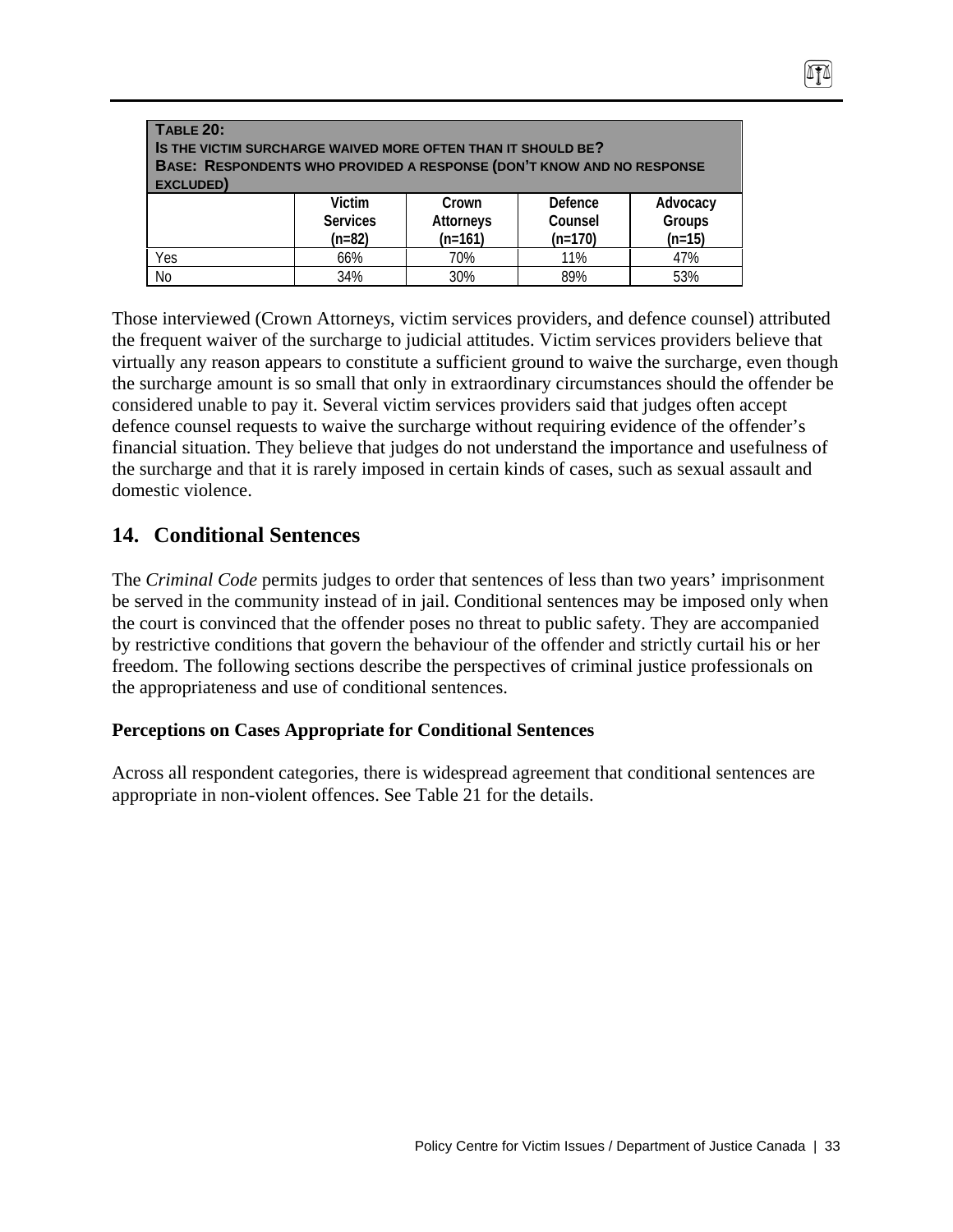| <b>TABLE 21:</b><br>IN WHAT CIRCUMSTANCES IS A CONDITIONAL SENTENCE APPROPRIATE?      |                                      |                               |                               |                                |  |  |  |  |
|---------------------------------------------------------------------------------------|--------------------------------------|-------------------------------|-------------------------------|--------------------------------|--|--|--|--|
|                                                                                       | Victim<br><b>Services</b><br>(N=318) | Crown<br>Attorneys<br>(N=188) | Defence<br>Counsel<br>(N=185) | Advocacy<br>Groups<br>$(N=47)$ |  |  |  |  |
| All offences                                                                          | 6%                                   | 4%                            | 29%                           | --                             |  |  |  |  |
| Non-violent offences                                                                  | 65%                                  | 62%                           | 44%                           | 72%                            |  |  |  |  |
| Family violence offences                                                              | 5%                                   | 16%                           | 32%                           | 17%                            |  |  |  |  |
| Offences against the person                                                           | 6%                                   | 15%                           | 34%                           | 15%                            |  |  |  |  |
| Where offender is eligible                                                            |                                      | 11%                           | 12%                           |                                |  |  |  |  |
| Depends on case or circumstances                                                      | 3%                                   | 11%                           | 13%                           | 9%                             |  |  |  |  |
| Minor offences                                                                        | 4%                                   | 6%                            |                               | 6%                             |  |  |  |  |
| No prior record or good rehabilitation<br>prospects                                   | 6%                                   | 6%                            | 4%                            |                                |  |  |  |  |
| All offences except most serious                                                      |                                      | --                            | 11%                           | --                             |  |  |  |  |
| Less serious violent offences                                                         |                                      |                               | 2%                            |                                |  |  |  |  |
| If victim is comfortable with sentence                                                | 3%                                   | $-$                           |                               |                                |  |  |  |  |
| Never or rarely                                                                       | 2%                                   | 7%                            |                               | 6%                             |  |  |  |  |
| Other                                                                                 | 3%                                   | 3%                            | 3%                            | 11%                            |  |  |  |  |
| No response                                                                           | 12%                                  | 3%                            | 1%                            | 9%                             |  |  |  |  |
| Note: Respondents could provide more than one response; totals sum to more than 100%. |                                      |                               |                               |                                |  |  |  |  |

It was also suggested by several victim services providers that conditional sentences are appropriate where the risk of recidivism is zero and where there is good reason to believe that the offender is able and motivated to rehabilitate.

Several victim services providers stated in interviews that in order for a conditional sentence to be appropriate, the accused must take full responsibility for the offence, demonstrate remorse, and show that he or she can respect the conditions imposed. A few victim services providers believe that the decision to impose a conditional sentence should take into account the consequences of the crime on the victim, and emphasized that the victim should have input into the decision.

#### **Consideration of Victim Safety in Conditional Sentences**

Just over one-quarter of victim services providers and victim advocacy organizations surveyed (29% and 26%, respectively) believe that the victim's safety is generally considered in the decision to impose a conditional sentence. Perceived obstacles to the consideration of victim safety in conditional sentences are shown in Table 22 below. Many of these obstacles are similar to those identified as prevailing at bail decisions, including inadequate consultation with victims, difficulties assessing risk, the protection of the rights of the accused, and lack of knowledge about domestic violence and the dynamics of abuse on the part of prosecutors and judges.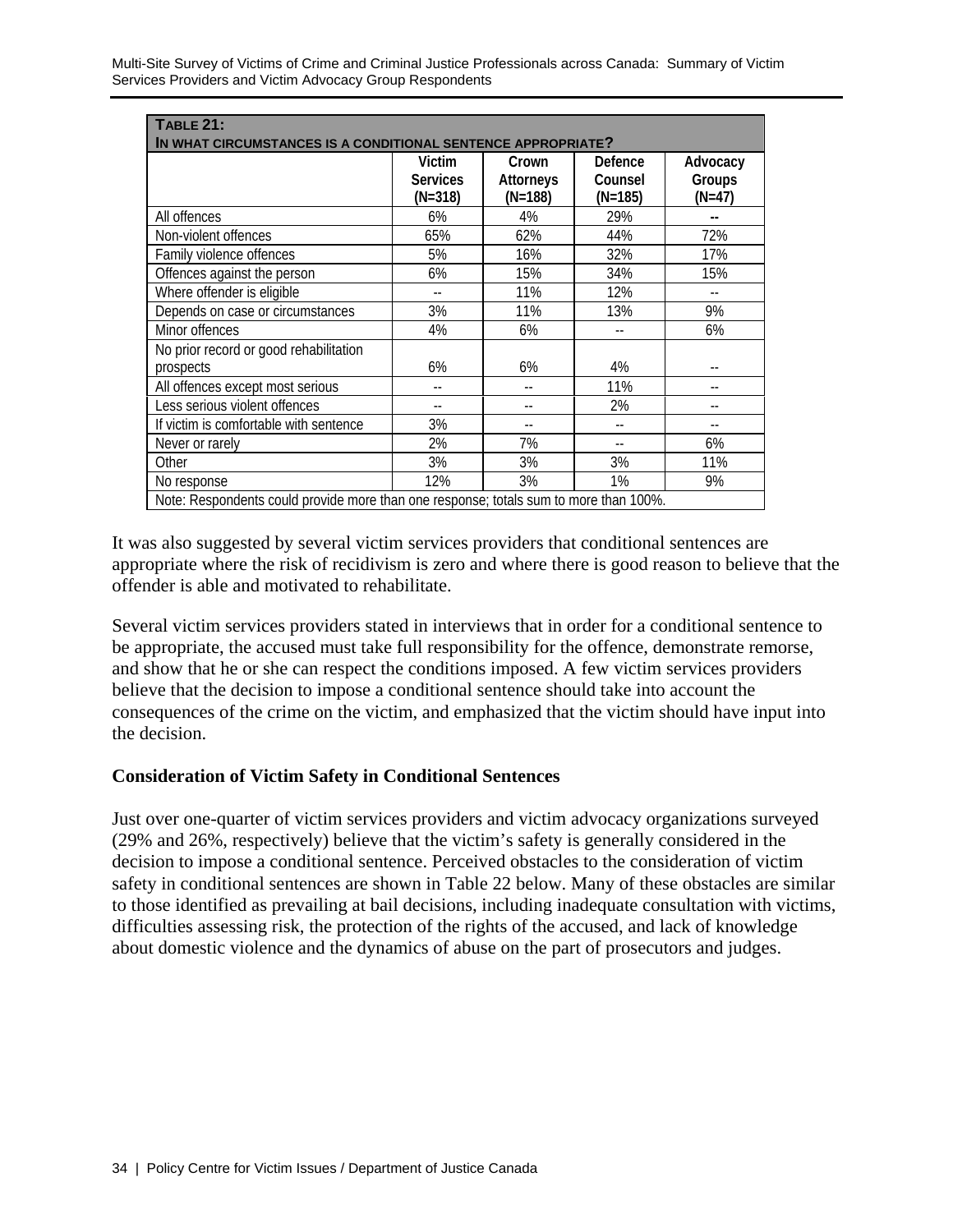#### **TABLE 22:**

**WHAT ARE THE OBSTACLES TO THE CONSIDERATION OF VICTIM SAFETY IN CONDITIONAL SENTENCES? BASE: RESPONDENTS WHO BELIEVE THAT VICTIMS' SAFETY IS NOT GENERALLY CONSIDERED IN CONDITIONAL SENTENCES.**

| Reason                                                                                | Victim<br><b>Services</b><br>$(n=117)$ | Advocacy<br>Groups<br>$(n=29)$ |
|---------------------------------------------------------------------------------------|----------------------------------------|--------------------------------|
| Victim not adequately consulted                                                       | 19%                                    | 7%                             |
| Difficulties assessing risk                                                           | 16%                                    |                                |
| Rights of accused take precedence over victim's rights                                | 13%                                    | 17%                            |
| Lack of knowledge about domestic violence and dynamics of abuse                       | 12%                                    | 35%                            |
| Poor enforcement or conditions breached                                               | 8%                                     |                                |
| Proximity of accused and victim not considered                                        | 6%                                     |                                |
| Judge or Crown Attorney attitudes                                                     | 4%                                     |                                |
| Other factors given more weight in sentencing                                         | 4%                                     | 3%                             |
| Other                                                                                 | 7%                                     | 17%                            |
| No response                                                                           | 24%                                    | 31%                            |
| Note: Respondents could provide more than one response; totals sum to more than 100%. |                                        |                                |

In interviews, several victim services providers (as well as Crown Attorneys) remarked that there is a lack of resources for supervision and enforcement of conditional sentences and that, consequently, offenders are not being adequately punished for breaches. Concern was expressed that unless conditional sentences are accompanied by rigorously enforced restrictions on freedom, they do not serve as a deterrent but rather as positive reinforcement for criminal behaviour. Thus, although most victim services providers acknowledged that there is a place for conditional sentences, they think that they should be used with caution, and a few think that they should be eliminated altogether.

In interviews, several victim services providers also suggested that the conditions imposed on offenders serving a conditional sentence are generally too lenient and do not sufficiently restrict offenders' freedom; they believe that conditional sentences need to be accompanied by significant restrictions on the offender's liberty.

In general, victim services providers who were interviewed believe that conditional sentences should involve maximum confinement and supervision. A few victim services providers believe that conditional sentences are misunderstood by the public and by victims and thereby contribute to the erosion of public confidence in the criminal justice system. According to these respondents, too many offenders receive conditional sentences and, as a result, many victims feel as though the criminal justice system does not take them seriously.

# **15. Restorative Justice**

In recent years, restorative justice approaches have become more widely used at all stages of criminal proceedings. Restorative justice considers the wrong done the person as well as the wrong done to the community. Restorative justice programs involve the victim(s) or a representative, the offender(s), and community representatives. The offender is required to accept responsibility for the crime and take steps to repair the harm he or she has caused. In this way restorative approaches can restore peace and equilibrium within a community and can afford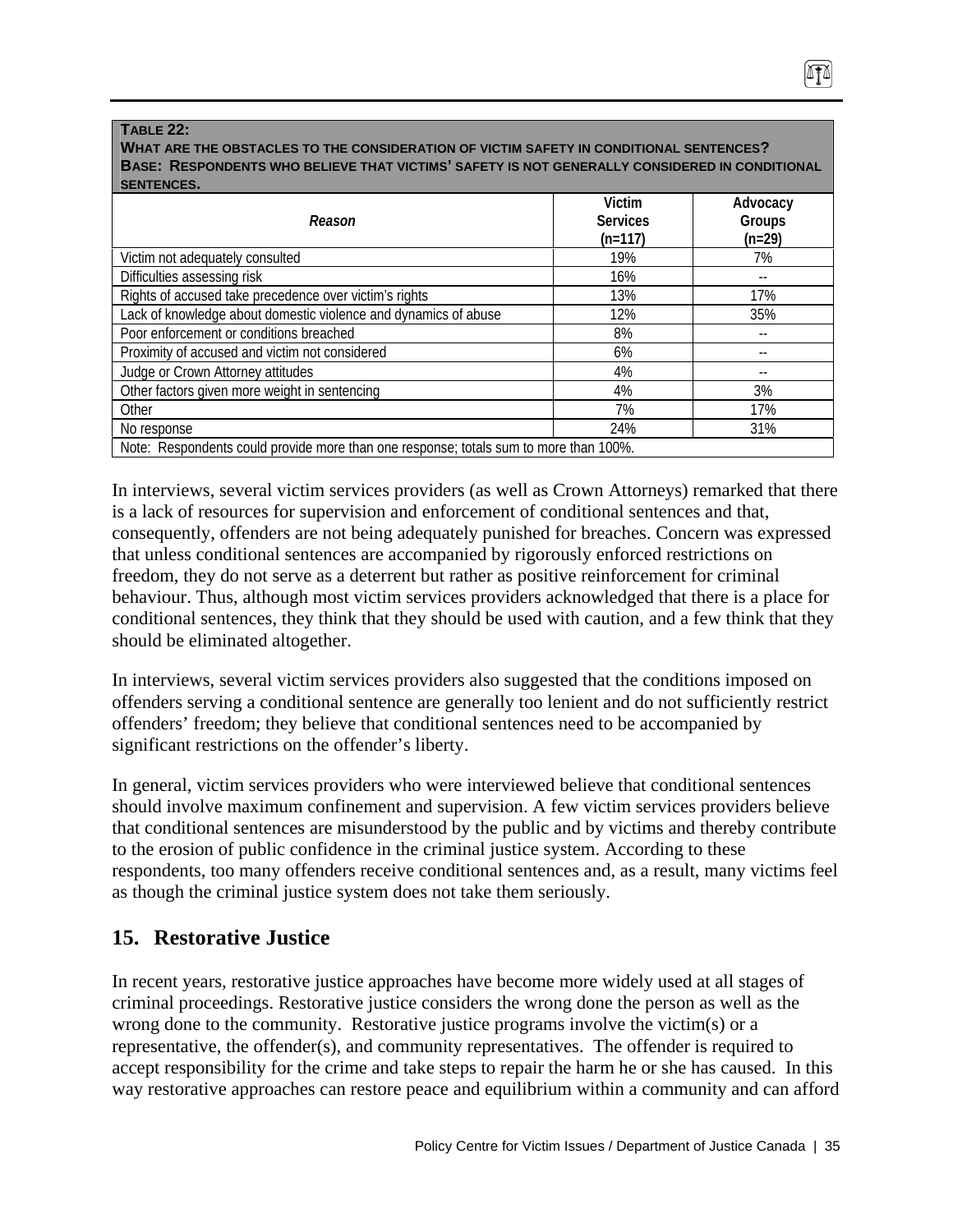victims of crime greater opportunities to participate actively in decision-making. However, concerns have been raised about victim participation and voluntary consent, and support to victims in a restorative process. This study included several exploratory questions to discover the extent to which criminal justice professionals have participated in restorative justice approaches and their views on the appropriateness and effectiveness of these approaches.

### **Participation in Restorative Justice Approaches**

Respondents reported having been involved in various restorative approaches (Table 23), including sentencing and healing circles, diversion, mediation, and community and youth justice forums.

| <b>TABLE 23:</b><br>HAVE YOU EVER PARTICIPATED IN A RESTORATIVE JUSTICE APPROACH? |                                        |                                |                                 |                        |                     |                                |                        |  |
|-----------------------------------------------------------------------------------|----------------------------------------|--------------------------------|---------------------------------|------------------------|---------------------|--------------------------------|------------------------|--|
|                                                                                   | Victim<br><b>Services</b><br>$(N=318)$ | Crown<br>Attorney<br>$(N=188)$ | Defence<br>Counsel<br>$(N=185)$ | Judiciary<br>$(N=110)$ | Police<br>$(N=686)$ | Advocacy<br>Groups<br>$(N=47)$ | Probation<br>$(N=206)$ |  |
| Yes                                                                               | 12%                                    | 43%                            | 58%                             | 26%                    | 17%                 | 36%                            | 15%                    |  |
| No                                                                                | 80%                                    | 52%                            | 34%                             | 74%                    | 80%                 | 64%                            | 84%                    |  |
| Don't know                                                                        | 5%                                     | 4%                             | 5%                              |                        | 2%                  | $- -$                          | 1%                     |  |
| No                                                                                |                                        |                                |                                 |                        |                     |                                |                        |  |
| response                                                                          | 3%                                     | 1%                             | 3%                              | --                     | 1%                  | $- -$                          | 1%                     |  |
| Note: Some column totals do not sum to 100% due to rounding.                      |                                        |                                |                                 |                        |                     |                                |                        |  |

As Table 24, below, illustrates, victim services providers and victim advocacy groups (as well as police) are more likely to have participated prior to charges being laid.

| TABLE 24:<br>AT WHAT STAGE IN THE PROCESS HAVE YOU PARTICIPATED IN RESTORATIVE JUSTICE?<br><b>BASE: RESPONDENTS WHO HAVE PARTICIPATED IN RESTORATIVE JUSTICE PROCESSES.</b> |                                                                                                                                                                     |     |     |     |     |  |  |  |  |
|-----------------------------------------------------------------------------------------------------------------------------------------------------------------------------|---------------------------------------------------------------------------------------------------------------------------------------------------------------------|-----|-----|-----|-----|--|--|--|--|
|                                                                                                                                                                             | Defence<br>Victim<br>Advocacy<br>Crown<br>Groups<br><b>Services</b><br>Attorneys<br>Police<br>Counsel<br>$(n=17)$<br>$(n=38)$<br>$(n=107)$<br>$(n=118)$<br>$(n=81)$ |     |     |     |     |  |  |  |  |
| Pre-charge                                                                                                                                                                  | 42%                                                                                                                                                                 | 52% | 64% | 74% | 47% |  |  |  |  |
| Sentencing                                                                                                                                                                  | 37%                                                                                                                                                                 | 61% | 66% | 25% | 29% |  |  |  |  |
| Post-charge, pre-sentencing                                                                                                                                                 | 8%                                                                                                                                                                  | 32% | 19% |     | 24% |  |  |  |  |
| Other                                                                                                                                                                       | 18%                                                                                                                                                                 | 6%  | 8%  | 20% | 29% |  |  |  |  |
| 2%<br>1%<br>6%<br>16%<br>No response                                                                                                                                        |                                                                                                                                                                     |     |     |     |     |  |  |  |  |
| Note: Respondents could provide more than one response; totals sum to more than 100%.                                                                                       |                                                                                                                                                                     |     |     |     |     |  |  |  |  |

Table 25 below shows the most common explanations for respondents' lack of involvement in restorative justice. Across all respondent groups except victim services, the most common reason is that restorative approaches are not available or not yet widely used in their province.

Certain respondent groups gave other reasons for their non-participation in restorative justice, which do not appear in the table below. For example, 13% of both victim services providers and victim advocacy group respondents reported that restorative justice is not part of their agency's mandate, while 11% of victim services providers reported that it is not part of their job responsibility to become involved in restorative processes. Ten percent of victim services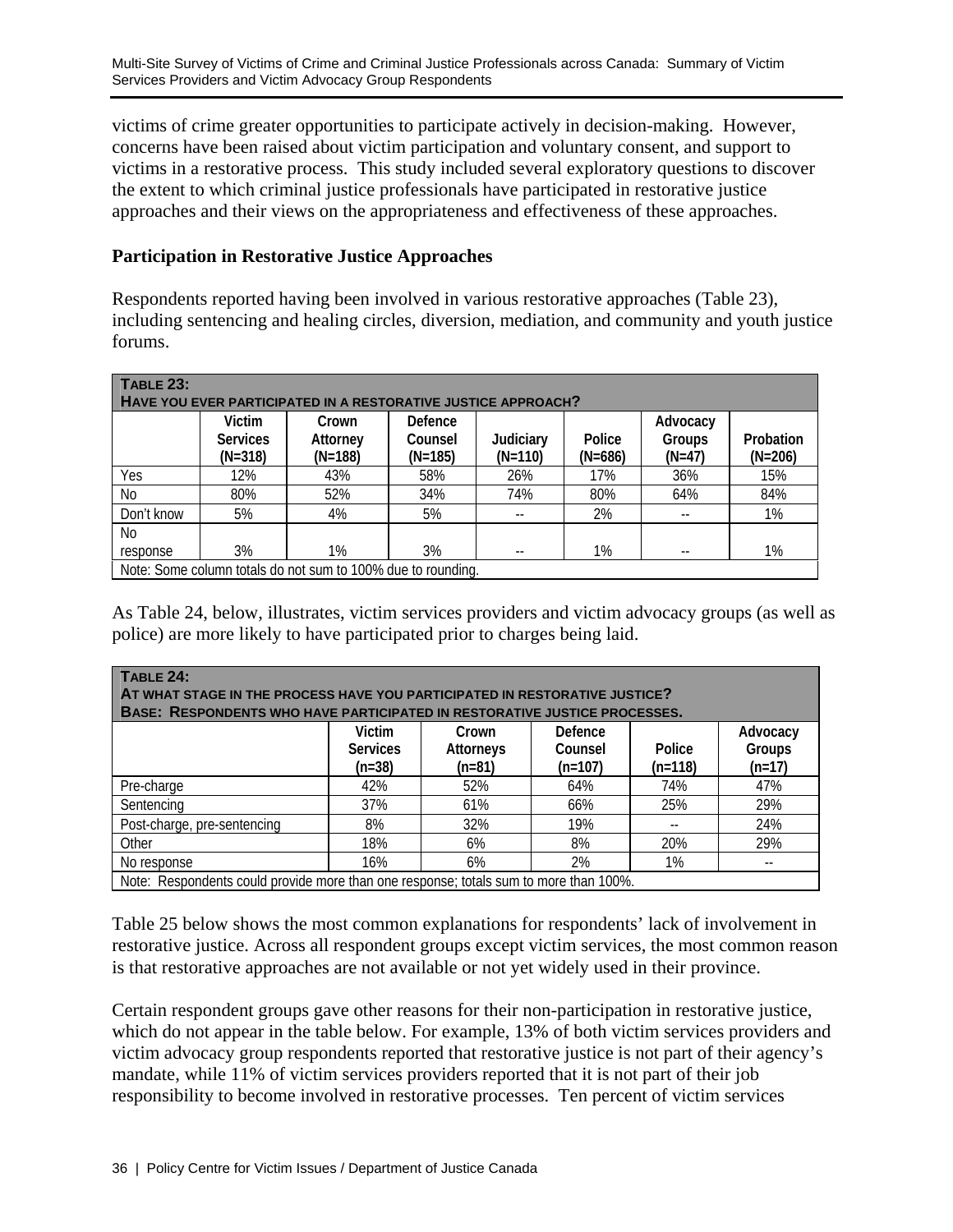providers said that restorative justice is not an appropriate or viable option in the cases they deal with.

| <b>TABLE 25:</b><br>WHY HAVE YOU NOT USED OR PARTICIPATED IN A RESTORATIVE JUSTICE APPROACH?<br>BASE: RESPONDENTS WHO HAVE NOT PARTICIPATED IN RESTORATIVE JUSTICE PROCESSES. |                                        |                                |                                |                       |                     |                                |                        |
|-------------------------------------------------------------------------------------------------------------------------------------------------------------------------------|----------------------------------------|--------------------------------|--------------------------------|-----------------------|---------------------|--------------------------------|------------------------|
|                                                                                                                                                                               | Victim<br><b>Services</b><br>$(n=253)$ | Crown<br>Attorneys<br>$(n=98)$ | Defence<br>Counsel<br>$(n=62)$ | Judiciary<br>$(n=81)$ | Police<br>$(n=549)$ | Advocacy<br>Groups<br>$(n=30)$ | Probation<br>$(n=172)$ |
| Not available                                                                                                                                                                 | 19%                                    | 57%                            | 61%                            | 43%                   | 29%                 | 40%                            | 59%                    |
| No opportunity or no suitable                                                                                                                                                 |                                        |                                |                                |                       |                     |                                |                        |
| case                                                                                                                                                                          | 21%                                    | 10%                            | 15%                            | 26%                   | 24%                 | 20%                            | 22%                    |
| Do not adequately protect victim                                                                                                                                              | 10%                                    | 18%                            |                                | 5%                    | 11%                 | 23%                            | 4%                     |
| Do not act as a deterrent                                                                                                                                                     | 5%                                     | 10%                            |                                | 6%                    | 13%                 | 13%                            | 3%                     |
| Don't know or No response                                                                                                                                                     | 20%                                    | 14%                            | 18%                            | 6%                    | 14%                 | 10%                            | 4%                     |
| Notes: Respondents could provide more than one response, but not all responses have been included in this table; totals sum<br>to more than 100%.                             |                                        |                                |                                |                       |                     |                                |                        |

### **Victim Involvement in Restorative Justice**

There was disagreement both within and across the survey respondent categories on the extent to which victims are involved in the decision to use restorative justice approaches, as Table 26 demonstrates. Victim services providers more often believe that the victim is only sometimes consulted, while victim advocacy groups more often think that consultation with the victim does indeed always take place.

| TABLE 26:<br><b>WHAT BEST DESCRIBES THE VICTIM'S INVOLVEMENT IN THE DECISION TO USE RESTORATIVE JUSTICE?</b><br><b>BASE: RESPONDENTS WHO HAVE PARTICIPATED IN RESTORATIVE JUSTICE PROCESSES.</b> |                 |           |           |           |          |  |  |  |
|--------------------------------------------------------------------------------------------------------------------------------------------------------------------------------------------------|-----------------|-----------|-----------|-----------|----------|--|--|--|
|                                                                                                                                                                                                  | <b>Victim</b>   | Crown     | Defence   |           | Advocacy |  |  |  |
|                                                                                                                                                                                                  | <b>Services</b> | Attorneys | Counsel   | Police    | Groups   |  |  |  |
|                                                                                                                                                                                                  | $(n=38)$        | $(n=81)$  | $(n=107)$ | $(n=118)$ | $(n=17)$ |  |  |  |
| Victim is always involved                                                                                                                                                                        | 32%             | 52%       | 44%       | 80%       | 59%      |  |  |  |
| Victim is sometimes involved                                                                                                                                                                     | 45%             | 38%       | 43%       | 14%       | 24%      |  |  |  |
| Victim is seldom involved                                                                                                                                                                        | 8%              | 5%        | 9%        | 6%        | 12%      |  |  |  |
| No response                                                                                                                                                                                      | 16%             | 5%        | 4%        | $- -$     | 6%       |  |  |  |
| Note: Totals do not sum to 100% due to rounding.                                                                                                                                                 |                 |           |           |           |          |  |  |  |

#### **Cases where Restorative Justice would be most Effective**

Victim services providers were asked to comment in interviews on when they believe that restorative justice approaches would be most effective. There was substantial agreement that such processes would be particularly effective in cases involving young offenders, first offenders, and minor property offences. However, the effectiveness of restorative approaches in dealing with crimes of violence was much debated by interviewees. Generally speaking, although respondents agreed that restorative approaches should not be used for sexual assaults, child abuse, and other violent offences, several respondents think that some minor assault cases could potentially qualify. In addition, interviewees disagreed over whether restorative justice is a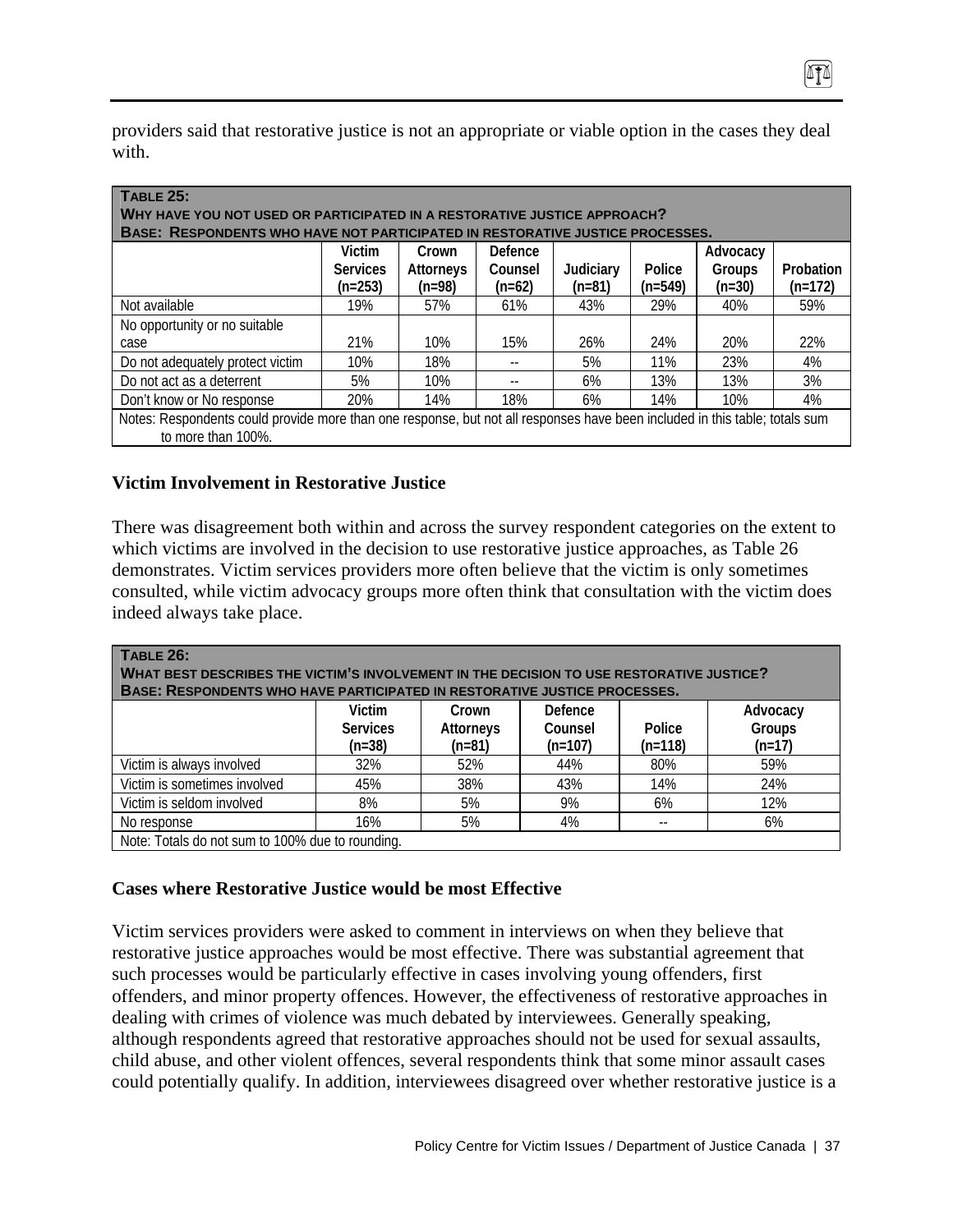suitable way of dealing with spousal violence, given the family and power dynamics involved in these cases.

### **Protection of Victim Safety**

Victim services providers were asked in interviews about the importance of consulting the victim in the use of a restorative justice approach. Almost all respondents believe that such consultation is indeed important. There was widespread agreement that in order for restorative justice to adequately address victims' needs, victims should consent to and participate in the process, and that there is less chance of success if such consultation does not occur. However, several interviewees reiterated that the decision to proceed with a restorative approach is not the victim's alone to make and does not require the victim's permission, since the offence and the restorative process do not affect only the victim, but rather the whole community.<sup>5</sup>

At the same time, victim services providers expressed concern in interviews that restorative justice may not always adequately protect victims and address their interests. This concern, as already noted in Table 25 above, was also evident from the quantitative data, which showed that 10% of victim services gave inadequate protection of the victim as the reason they had not participated in a restorative approach. In interviews victim services providers reiterated that restorative justice should not be used for violent offences where there are real safety concerns or power imbalances between victim and accused because of the potential for victims in such cases to be pressured or intimidated into participating. From the perspective of these interviewees, the ability of restorative approaches to adequately protect victims depends on the structure of individual programs, on the existence of a proper support structure to guarantee victim safety, and on the facilitator's training.

# **16. Level of Awareness about the** *Criminal Code* **Provisions Intended to Benefit Victims of Crime**

As shown in Table 27, there is considerable discrepancy among the proportion of victim services providers, Crown Attorneys, defence counsel, and police surveyed who believe that they are adequately informed of the *Criminal Code* provisions intended to benefit victims. 32% of victim services providers believe they are adequately informed.

 5 Restorative justice does, in principle, require voluntary agreement of the victim, the accused and the community.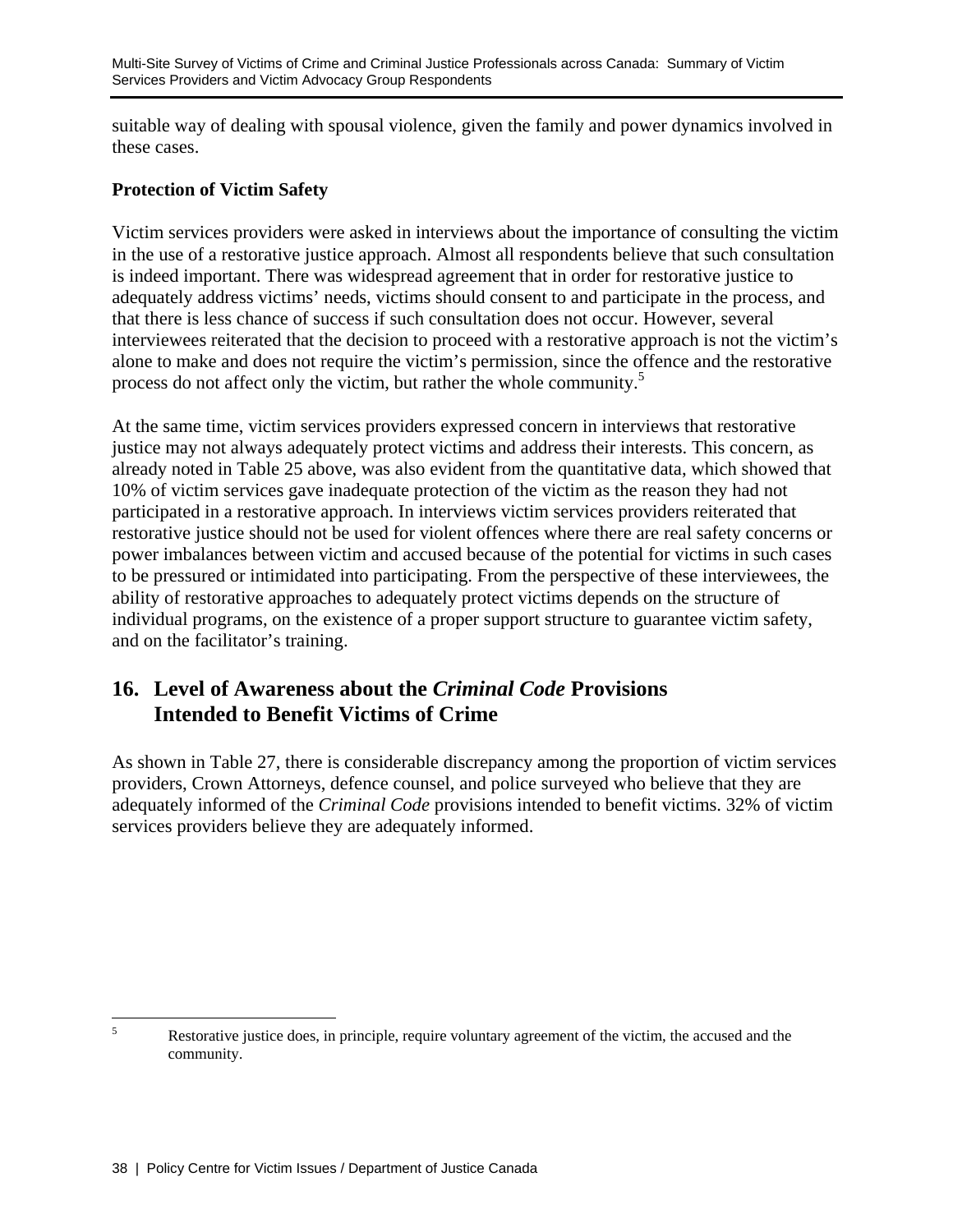| <b>TABLE 27:</b><br>ARE CRIMINAL JUSTICE PROFESSIONALS ADEQUATELY INFORMED OF PROVISIONS TO<br><b>BENEFIT VICTIMS?</b> |                                     |                                 |                                 |                     |  |  |  |  |
|------------------------------------------------------------------------------------------------------------------------|-------------------------------------|---------------------------------|---------------------------------|---------------------|--|--|--|--|
|                                                                                                                        | <b>Victim Services</b><br>$(N=318)$ | Crown<br>Attorneys<br>$(N=188)$ | Defence<br>Counsel<br>$(N=185)$ | Police<br>$(N=686)$ |  |  |  |  |
| Yes                                                                                                                    | 32%                                 | 71%                             | 40%                             | 40%                 |  |  |  |  |
| <b>No</b>                                                                                                              | 40%                                 | 20%                             | 49%                             | 46%                 |  |  |  |  |
| Don't know                                                                                                             | 25%                                 | 9%                              | 11%                             | 13%                 |  |  |  |  |
| 3%<br>1%<br>1%<br>1%<br>No response                                                                                    |                                     |                                 |                                 |                     |  |  |  |  |
| Note: Some column totals do not sum to 100% due to rounding.                                                           |                                     |                                 |                                 |                     |  |  |  |  |

Among victim services providers who think that they are inadequately informed of the *Criminal Code* provisions designed to benefit victims, the most commonly proposed suggestion mentioned by two-thirds of respondents - was increased training opportunities. In interviews, victim services providers expressed a preference for seminars and workshops where they can actively participate in discussions and ask questions. Several victim services providers observed in interviews that training is generally not a priority due to lack of human and financial resources. For this reason, they would like to see additional written materials sent to them so they could learn about the provisions on their own time. In fact, increased circulation of booklets, manuals, newsletters, and other print materials was the second most common suggestion for improving victim services providers' knowledge of the relevant provisions. In interviews, a few victim services providers said that the federal Department of Justice should take on a more active role in informing victim services workers of the *Criminal Code* provisions intended to benefit victims by providing regular updates and funding training sessions.

# **17. Impact of** *Criminal Code* **Provisions**

All respondent groups, except for probation and parole, were asked what, in their opinion, has been accomplished by the *Criminal Code* provisions intended to benefit victims. Respondents identified numerous outcomes that they believe have resulted from the *Criminal Code* provisions. However, a large proportion of each respondent group did not answer the question. Victim services providers, particularly, noted on the questionnaire that they did not know enough about the *Criminal Code* provisions to comment. In total, about half of victim services providers and police, one-third of victim advocacy groups, and a quarter of judges, Crown Attorneys, and defence counsel did not answer this question.

A small number of victim services providers (one-tenth) and advocacy group respondents (fewer than one-tenth) who were asked about the impact of the provisions said that they have provided a more balanced criminal justice system (see Table 28). In interviews, victim services providers said that the rights of victims have been formally recognized within the criminal justice system through the *Criminal Code* provisions and that, as a result, there is greater awareness of and sensitivity to the needs of victims on the part of judges and prosecutors. The increased profile of the victim within the system, in turn, has led to enhanced services for victims, a more approachable and personal system that responds better to victims' needs, and victims who are more informed about the criminal justice process and the status of their own case.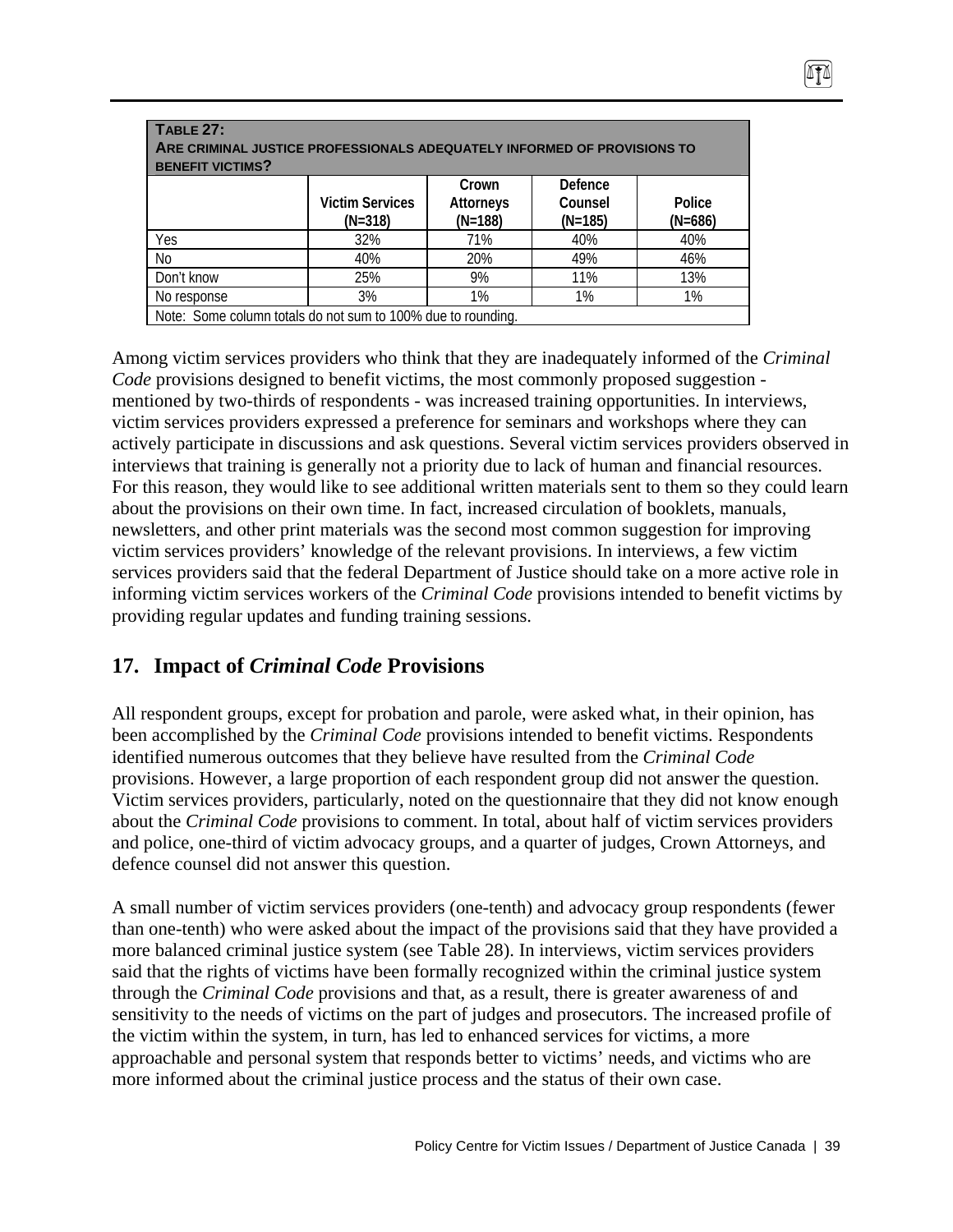Regarding victim impact statements, victim services providers, in interviews, stated that the number of victims submitting victim impact statements is increasing and that the option of reading the victim impact statement is a very positive development. A few of those surveyed mentioned negative effects of victim impact statements stemming from the disclosure to defence counsel and possibilities of cross-examination of victims on their statements.

Some victim services providers also believe that victims are now more satisfied with the criminal justice system. In the survey, 11% of victim services providers listed this as an impact of the *Criminal Code* provisions.

| <b>TABLE 28:</b><br>WHAT HAS BEEN ACCOMPLISHED BY THE CRIMINAL CODE PROVISIONS INTENDED TO BENEFIT '<br>VICTIMS? |                                               |                                     |                                             |                      |                          |                                     |  |  |
|------------------------------------------------------------------------------------------------------------------|-----------------------------------------------|-------------------------------------|---------------------------------------------|----------------------|--------------------------|-------------------------------------|--|--|
|                                                                                                                  | <b>Victim</b><br><b>Services</b><br>$(N=318)$ | Crown<br><b>Attorney</b><br>(N=188) | <b>Defence</b><br><b>Counsel</b><br>(N=185) | Judiciary<br>(N=110) | <b>Police</b><br>(N=686) | Advocacy<br><b>Groups</b><br>(N=47) |  |  |
| Gives victims a voice or                                                                                         |                                               |                                     |                                             |                      |                          |                                     |  |  |
| opportunity for input                                                                                            | 11%                                           | 25%                                 | 12%                                         | 27%                  | 9%                       | 15%                                 |  |  |
| More balanced criminal<br>justice system                                                                         | 13%                                           | 19%                                 | 10%                                         | 24%                  | 7%                       | 4%                                  |  |  |
| Victims more satisfied or<br>informed                                                                            | 11%                                           | 11%                                 | 5%                                          | 16%                  | 3%                       | $\overline{\phantom{m}}$            |  |  |
| Victim testimony or<br>experience easier                                                                         | $- -$                                         | 9%                                  | --                                          |                      | 1%                       | $- -$                               |  |  |
| Better protection of victims                                                                                     | 3%                                            | 7%                                  | --                                          | 12%                  | 5%                       | 11%                                 |  |  |
| Victim impact statement<br>positive                                                                              | 5%                                            | 3%                                  |                                             | 8%                   | 2%                       | $\overline{\phantom{a}}$            |  |  |
| More restitution                                                                                                 |                                               | 2%                                  | --                                          | 6%                   |                          | 6%                                  |  |  |
| Don't know or No response                                                                                        | 52%                                           | 28%                                 | 25%                                         | 23%                  | 47%                      | 35%                                 |  |  |
| Note 1: Respondents could give more than one answer; some totals do not sum 100%.                                |                                               |                                     |                                             |                      |                          |                                     |  |  |

Note 2: Open-ended questions

On the other hand, some victim services providers and advocacy group respondents said they believe that the *Criminal Code* provisions have accomplished little or nothing. Victim advocacy groups and victim services providers cited this concern (see Table 29). In interviews, victim services providers explain this lack of progress. They believe that victims remain largely uninformed of their rights and options within the criminal justice system, which continues to be mainly offender-focused, and that victims are not as involved as they should be. According to these respondents, victims continue to be traumatized by their experience within the criminal justice system and therefore continue to see the system in a negative light. Results are given in Table 29.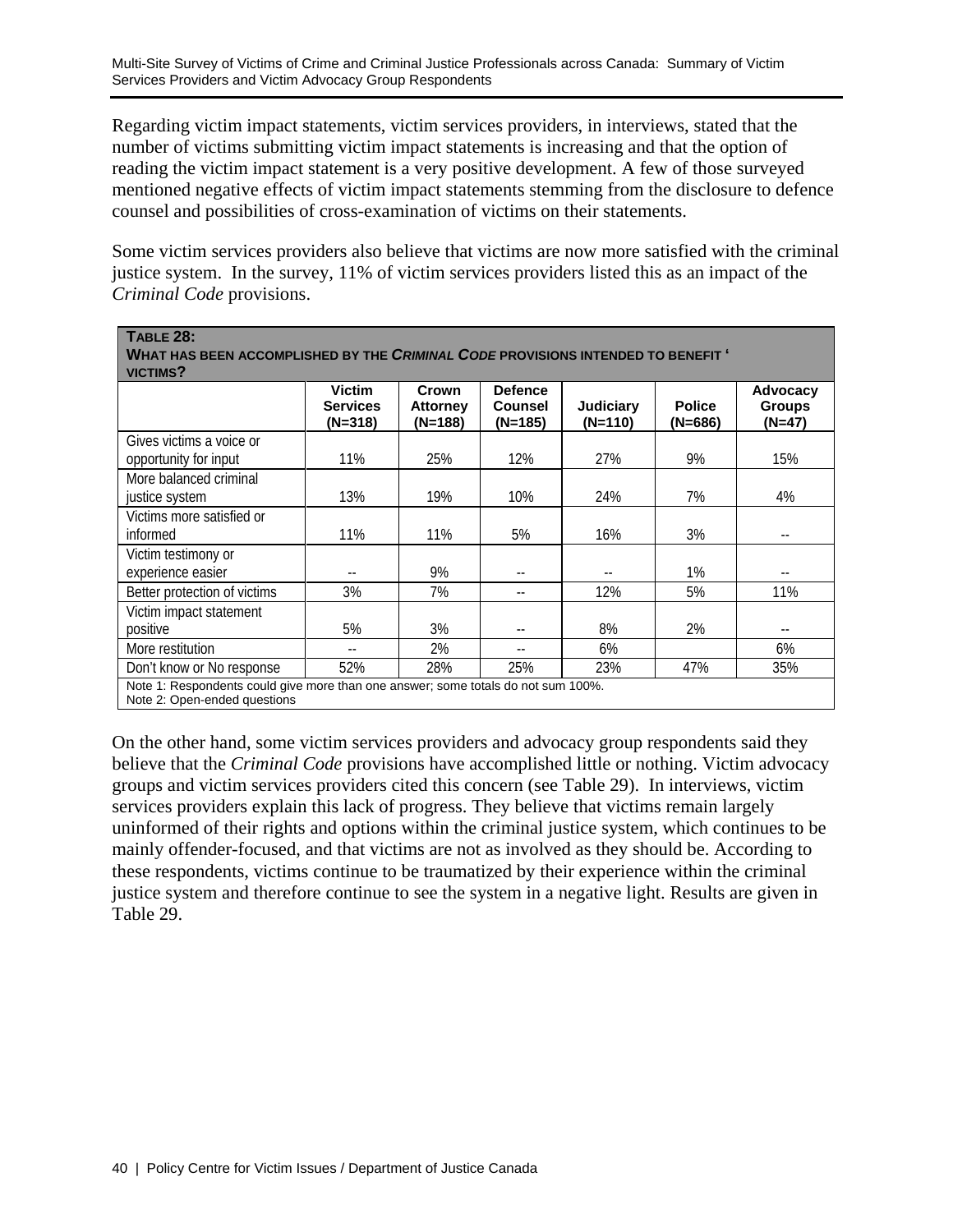| <b>TABLE 29:</b>                                                                                            |                                        |                                 |                                 |                          |                     |                                |  |  |
|-------------------------------------------------------------------------------------------------------------|----------------------------------------|---------------------------------|---------------------------------|--------------------------|---------------------|--------------------------------|--|--|
| HAVE THERE BEEN ANY UNINTENDED OR UNEXPECTED CONSEQUENCES TO THE CRIMINAL CODE                              |                                        |                                 |                                 |                          |                     |                                |  |  |
| <b>PROVISIONS TO BENEFIT VICTIMS?</b>                                                                       |                                        |                                 |                                 |                          |                     |                                |  |  |
|                                                                                                             | Victim<br><b>Services</b><br>$(N=318)$ | Crown<br>Attorneys<br>$(N=188)$ | Defence<br>Counsel<br>$(N=185)$ | Judiciary<br>$(N=110)$   | Police<br>$(N=686)$ | Advocacy<br>Groups<br>$(N=47)$ |  |  |
| Delays criminal justice process                                                                             |                                        | 9%                              | 11%                             | 6%                       | --                  | --                             |  |  |
| Unrealistic expectations on part of victims                                                                 |                                        | 9%                              | 15%                             | 16%                      | $- -$               |                                |  |  |
| Victim impact statement negative                                                                            | $1\%$                                  | 5%                              |                                 |                          | $<1\%$              |                                |  |  |
| <b>Curtails Crown Attorney discretion</b>                                                                   |                                        | 3%                              | 17%                             | 2%                       | --                  |                                |  |  |
| Erosion of accused rights                                                                                   |                                        |                                 | 10%                             | --                       | --                  |                                |  |  |
| Has achieved mainly political objectives                                                                    | --                                     | --                              | 9%                              | --                       | --                  |                                |  |  |
| Reduces judicial independence                                                                               | $\overline{\phantom{m}}$               | --                              | 7%                              | $\overline{\phantom{m}}$ |                     | $- -$                          |  |  |
| Nothing or little has been accomplished                                                                     | 12%                                    | 12%                             | 13%                             | 11%                      | 27%                 | 15%                            |  |  |
| Don't know or No response                                                                                   | 52%                                    | 28%                             | 25%                             | 23%                      | 47%                 | 35%                            |  |  |
| Note 1: Respondents could give more than one answer; totals do not sum 100%<br>Note 2: Open-ended question. |                                        |                                 |                                 |                          |                     |                                |  |  |

ITI

In summary, while all respondent groups included some comments on the limitations of the impact of the *Criminal Code* provisions, most reflections on the provisions revealed positive accomplishments. The two biggest accomplishments are the creation of a more balanced criminal justice system through increased awareness of the concerns and interests of victims and the provision of more formal mechanisms to ensure that the victims have opportunities to participate and have a voice in the system.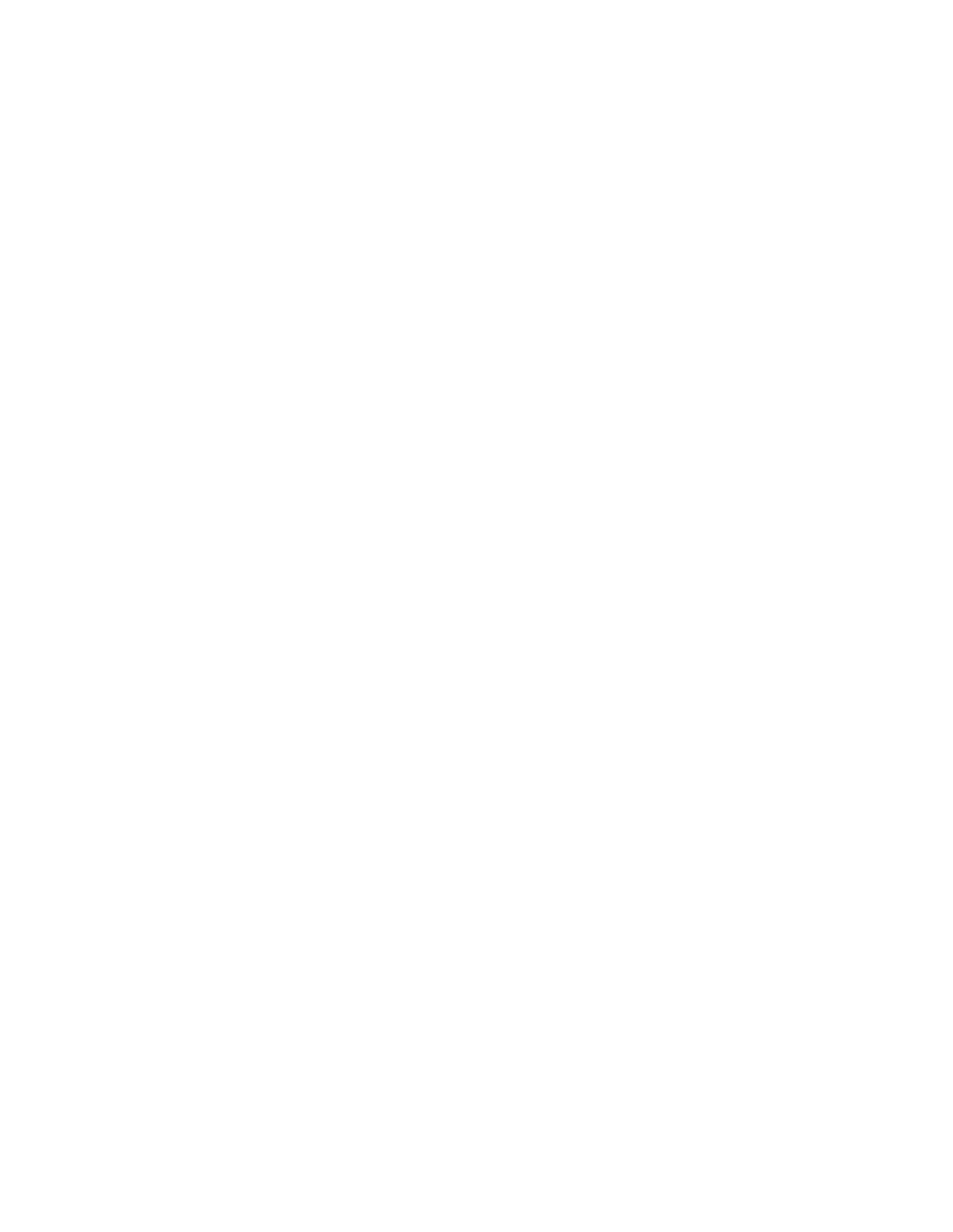Appendix A:

# Interview Guide for Victim Services

# and Community Organizations

 $\boxed{1}$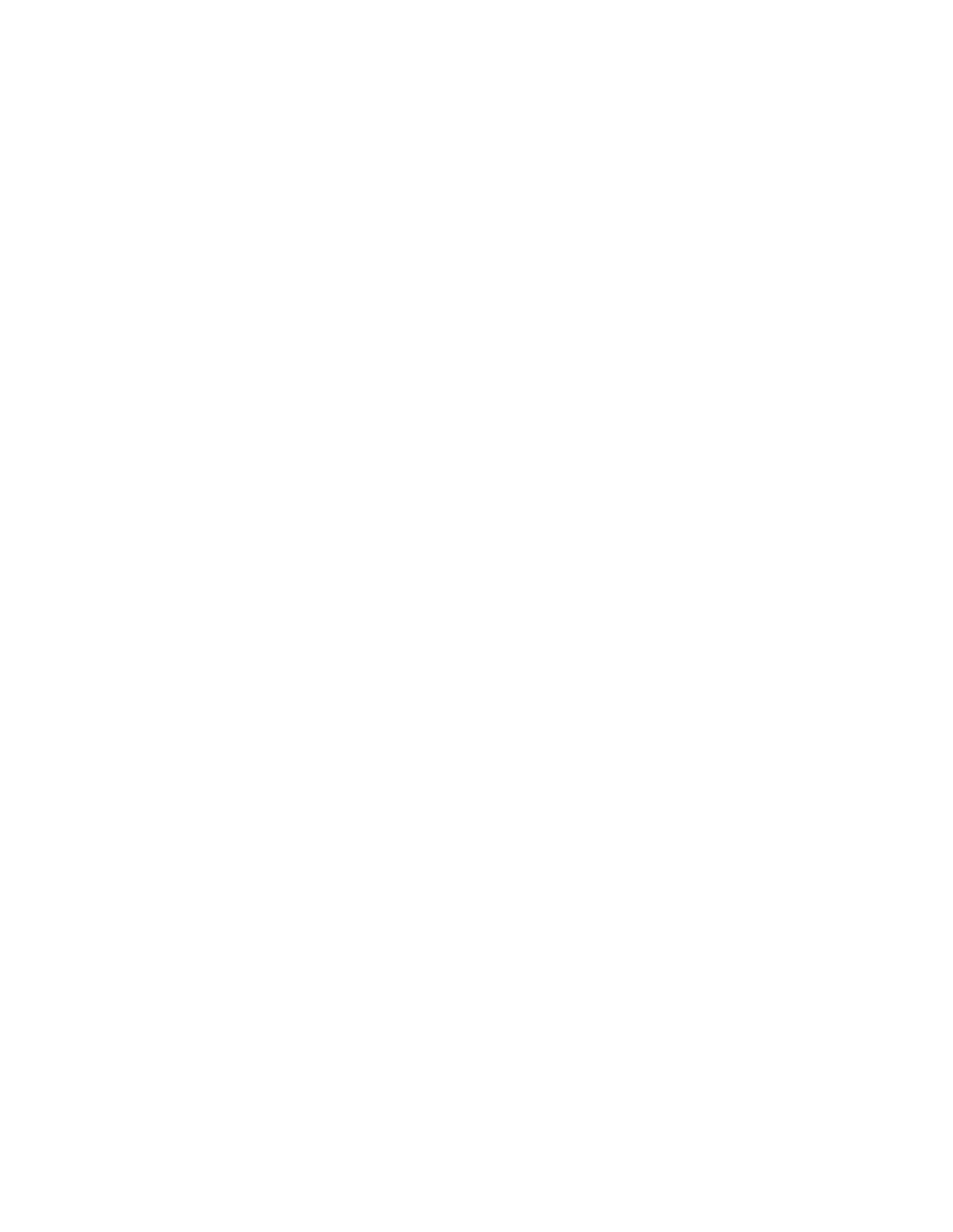#### **KEY INFORMANT INTERVIEW GUIDE - VICTIM SERVICES AND COMMUNITY ORGANIZATIONS (Those that directly provide services to victims)**

The Department of Justice Canada has recently launched a multi-site study of victims of crime and criminal justice professionals. The main objectives of this study are:

- $\triangleright$  To provide information on the use and awareness of recent reforms with respect to victims of crime in the criminal justice system
- $\triangleright$  To identify any impediments to the implementation of recent reforms by criminal justice professionals
- $\triangleright$  To learn what information is provided to victims throughout the criminal justice process
- $\triangleright$  To gain a better understanding of the experiences of victims of crime in the criminal justice system and with various victim services.

The following questions address issues relating to the role of the victim in the criminal justice system, victim services, and the implementation of recent reforms to assist victims of crime through the criminal justice process.

We realize that you may not have the personal knowledge required to answer some of the questions. Please let us know, if you do not feel that you can answer a question.

### **Background Information**

- 1. How would you describe your organization? (e.g., court-based services, police-based services, community-based services, system-based services, specialized services for domestic violence, sexual assaults, or children)?
- 2. Could you please tell me about the services that your organization generally provides to victims? (e.g. crisis support, information to victims, liaise with Crown, court preparation, court accompaniment, counselling, referrals) In your opinion, what aspects of these services are most beneficial to victims and why?

### **The Role of the Victim**

3. In your opinion, what role should the victim have in the criminal justice system? In particular, please consider bail decisions, plea negotiations, and sentencing.

#### **Victim Services**

- 4. What other victim services are currently available in your community for victims of crime? (e.g., court-based services, police-based services, community-based services, system-based services, specialized services)?
- 5. What do you think is the best way to inform victims of these services? (e.g., pamphlets, mail, phone calls, in person)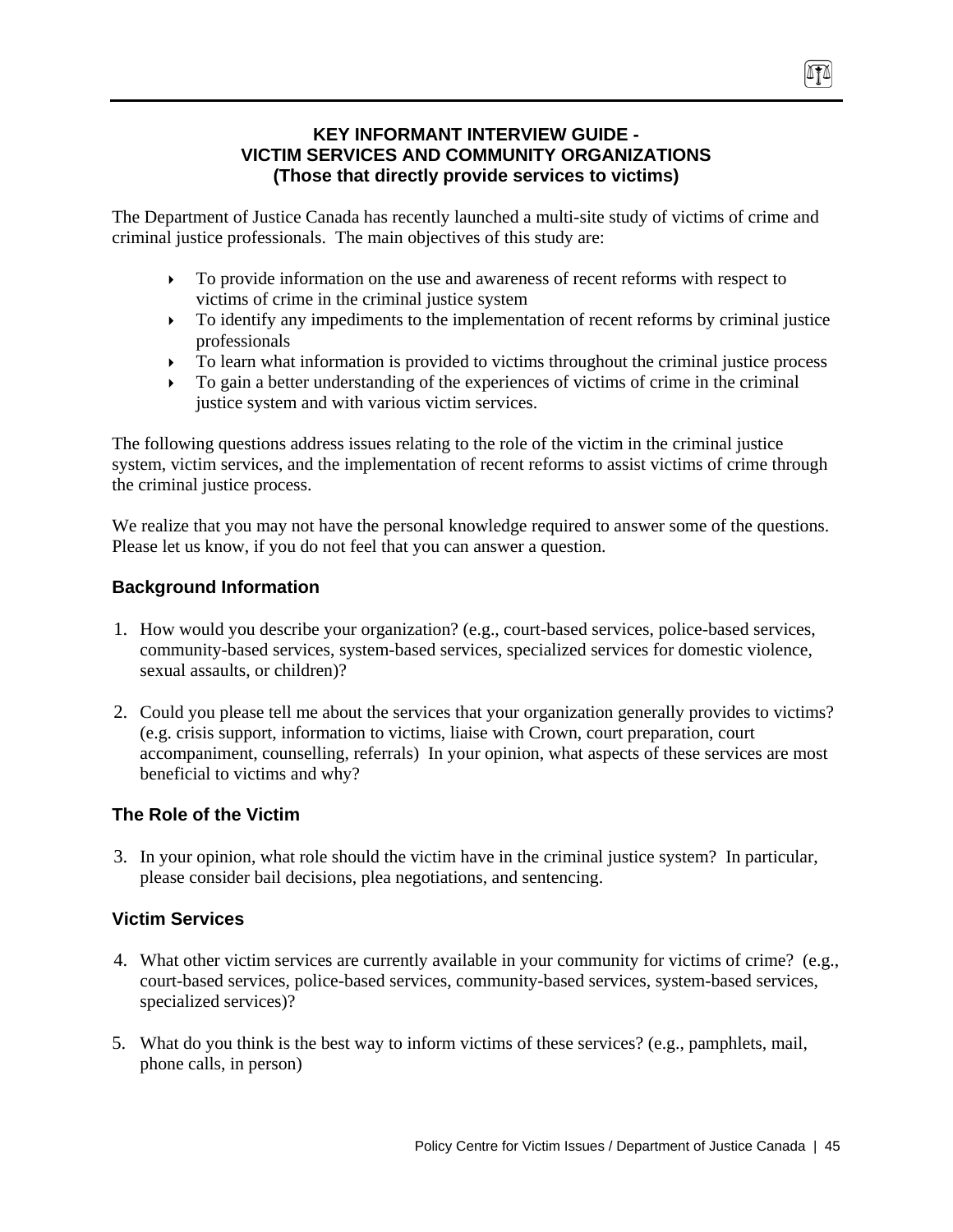- 6. What are the challenges, if any, faced by victims of crime in accessing victim services? (PROMPT: geographic location – e.g. urban vs. rural; language barriers; physical barriers – e.g. access to persons with disabilities; financial barriers; services not culturally sensitive; services do not respond to needs of both genders). In your opinion, what changes could be made to increase accessibility of services for victims of crime?
- 7. In general, do you think that victims are provided with adequate information on:
	- $\rightarrow$  the progress of investigation
	- $\rightarrow$  outcomes of bail decisions
	- $\triangleright$  conditions of release
	- $\rightarrow$  date and location of court proceedings
	- $\rightarrow$  charges laid
	- $\rightarrow$  charges dropped
	- ` victim impact statements
	- ` restitution
	- ` the ultimate outcome of the case
	- $\rightarrow$  the criminal justice process
	- ` alternative processes, such as diversion or restorative justice
	- $\triangleright$  accused rights
	- $\triangleright$  victim services
	- $\rightarrow$  other community support services?

For each of the above, who should provide victims of crime with this type of information?

- 8. What, if anything, can be done to improve the information given to victims? Are there any difficulties in providing victims of crime with the information that they require? Please explain.
- 9. Based on your experience, what kind of information do you think victims of crime most want to receive and why?
- 10. Please describe the extent to which your organization works together or shares information with other victim services or community organizations, the police, and/or the Crown.

#### **Recent Reforms Relating to Victims of Crime**

As you may know, a number of legislative changes at the federal level have been made relating to victims of crime and their participation in the criminal justice system (victim surcharge, victim impact statements, consideration of victim safety in bail decisions, assistance to victims testifying at trial, publication bans, etc.). The following questions address issues relating to the implementation of these provisions.

- 11. [If applicable] In your opinion, are there any difficulties notifying victims about bail determinations?
- 12. Do you believe that victims' safety is generally considered in the decision about bail and conditions on release? If no, what are the obstacles to the consideration of victim safety?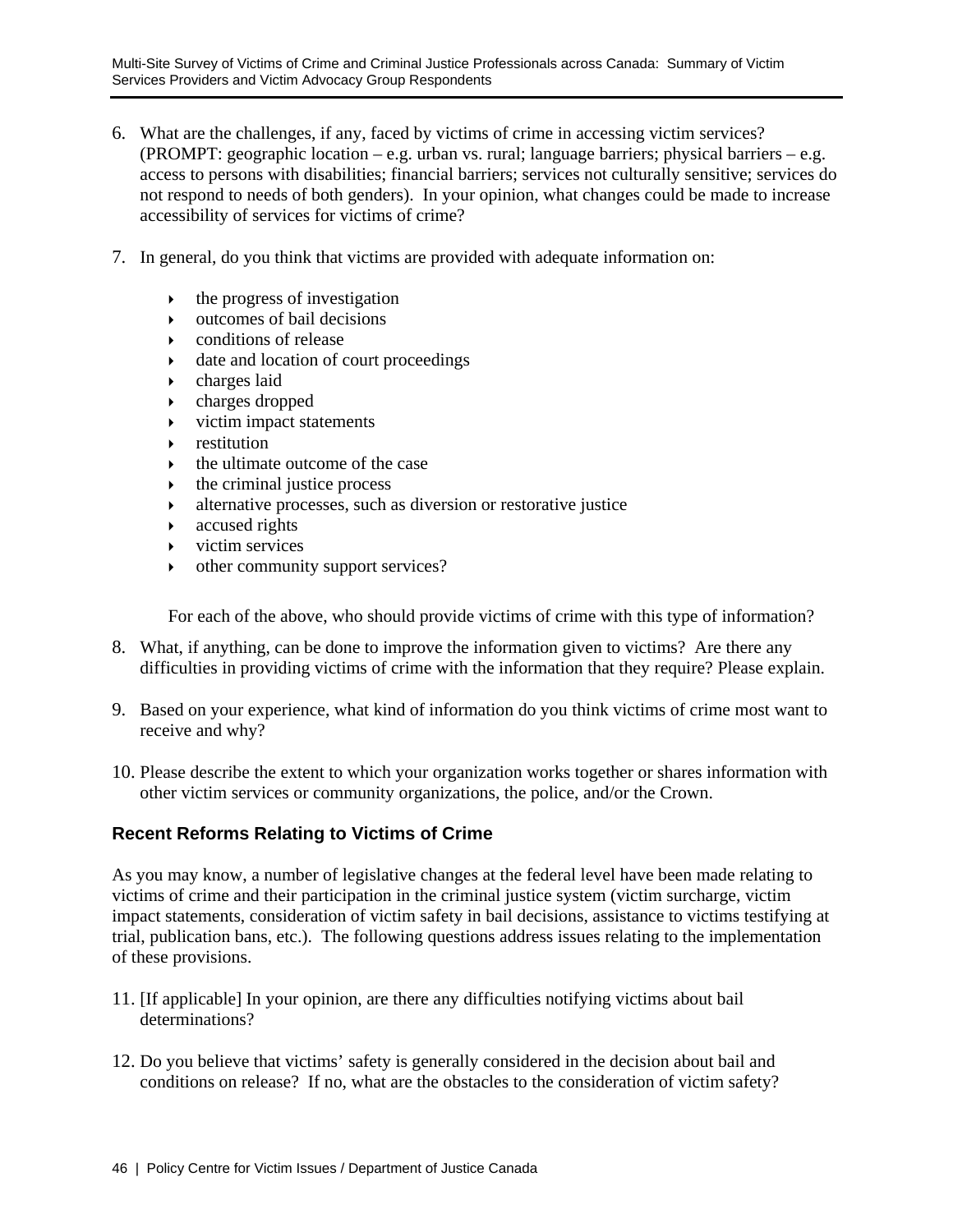- 13. There are several legal provisions to assist victims with testifying. For the following, please explain whether you think there are any obstacles to their use.
	- $\triangleright$  Publication bans in cases other than sexual assault
	- $\triangleright$  Exclusion of the public from a trial
	- $\triangleright$  Use of a screen or closed-circuit television for testimony of a complainant/witness (who is under 18 years of age or has a mental or physical disability)
	- $\triangleright$  Use of pre-trial videotaped testimony of a complainant/witness (who is under 18 years of age or has a mental or physical disability)
	- $\triangleright$  Use of a support person to accompany a victim/witness to court (who is under 14 years of age or has a mental or physical disability)

Section 486 (2.3) of the *Criminal Code* states that, unless required by *"the proper administration of justice"* a self-represented accused cannot cross-examine a child witness (under 18 years of age). This section is applicable to proceedings where an accused is charged with a sexual offence, a sexual assault under sections 271, 272, and 273, or where violence against the victim is *"alleged to have been used, threatened, or attempted."* 

- 14. Do you feel that s. 486 (2.3) of the *Criminal Code* should be expanded to include other victims/witnesses and/or other types of offences? Please explain.
- 15. [If applicable] How do you help victims prepare to testify in court? What kind of assistance do you provide?
- 16. Based on your experience, how do victims find the experience of testifying in court?
- 17. Do you have any suggestions for additional ways to help victims with testifying?

Questions 18-23 concern victim impact statements. If you have experience with victim impact statements at both sentencing and parole hearings, please answer for each separately.

- 18. Based on your experience, do victims usually submit victim impact statements? What about in serious cases? What are the most common methods for submitting a victim impact statement (written statement only, victim reads statement, Crown read statement, other)?
- 19. Do you think that most victims are made aware of victim impact statements? If not, what might be done to inform victims of their opportunity to give victim impact statements?
- 20. What do you think is the best way to inform victims about victim impact statements? (e.g., pamphlets, mail, phone calls, in-person) When do you think is the best time to tell victims about victim impact statements? (e.g., as soon as possible after the crime, after someone is arrested and charged, just before trial is scheduled to commence, other)
- 21. Do you assist victims with victim impact statements? What kind of assistance do you provide? (e.g., provide forms, help with drafting the statement, advice on what to include in the statement, advice on how to present the statement to the court)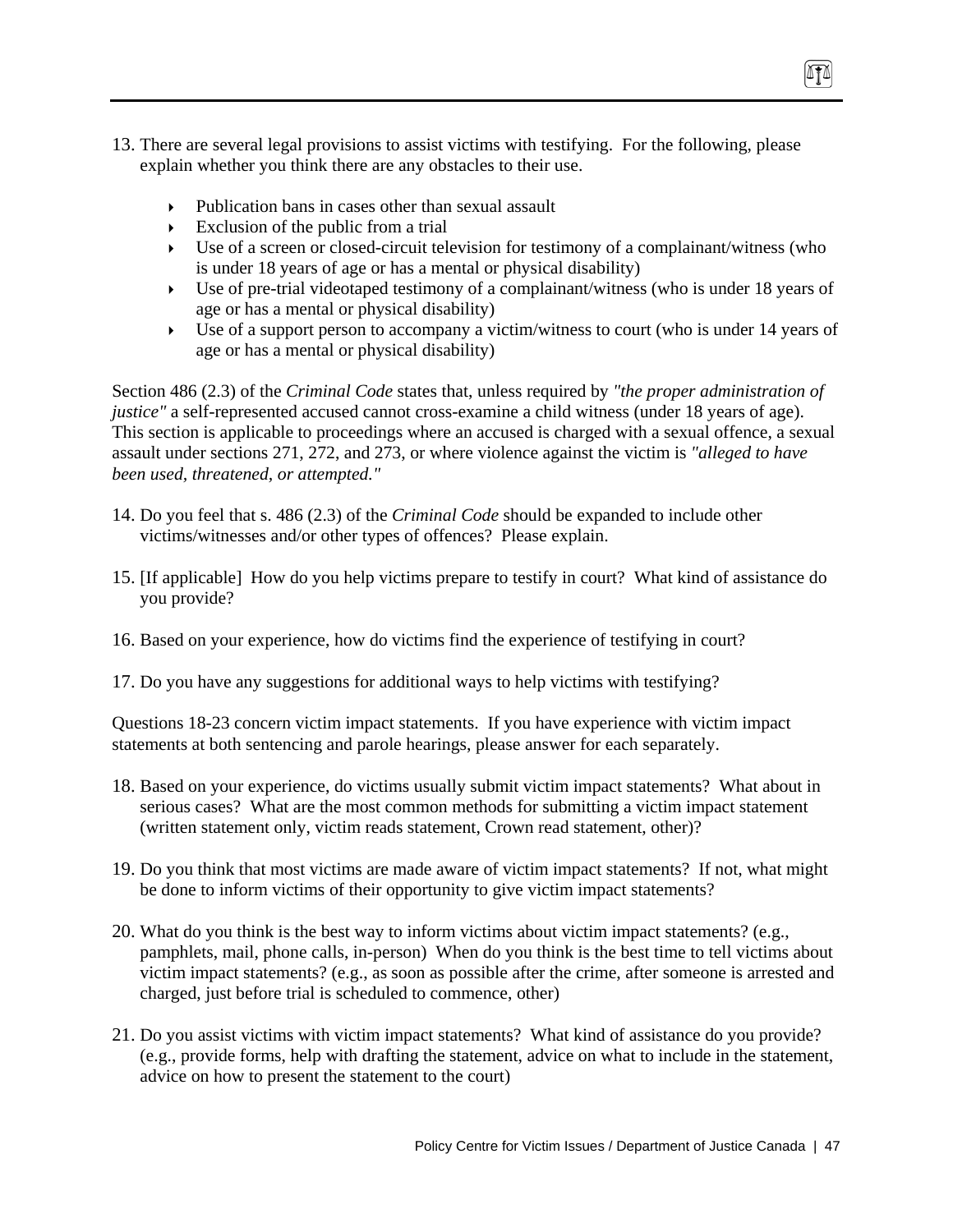- 22. In your opinion, what are the benefits of victim impact statements for victims? Are there unique benefits to reading the victim impact statement?
- 23. Are there any obstacles to the use of victim impact statements? (e.g., difficulties in preparing, submitting, or delivering the statement) If yes, please explain. How can these best be addressed?
- 24. Based on your experience, do victims, who are eligible, usually ask for restitution? Are there any obstacles to the use of restitution? If yes, please explain. How can these be addressed?
- 25. Based on your experience, is the victim surcharge waived more often than it should be?
- 26. In your opinion, in what types of cases would a conditional sentence be appropriate? Do you think that victims' safety is generally considered in a decision to impose a conditional sentence of imprisonment? If not, what are the obstacles to the consideration of victim safety?

#### **Restorative Justice**

Restorative justice considers the wrong done to a person as well as the wrong done to the community. Restorative justice programs involve the victim(s) or a representative, the offender(s), and community representatives. The offender is required to accept responsibility for the crime and take steps to repair the harm he or she has caused.

- 27. Have you participated in a restorative justice approach? Why or why not? At what stage in the process have you participated in restorative justice? (e.g., pre-charge, sentencing, other)
- 28. Are victims involved in the process? If so, how?
- 29. In what kinds of cases do you think that the restorative approach would be most effective? Do you consider it important to consult the victim in the use of a restorative approach? Why or why not? Do you think that restorative approaches adequately protect victims and address their interests? Please explain.

#### **Conclusion**

- 30. Do you think that victim services workers are adequately informed of the provisions of the *Criminal Code* intended to benefit victims? If no, what can be done to better inform victim services workers?
- 31. What has been accomplished by the *Criminal Code* provisions intended to benefit victims? Have there been any unintended consequences to these provisions? Please explain.
- 32. Do you have any suggestions of other advocacy groups or criminal justice professionals who you think should be interviewed for this study?
- 33. Do you have any other comments?

# **Thank you for your participation**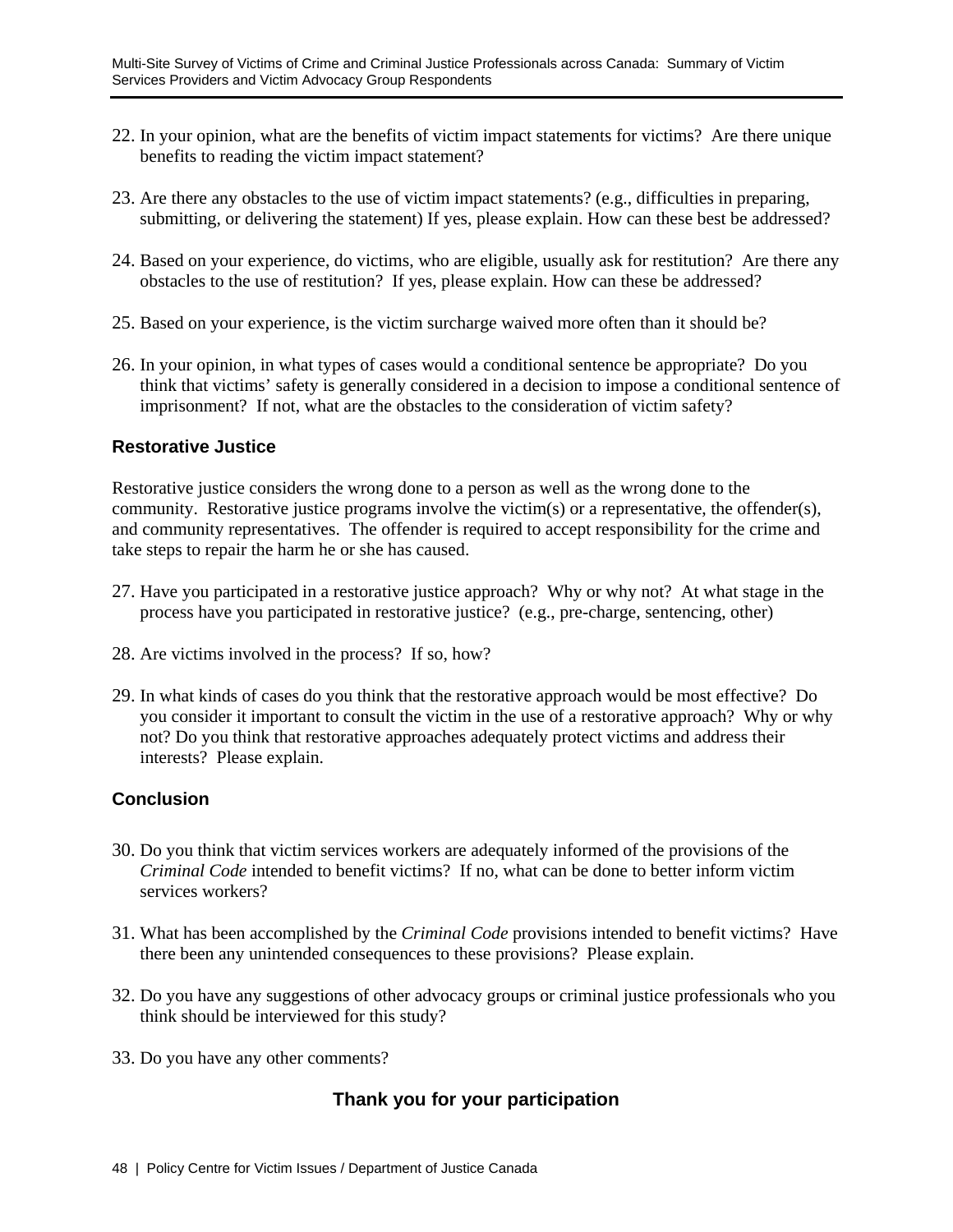Appendix B:

# Self-Administered Questionnaire for

# Survey of Victim Services Providers

 $\boxed{\Gamma}$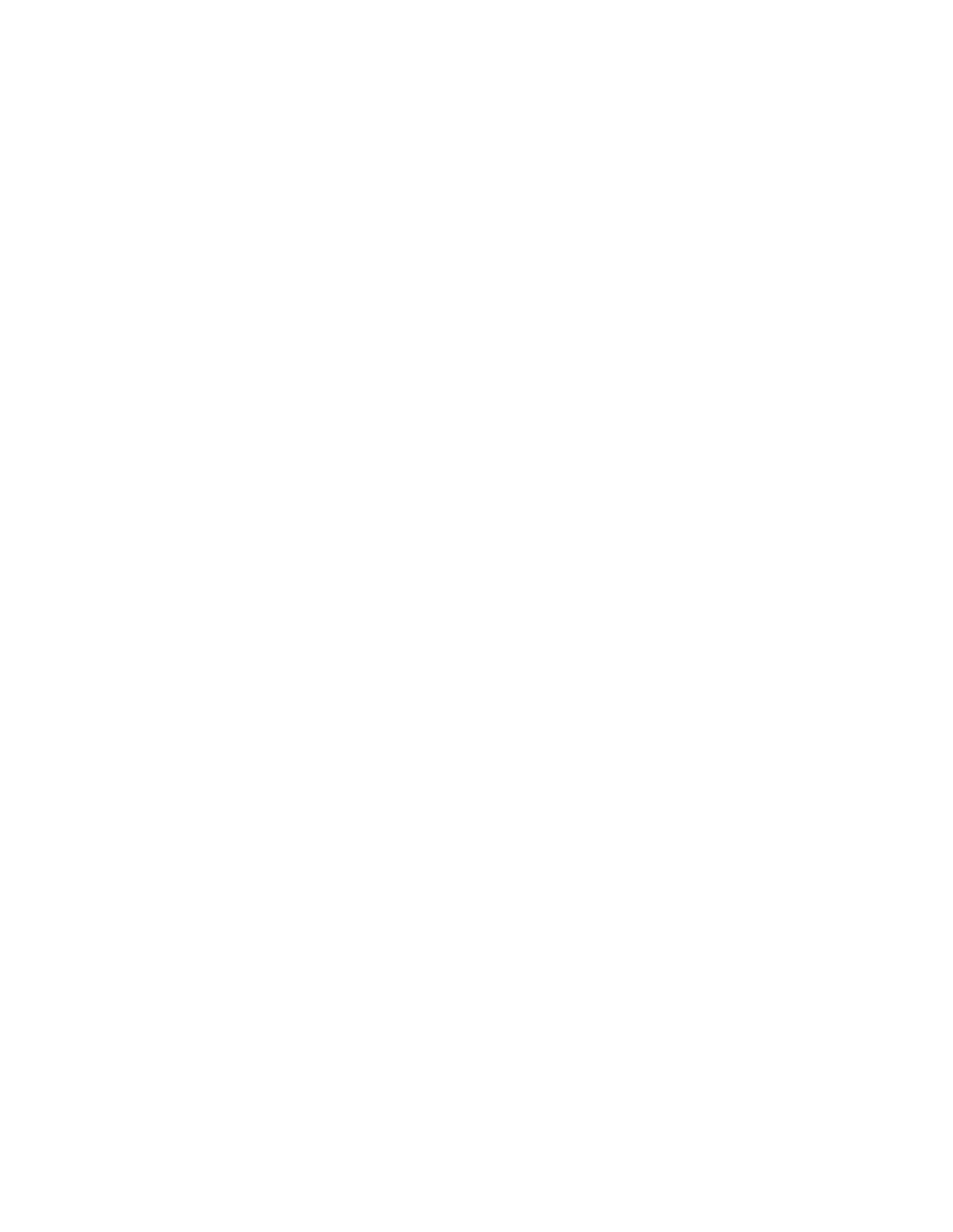# **Self-Administered Questionnaire for Survey of Victim Services Providers**

n

1. What role do you believe victims should have in the following stages of the criminal justice process?

|                         |                 | <b>Victim</b><br>should be |                                | <b>Victims</b><br>should not have |
|-------------------------|-----------------|----------------------------|--------------------------------|-----------------------------------|
|                         | <b>Informed</b> | <b>Consulted</b>           | Other (specify)                | any role                          |
| <b>Bail decisions</b>   |                 | $\overline{2}$             | $3 \left( \frac{1}{2} \right)$ | 00                                |
| Plea negotiations       |                 | $\overline{2}$             | $3^{\circ}$                    | 00                                |
| Sentencing<br>decisions |                 | $\overline{2}$             | $3 \overline{3}$               | 00                                |

#### **The following questions ask about your victim services organization and other victim services in your community.**

2. How would you describe your organization? *(Please check all that apply)*

|                                                   | Yes | <b>No</b>      |  |
|---------------------------------------------------|-----|----------------|--|
| Police-based victim services                      | 1   | $\overline{2}$ |  |
| Court-based victim services                       |     | $\overline{2}$ |  |
| Community-based victim services                   | 1   | $\overline{2}$ |  |
| System-based victim services                      | 1   | $\overline{2}$ |  |
| Specialized victim services for domestic violence | 1   | $\overline{2}$ |  |
| Specialized victim services for sexual assaults   | 1   | $\overline{2}$ |  |
| Specialized victim services for children          | 1   | $\mathcal{P}$  |  |
| Other (please specify)                            |     | 2              |  |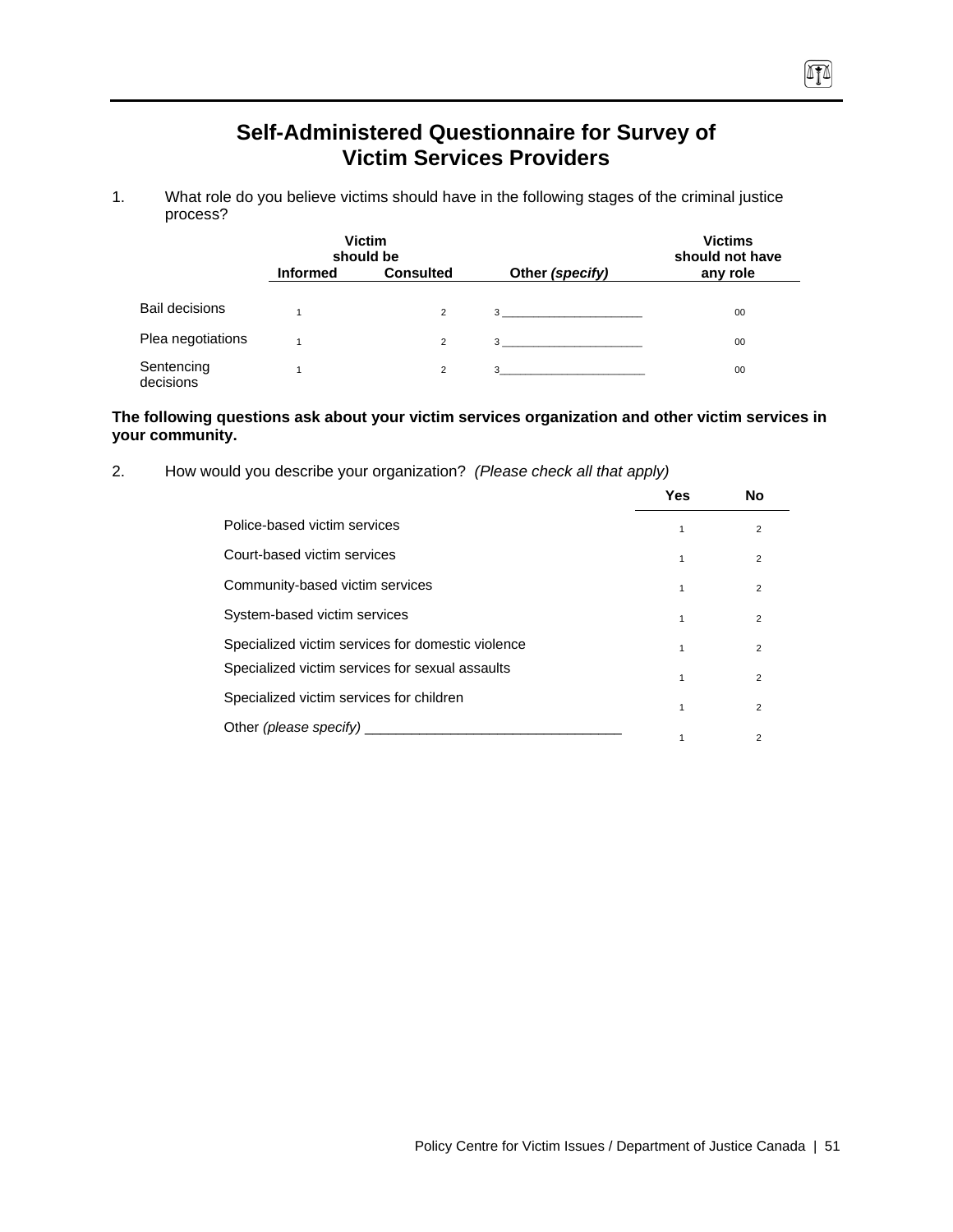3. Does your organization generally provide the following services to victims: (*Check "Yes" or "No" for each of the following*)

|                                                                                                 | Yes          | <b>No</b>      | Don't<br>know |
|-------------------------------------------------------------------------------------------------|--------------|----------------|---------------|
| Provide crisis support                                                                          | 1            | $\overline{2}$ | 8             |
| Provide counselling                                                                             | 1            | $\overline{2}$ | 8             |
| Make referrals                                                                                  | 1            | $\overline{2}$ | 8             |
| Inform victims about the police investigation                                                   | $\mathbf{1}$ | $\overline{2}$ | 8             |
| Inform victims about the criminal justice system                                                | $\mathbf{1}$ | $\overline{2}$ | 8             |
| Inform victims about court procedures                                                           | $\mathbf{1}$ | $\overline{2}$ | 8             |
| Inform victims about bail outcomes, when appropriate                                            | 1            | $\overline{2}$ | 8             |
| Help victims prepare to testify in court                                                        | 1            | $\overline{2}$ | 8             |
| Inform victims about victim impact statements                                                   | 1            | $\overline{2}$ | 8             |
| Accompany victims to court                                                                      | 1            | $\overline{2}$ | 8             |
| Inform victims of the opportunity to request restitution                                        | 1            | $\overline{2}$ | 8             |
| Help victims prepare forms to request restitution                                               | 1            | 2              | 8             |
| Liaise with Crown attorneys                                                                     | 1            | $\overline{2}$ | 8             |
| Inform the police, Crown, or court of victims' safety<br>concerns when accused released on bail | 1            | 2              | 8             |

#### 4. What other victim services are available in your community?

|                                                   | Yes          | No             | Don't<br>know |
|---------------------------------------------------|--------------|----------------|---------------|
| Police-based victim services                      |              | $\overline{2}$ | 8             |
| Crown-based victim services                       |              | $\overline{2}$ | 8             |
| Community-based victim services                   | 1            | $\overline{2}$ | 8             |
| System-based victim services                      |              | 2              | 8             |
| Specialized victim services for domestic violence | $\mathbf{1}$ | $\overline{2}$ | 8             |
| Specialized victim services for sexual assaults   |              | $\overline{2}$ | 8             |
| Specialized victim services for children          |              | $\overline{2}$ | 8             |
|                                                   |              | 2              | 8             |
| Other (Specify)                                   |              | 2              | 8             |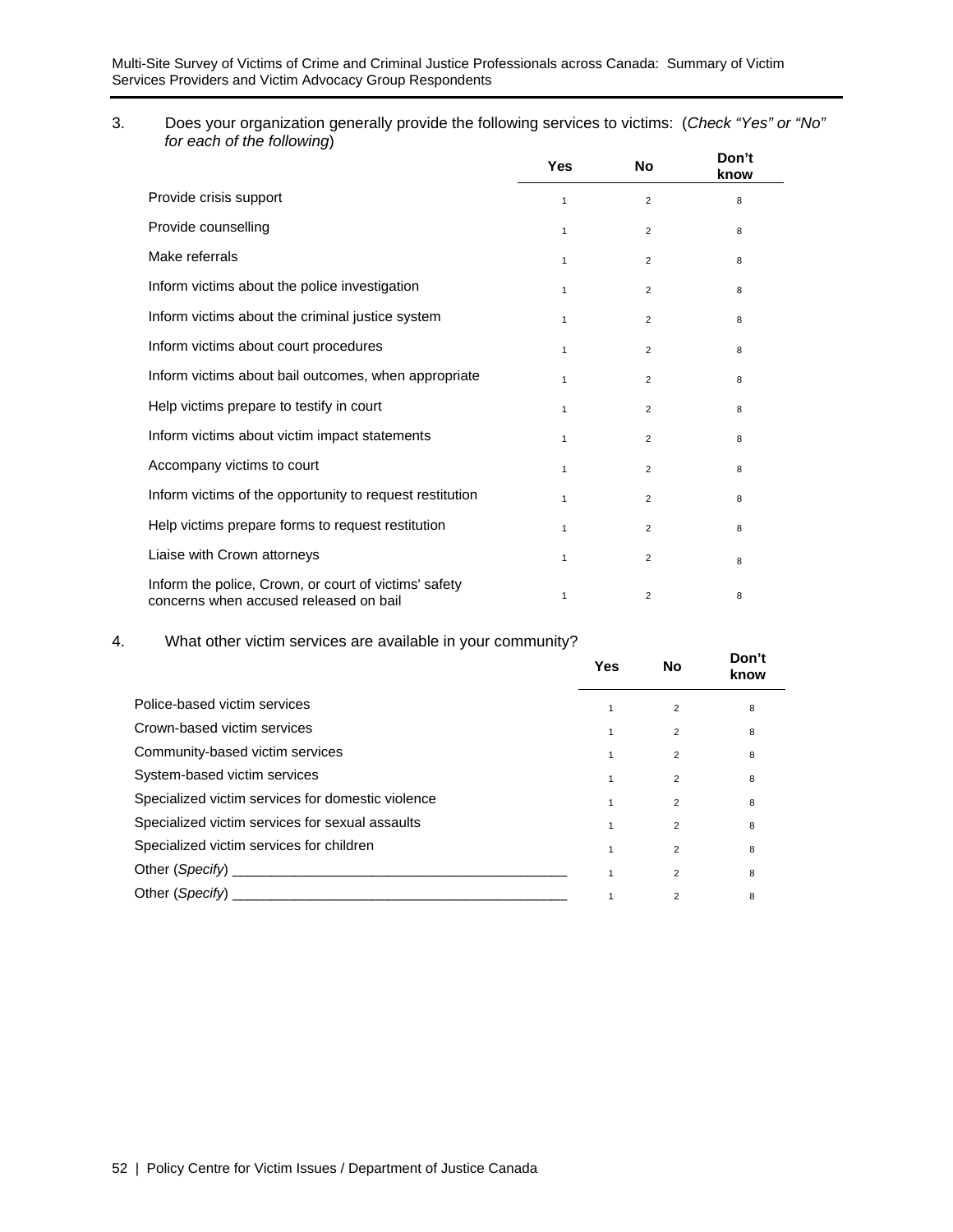#### 5. Do victims of crime face any of the following challenges in accessing victim services in your community?

硒

|                                                                                         | Yes | No             | Don't<br>know | If yes, please explain |
|-----------------------------------------------------------------------------------------|-----|----------------|---------------|------------------------|
| Lack of victim services because of rural<br>location                                    | 1   | $\overline{2}$ | 8             |                        |
| Language barriers                                                                       | 1   | $\overline{2}$ | 8             |                        |
| Physical barriers for persons with disabilities                                         |     | $\mathfrak{p}$ | 8             |                        |
| <b>Financial barriers</b>                                                               |     | $\overline{2}$ | 8             |                        |
| Services do not respond to cultural needs<br>(e.g., lack of Aboriginal victim services) |     | $\overline{2}$ | 8             |                        |
| Services do not respond to needs of both<br>genders                                     |     | $\overline{2}$ | 8             |                        |

#### **The next questions ask about information provided to victims of crime.**

| <b>Victims usually receive</b><br>adequate information on              | <b>Strongly</b><br>agree | Agree | <b>Disagree</b> | <b>Strongly</b><br>disagree | Don't<br>know |
|------------------------------------------------------------------------|--------------------------|-------|-----------------|-----------------------------|---------------|
| The progress of the<br>investigation                                   | $\overline{4}$           | 3     | $\overline{2}$  | 1                           | 8             |
| Outcomes of bail decisions                                             | $\overline{4}$           | 3     | $\overline{2}$  | $\mathbf{1}$                | 8             |
| Conditions of release                                                  | $\overline{4}$           | 3     | $\overline{2}$  | 1                           | 8             |
| Date and location of court<br>proceedings                              | $\overline{4}$           | 3     | $\overline{2}$  | 1                           | 8             |
| Charges laid                                                           | 4                        | 3     | $\overline{2}$  | $\mathbf{1}$                | 8             |
| Charges dropped                                                        | $\overline{4}$           | 3     | 2               | 1                           | 8             |
| Victim impact statements                                               | $\overline{4}$           | 3     | $\overline{2}$  | 1                           | 8             |
| Restitution                                                            | 4                        | 3     | 2               | 1                           | 8             |
| The ultimate outcome of the<br>case                                    | 4                        | 3     | 2               | 1                           | 8             |
| The criminal justice process                                           | $\overline{4}$           | 3     | 2               | 1                           | 8             |
| Alternative processes, such as<br>diversion and restorative<br>justice | 4                        | 3     | $\overline{2}$  | 1                           | 8             |
| Rights of accused                                                      | $\overline{4}$           | 3     | $\overline{2}$  | $\mathbf{1}$                | 8             |
| Victim services                                                        | 4                        | 3     | $\overline{2}$  | 1                           | 8             |
| Other community support<br>services                                    | 4                        | 3     | $\overline{2}$  | $\mathbf{1}$                | 8             |

6. Please indicate your level of agreement with the following: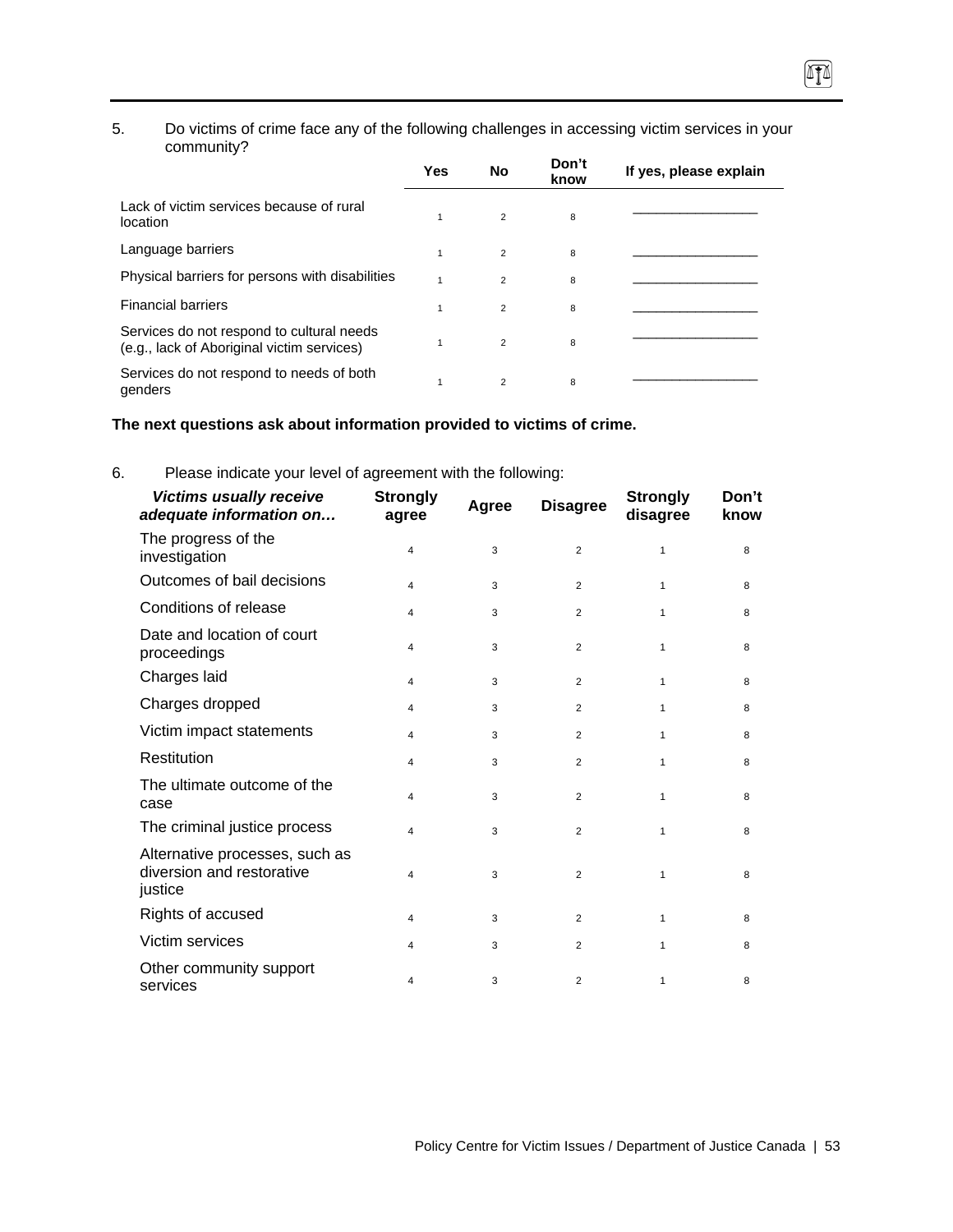6a. For those items in Question 6 with which you **disagree** or **strongly disagree**, what could be done to improve the information given to victims?

#### 7. Who should provide the following information to victims? (*Please check all that apply*)

|                                                                     | Crown        | <b>Police</b>  | <b>Victim</b><br>services | Other (Specify) | Don't<br>know |
|---------------------------------------------------------------------|--------------|----------------|---------------------------|-----------------|---------------|
| The progress of the<br>investigation                                | $\mathbf{1}$ | 2              | 3                         |                 | 8             |
| Outcomes of bail decisions                                          | $\mathbf{1}$ | 2              | 3                         |                 | 8             |
| Conditions of release                                               | $\mathbf{1}$ | $\overline{2}$ | 3                         |                 | 8             |
| Date and location of court<br>proceedings                           | $\mathbf{1}$ | $\overline{2}$ | 3                         |                 | 8             |
| Charges laid                                                        | $\mathbf{1}$ | $\overline{2}$ | 3                         |                 | 8             |
| Charges dropped                                                     | $\mathbf{1}$ | $\overline{2}$ | 3                         |                 | 8             |
| Victim impact statements                                            | $\mathbf{1}$ | $\overline{2}$ | 3                         |                 | 8             |
| Restitution                                                         | $\mathbf{1}$ | $\overline{2}$ | 3                         |                 | 8             |
| The ultimate outcome of the<br>case                                 | $\mathbf{1}$ | $\overline{2}$ | 3                         |                 | 8             |
| The criminal justice process                                        | $\mathbf{1}$ | $\overline{2}$ | 3                         |                 | 8             |
| Alternative processes, such as<br>diversion and restorative justice | 1            | $\overline{2}$ | 3                         |                 | 8             |
| Rights of accused                                                   | $\mathbf{1}$ | $\overline{2}$ | 3                         |                 | 8             |
| Victim services                                                     | $\mathbf{1}$ | $\overline{2}$ | 3                         |                 | 8             |
| Other community support<br>services                                 | 1            | $\overline{2}$ | 3                         |                 | 8             |

8. Please describe the extent to which your organization works together or shares information with the following.

| Please describe extent of collaboration, if any<br><u> 1989 - Johann Stoff, amerikansk politiker (* 1908)</u> | Do not work together or<br>share information |
|---------------------------------------------------------------------------------------------------------------|----------------------------------------------|
|                                                                                                               | 00                                           |
| <u> 1989 - Johann Stoff, amerikansk politiker (d. 1989)</u>                                                   | 00                                           |
|                                                                                                               |                                              |
|                                                                                                               | 00                                           |
|                                                                                                               |                                              |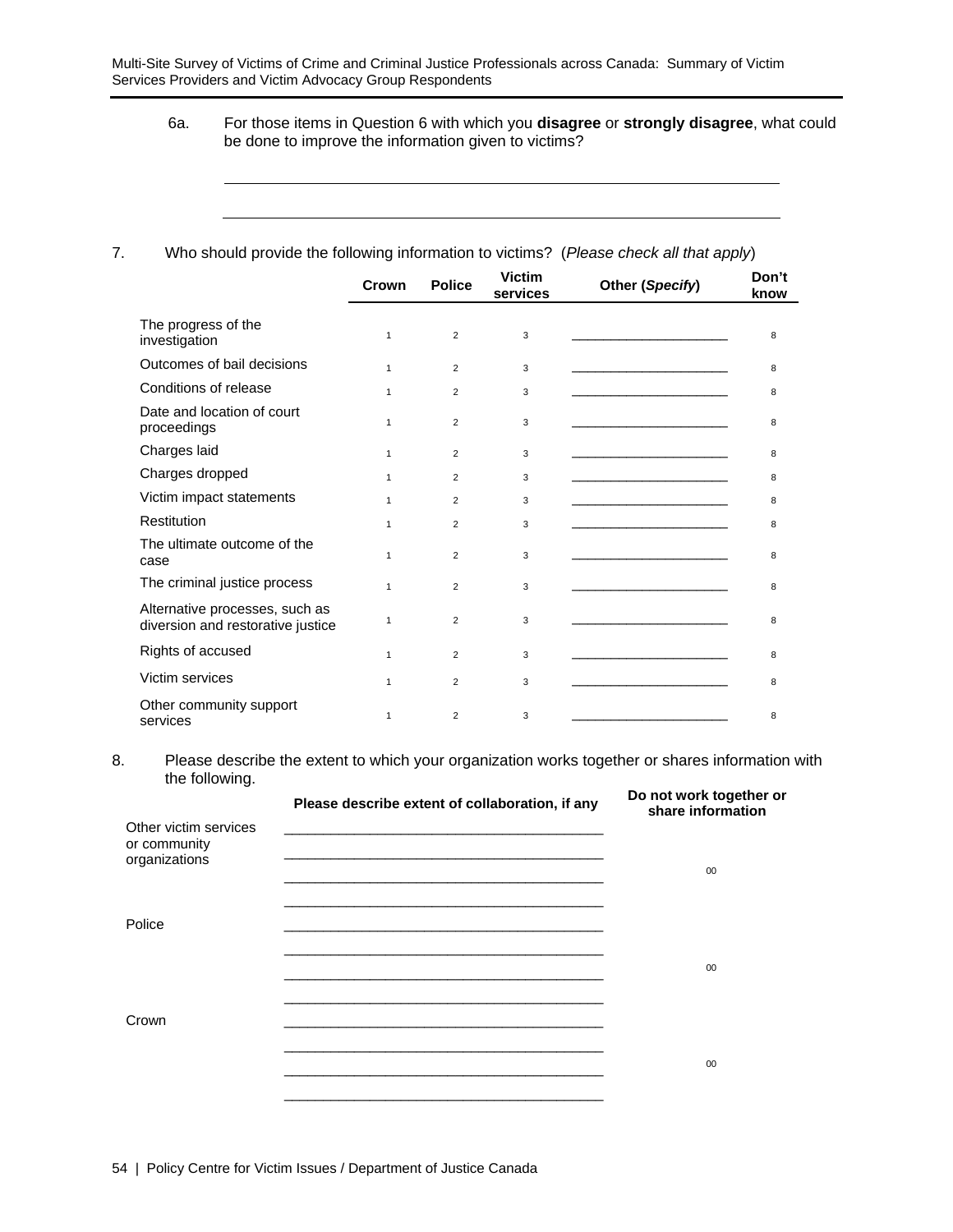**The following questions ask about federal legislative provisions that are intended to benefit victims.** 

9. Do you think that the victim's safety is generally considered in a decision about bail and conditions on release?

ITI

 $_1$  Yes  $_2$  No  $_3$  Don't know

9a. If no, what are the obstacles to the consideration of victim safety?

10. Are there any obstacles to using the following testimonial aids?

|                                                                                                                      | <b>Yes</b> | No             | Don't<br>know |
|----------------------------------------------------------------------------------------------------------------------|------------|----------------|---------------|
| Publication bans in cases other than sexual offences                                                                 |            | $\overline{2}$ | 8             |
| Exclusion of the public from a trial                                                                                 |            | 2              | 8             |
| A screen for young witnesses or witnesses with a mental or<br>physical disability                                    |            | $\overline{2}$ | 8             |
| Closed-circuit television for young witnesses or witnesses with a<br>mental or physical disability                   |            | $\overline{2}$ | 8             |
| Pre-trial videotaped testimony for young witnesses or witnesses<br>with a mental or physical disability              |            | $\overline{2}$ | 8             |
| Support person to accompany a young witness under the age of 14<br>or witnesses with a mental or physical disability |            | $\overline{2}$ | 8             |

10a. If you answered yes to any part of Question 10, please explain.

| Publication bans in cases other<br>than sexual offences                                                                    |                                                                                                                                                                                                                                              |  |
|----------------------------------------------------------------------------------------------------------------------------|----------------------------------------------------------------------------------------------------------------------------------------------------------------------------------------------------------------------------------------------|--|
| Exclusion of the public from a trial                                                                                       |                                                                                                                                                                                                                                              |  |
|                                                                                                                            |                                                                                                                                                                                                                                              |  |
| A screen for young witnesses or<br>witnesses with a mental or<br>physical disability                                       | <u> 1989 - Johann Stoff, amerikansk politiker (d. 1989)</u>                                                                                                                                                                                  |  |
| Closed-circuit television for young<br>witnesses or witnesses with a<br>mental or physical disability                      | <u> 1989 - Johann Stoff, amerikansk politiker (d. 1989)</u>                                                                                                                                                                                  |  |
| Pre-trial videotaped testimony for<br>young witnesses or witnesses<br>with a mental or physical disability                 | <u> 1989 - Johann Stein, marwolaethau a bhann an t-Amhair ann an t-Amhair an t-Amhair an t-Amhair an t-Amhair an</u><br><u> 1989 - Jan James James James James James James James James James James James James James James James James J</u> |  |
| Support person to accompany a<br>young witness under the age of<br>14 or witnesses with a mental or<br>physical disability |                                                                                                                                                                                                                                              |  |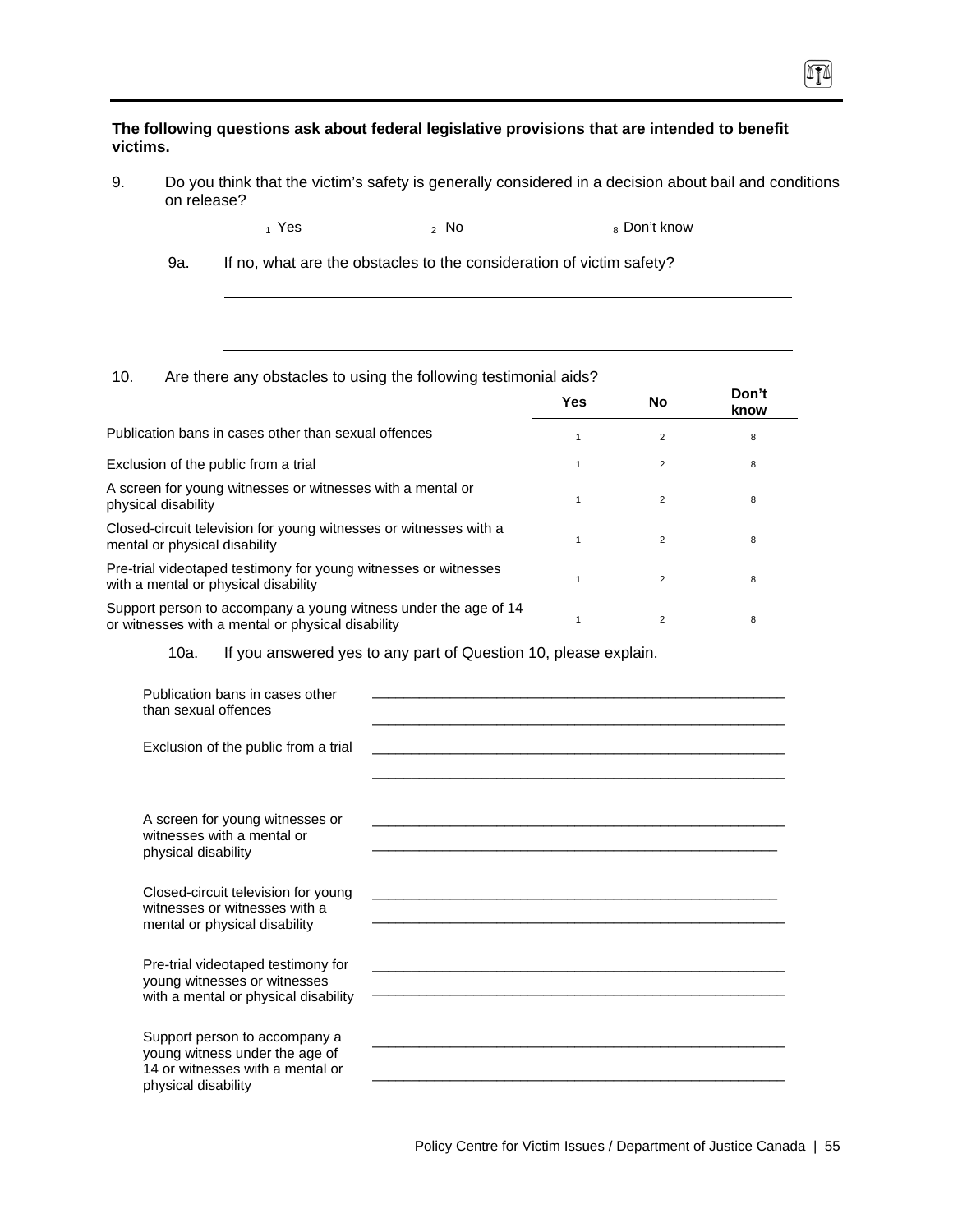Multi-Site Survey of Victims of Crime and Criminal Justice Professionals across Canada: Summary of Victim Services Providers and Victim Advocacy Group Respondents

Section 486 (2.3) of the *Criminal Code* states that, unless required by "the proper administration of justice," a self-represented accused cannot cross-examine a child witness (under 18 years of age). This section is applicable to proceedings where an accused is charged with a sexual offence, a sexual assault under sections 271, 272, and 273, or where violence against the victim is "alleged to have been used, threatened, or attempted."

- 11. Should Section 486 (2.3) be expanded? *(Please check all that apply)* 
	- $_1$  Yes, to other victims  $_1$  Yes, to other offences  $_2$  No
	- 11a. If yes to other victims and/or to other offences, please explain.

**The next several questions ask you to consider victim impact statements. As you know, victim impact statements can be submitted for use at sentencing or at parole.** 

12. Based on your experience, do victims usually submit victim impact statements?

| At sentencing | 1 Yes  | 2 Yes, in serious cases |
|---------------|--------|-------------------------|
|               | $3$ No | <sub>8</sub> Don't know |
| At parole     | 1 Yes  | 2 Yes, in serious cases |
|               | $3$ No | 8 Don't know            |

13. What are the most common methods for submitting a victim impact statement? (*Check all that apply*)

| At sentencing | 1 Written statement only<br>3 Crown reads statement<br>$_{66}$ Other (Specify) _____ | <sub>2</sub> Victim reads statement              | 8 Don't know                                              |
|---------------|--------------------------------------------------------------------------------------|--------------------------------------------------|-----------------------------------------------------------|
| At parole     | 1 Written statement<br>only                                                          | <sub>2</sub> Victim reads statement<br>in person | 3 Victim presents statement<br>via audiotape or videotape |
|               | $_{66}$ Other (Specify)                                                              |                                                  | <sub>8</sub> Don't know                                   |

14. Do you think that most victims are made aware of victim impact statements?

| At sentencing | 1 Yes | ,No  | 8 Don't know |
|---------------|-------|------|--------------|
| At parole     | 1 Yes | 2 No | 8 Don't know |

14a. If not, what can be done to better inform victims?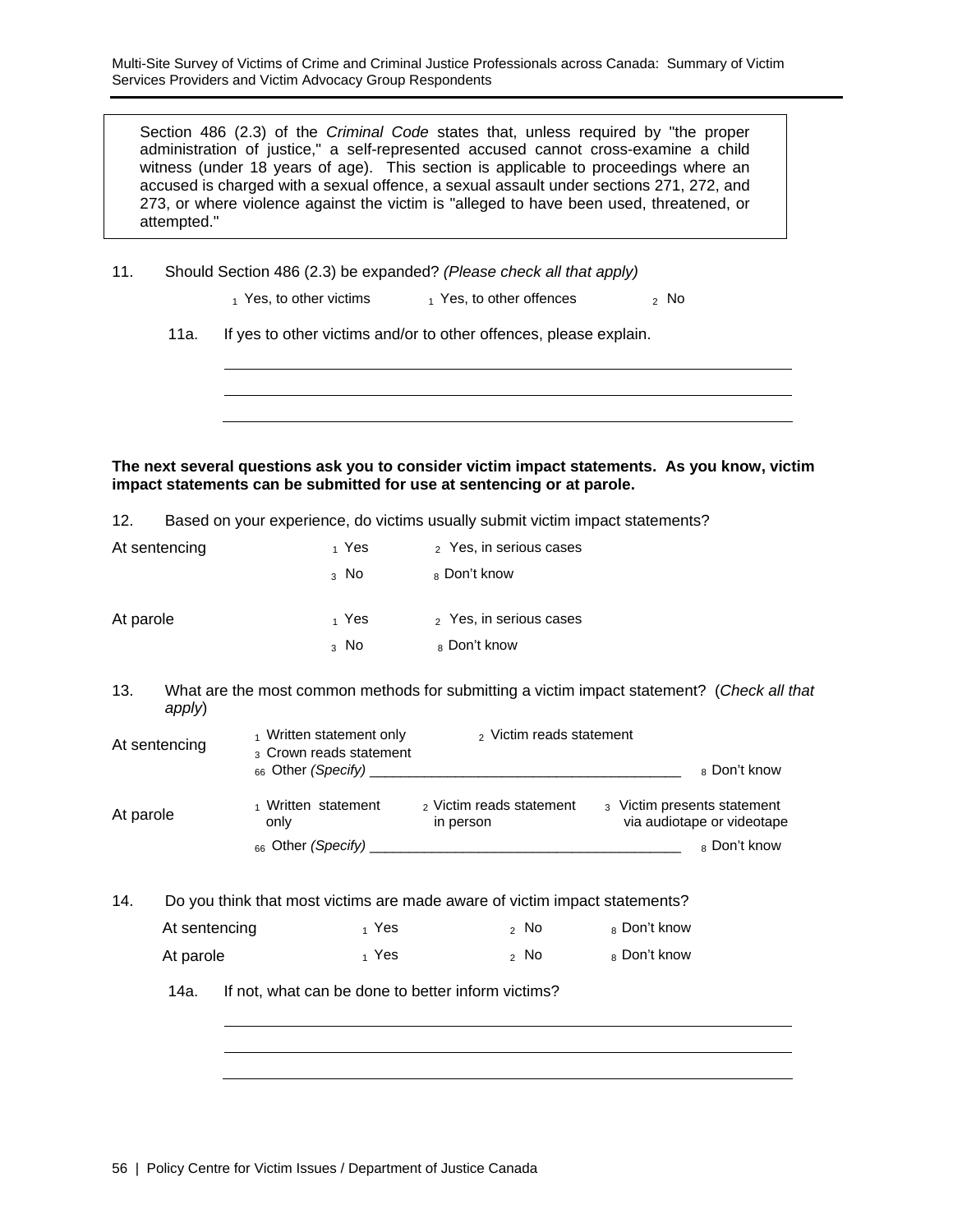| 15.          | When is the best time to inform victims about victim impact statements for use at sentencing? (Check all that<br>apply) |                                                                                         |                                         |                            |  |  |  |
|--------------|-------------------------------------------------------------------------------------------------------------------------|-----------------------------------------------------------------------------------------|-----------------------------------------|----------------------------|--|--|--|
|              | As soon as possible after<br>the crime                                                                                  | 2 After someone is<br>arrested and charged                                              | 3 Just before the trial<br>is scheduled |                            |  |  |  |
|              |                                                                                                                         |                                                                                         |                                         |                            |  |  |  |
| 16.          | Do you assist victims with victim impact statements?                                                                    |                                                                                         |                                         |                            |  |  |  |
| $_1$ Yes, at | $_2$ Yes, at<br>sentencing<br>parole                                                                                    | 3 At both sentencing<br>and parole                                                      | $4$ No                                  | <sub>8</sub> Don't<br>know |  |  |  |
|              | 16a.<br>of assistance you provide)                                                                                      | If yes to Question 16, what types of assistance do you provide? (Please check all types |                                         |                            |  |  |  |
|              |                                                                                                                         |                                                                                         | At<br>sentencing                        | At parole                  |  |  |  |
|              | Providing victim impact statement forms                                                                                 |                                                                                         | $\mathbf{1}$                            | $\overline{c}$             |  |  |  |
|              | Informing victims where forms can be obtained                                                                           |                                                                                         | $\mathbf{1}$                            | $\overline{2}$             |  |  |  |
|              |                                                                                                                         | Explaining instructions on how to complete victim impact statements                     | $\mathbf{1}$                            | $\overline{2}$             |  |  |  |
|              | impact statements                                                                                                       | Explaining the kinds of information that can be included in victim                      | $\mathbf{1}$                            | $\overline{2}$             |  |  |  |
|              |                                                                                                                         | Helping complete the statement (write down what victim says)                            | $\mathbf{1}$                            | $\overline{2}$             |  |  |  |
|              | thoughts)                                                                                                               | Helping with drafting statement (assist victim with formulating his/her                 | $\mathbf{1}$                            | $\overline{2}$             |  |  |  |
|              | Reviewing completed victim impact statements                                                                            |                                                                                         | $\mathbf{1}$                            | $\overline{2}$             |  |  |  |
|              |                                                                                                                         | Informing victims where completed statements should be sent                             | $\mathbf{1}$                            | $\overline{2}$             |  |  |  |

| momming victims where completed statements should be sent                                                                                                                                                                      |  |
|--------------------------------------------------------------------------------------------------------------------------------------------------------------------------------------------------------------------------------|--|
| Collecting completed victim impact statements                                                                                                                                                                                  |  |
| Submitting completed victim impact statements to Crown                                                                                                                                                                         |  |
|                                                                                                                                                                                                                                |  |
| Other (Specify) and the contract of the contract of the contract of the contract of the contract of the contract of the contract of the contract of the contract of the contract of the contract of the contract of the contra |  |

17. Are there any obstacles to the use of the victim impact statement (e.g., in preparing, submitting, or delivering the statement)?

| At sentencing | 1 Yes | ,No | 8 Don't know |
|---------------|-------|-----|--------------|
| At parole     | 1 Yes | ,No | 8 Don't know |

17a. If yes, please explain.

(ITA)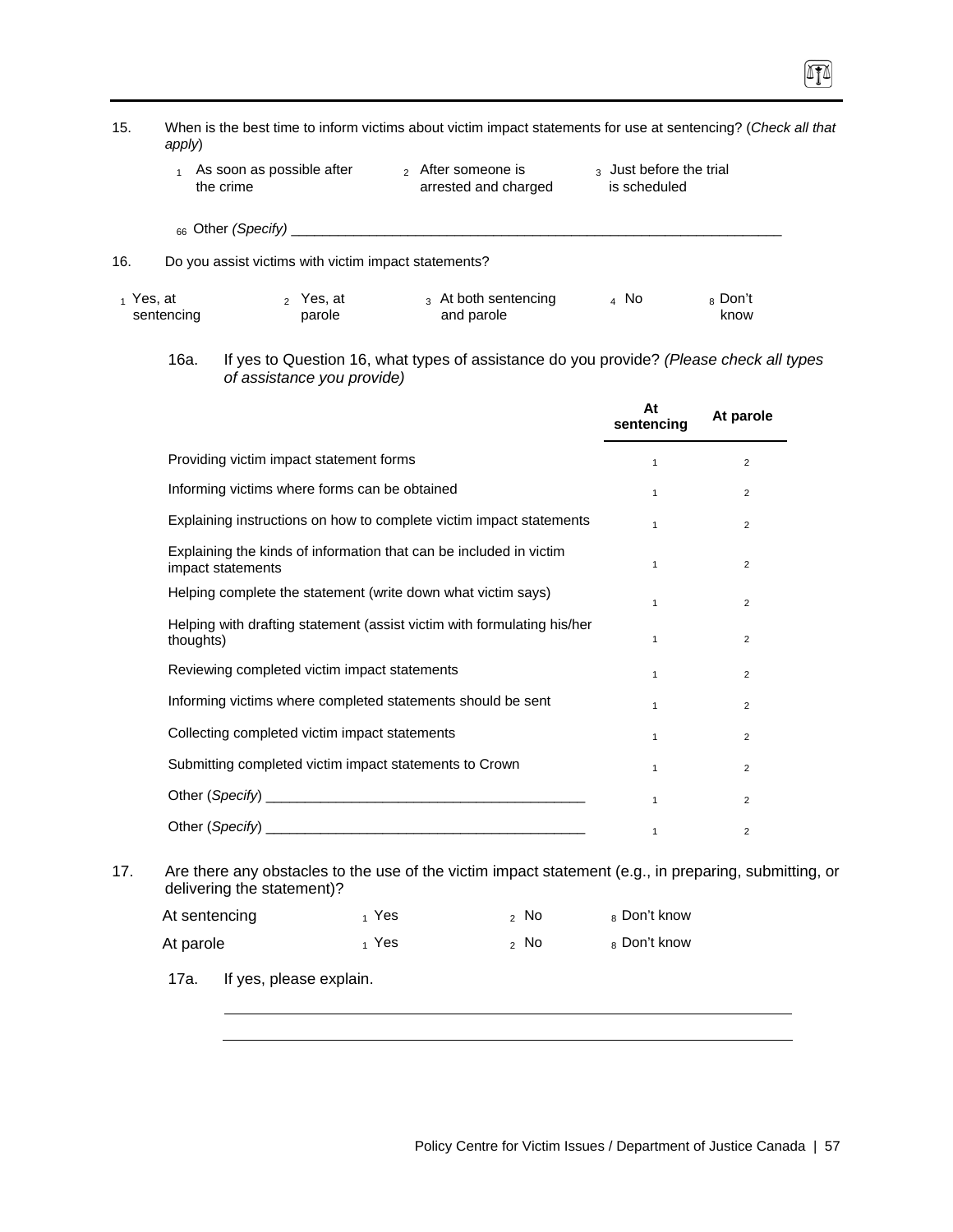Multi-Site Survey of Victims of Crime and Criminal Justice Professionals across Canada: Summary of Victim Services Providers and Victim Advocacy Group Respondents **The following questions ask about restitution, the victim surcharge, and conditional sentences.**  18. Based on your experience, do victims who are eligible usually ask for restitution?  $_1$  Yes  $_2$  No  $_8$  Don't know 19. Are there any obstacles to the use of restitution?  $_1$  Yes  $_2$  No  $_8$  Don't know 19a. If yes, please explain. 20. Based on your experience, is the victim surcharge waived more often than it should be?  $_1$  Yes  $_2$  No  $_8$  Don't know 21. In what types of cases do you think a conditional sentence is appropriate? (*Check all that apply*)  $_1$  All offences  $_2$  Non-violent offences 3 Offences against the person  $_4$  Family violence offences  $_5$  Murder <sup>66</sup>Other (*Specify)* \_\_\_\_\_\_\_\_\_\_\_\_\_\_\_\_\_\_\_\_\_\_\_\_\_\_\_\_\_\_\_\_\_\_\_\_\_\_\_\_\_\_\_\_\_\_\_\_\_\_\_\_\_\_\_\_\_\_\_\_\_\_\_\_\_\_\_\_\_\_\_\_\_\_\_\_\_\_\_  $\mathcal{L}_\text{max}$  , and the contribution of the contribution of the contribution of the contribution of the contribution of the contribution of the contribution of the contribution of the contribution of the contribution of t 22. Do you think that the victim's safety is generally considered in a decision to impose a conditional sentence?  $_1$  Yes  $_2$  No  $_8$  Don't know 22a. If not, what are the obstacles to the consideration of victim safety? Restorative justice considers the wrong done to a person as well as the wrong done to the community. Restorative justice programs involve the victim(s) or a representative, the offender(s), and community representatives. The offender is required to accept responsibility for the crime and take steps to repair the harm he or she has caused. 23. Have you participated in a restorative justice approach?  $_1$  Yes  $_2$  No  $_8$  Don't know 23a. If yes to Question 23, at what stage in the process have you participated in restorative justice? (*Check all that apply*) 1 Pre-charge 2 Sentencing 66 Other *(Specify)* \_\_\_\_\_\_\_\_\_\_\_\_\_\_\_\_\_\_\_\_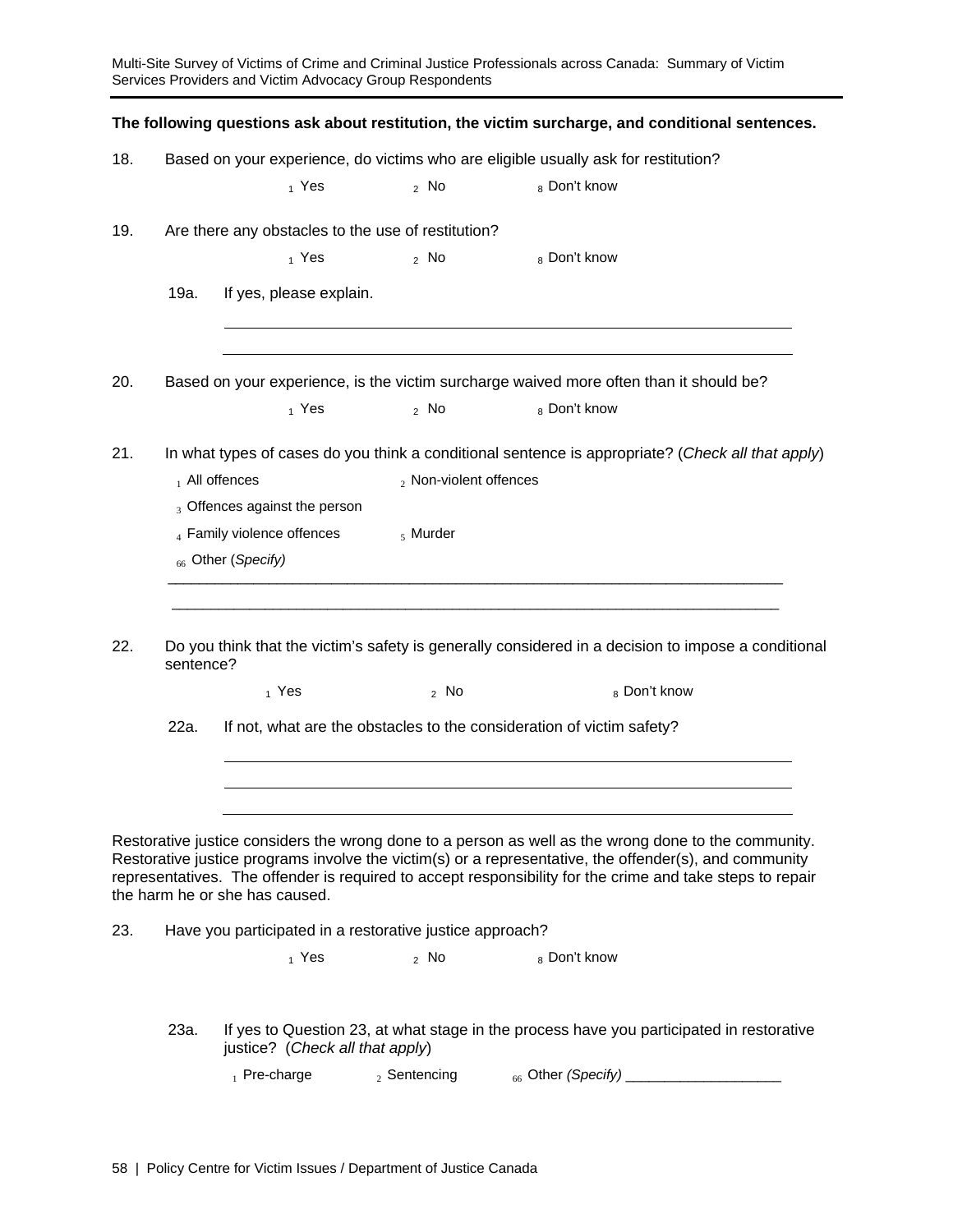- 23b. If yes to Question 23, in your experience, which statement best describes the victim's involvement in the decision to use restorative justice?
	- $1$  The victim is always involved
	- 2 The victim is sometimes involved
	- $3$  The victim is seldom involved
- 23c. If no to Question 23, why have you **not participated** in any restorative justice? (*Check all that apply*)

\_\_\_\_\_\_\_\_\_\_\_\_\_\_\_\_\_\_\_\_\_\_\_\_\_\_\_\_\_\_\_\_\_\_\_\_\_\_\_\_\_\_\_\_\_\_\_\_\_\_\_\_\_\_\_\_\_\_\_\_\_\_\_\_

- $<sub>1</sub>$  Restorative justice approaches are not available</sub>
- $2R$  Restorative justice approaches do not protect the victim adequately
- 3 Restorative justice approaches do not act as a deterrent
- <sup>66</sup>Other (*Specify*) \_\_\_\_\_\_\_\_\_\_\_\_\_\_\_\_\_\_\_\_\_\_\_\_\_\_\_\_\_\_\_\_\_\_\_\_\_\_\_\_\_\_\_\_\_\_\_\_\_\_\_\_\_\_\_

#### **The concluding questions ask you to consider all of the** *Criminal Code* **provisions intended to benefit victims.**

| 24. | Criminal Code intended to benefit victims? |  | Do you think that victim services personnel are adequately informed of the provisions in the |  |
|-----|--------------------------------------------|--|----------------------------------------------------------------------------------------------|--|
|     |                                            |  |                                                                                              |  |

 $_1$  Yes  $_2$  No  $_8$  Don't know

24a. If not, what could be done to better inform victim services workers?

25. In your opinion, what has been accomplished by the *Criminal Code* provisions intended to benefit victims?

26. Have there been any unintended or unexpected consequences to these provisions?

 $_1$  Yes  $_2$  No  $_8$  Don't know

26a. If yes, what are they?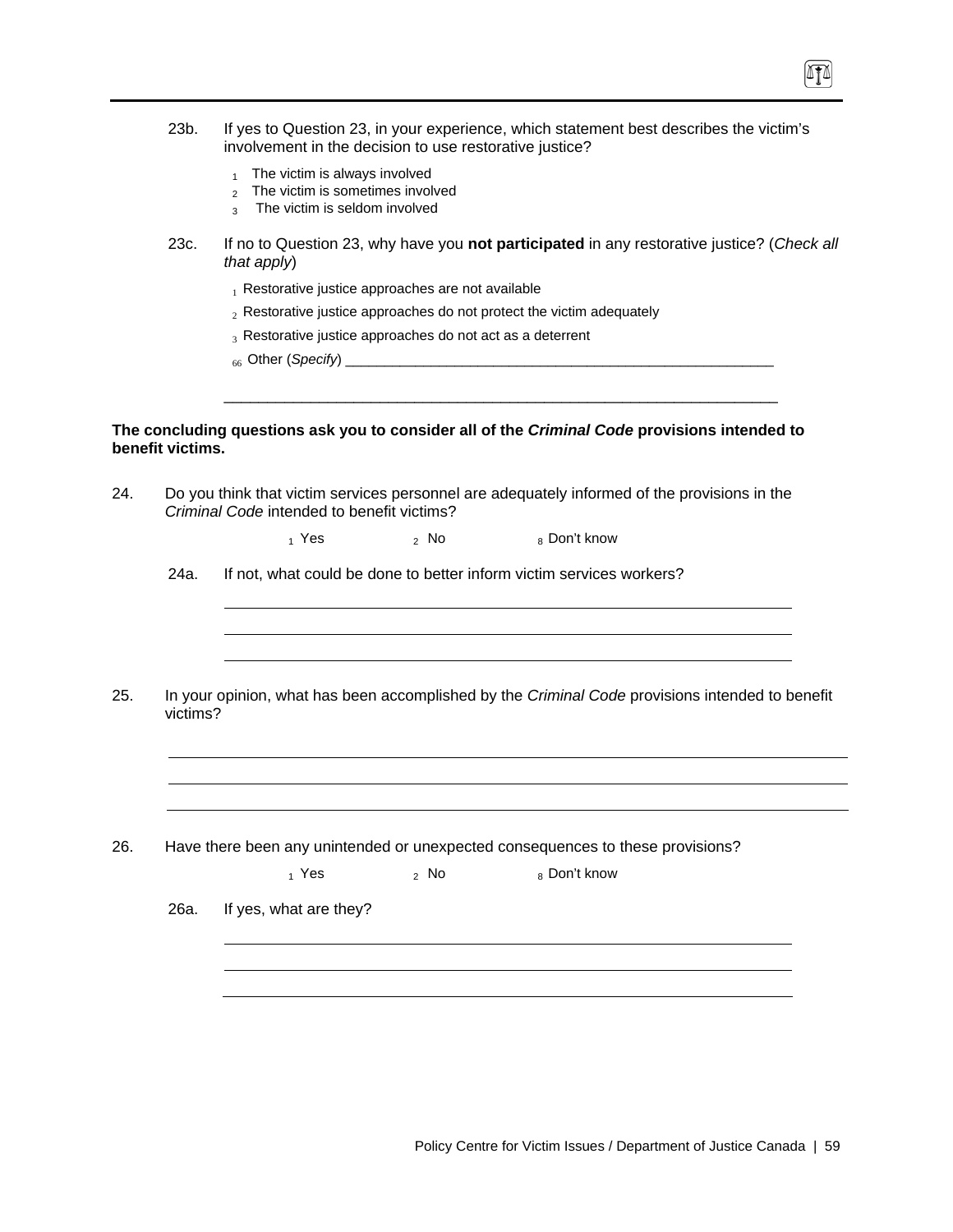Multi-Site Survey of Victims of Crime and Criminal Justice Professionals across Canada: Summary of Victim Services Providers and Victim Advocacy Group Respondents

27. Do you have any other comments?

**Thank you for taking the time to complete this survey. Please return the questionnaire by faxing it back to us toll-free at:**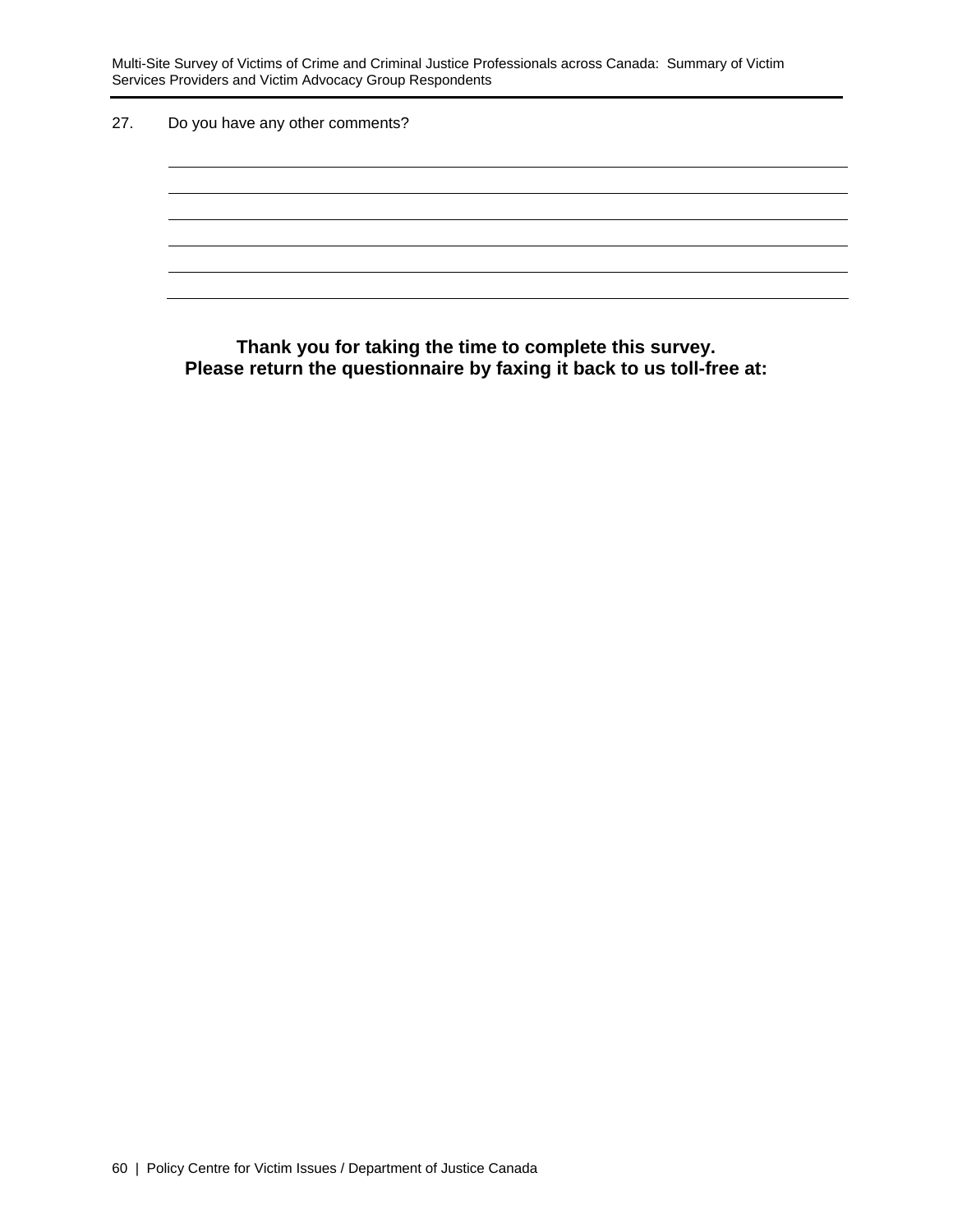Appendix C:

# Self-Administered Questionnaire for

# Survey of Victim Advocacy Groups

 $\boxed{1}$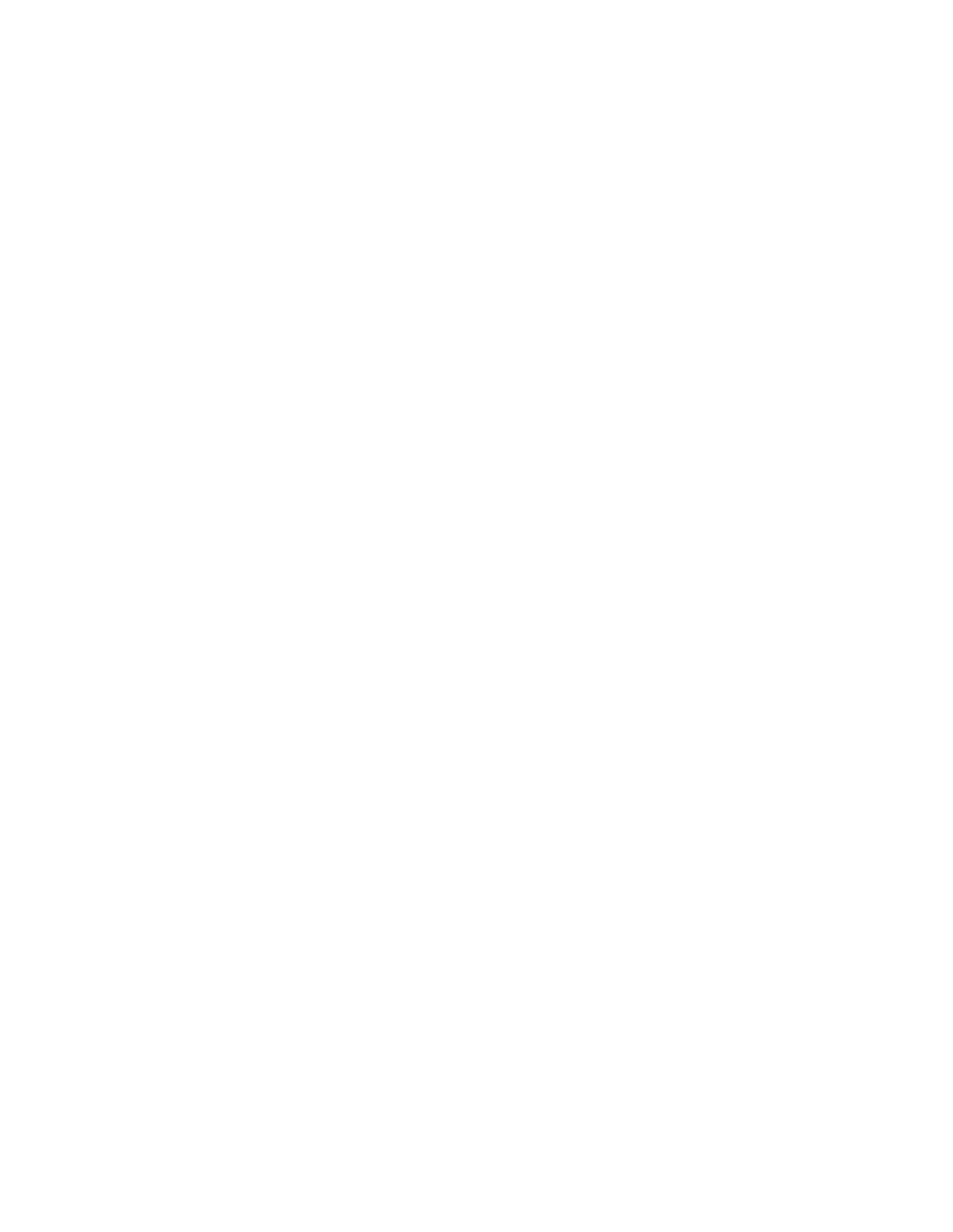### **Self-Administered Questionnaire for Survey of Victim Advocacy Groups**

ATA

1. Please describe what work your organization does on behalf of victims.

2. What role do you believe victims should have in the following stages of the criminal justice process?

|                         |                 | <b>Victim</b><br>should be |                   | <b>Victims</b><br>should not have |  |
|-------------------------|-----------------|----------------------------|-------------------|-----------------------------------|--|
|                         | <b>Informed</b> | <b>Consulted</b>           | Other (specify)   | any role                          |  |
| <b>Bail decisions</b>   |                 | 2                          | $3 \qquad \qquad$ | 00                                |  |
| Plea negotiations       |                 | 2                          | 3                 | 00                                |  |
| Sentencing<br>decisions |                 | 2                          | 3                 | 00                                |  |

#### **The following questions ask about victim services.**

3. Do victims of crime face any of the following challenges in accessing victim services in your community?

|                                                                                         | <b>Yes</b>   | No             | Don't<br>know | If yes, please explain |
|-----------------------------------------------------------------------------------------|--------------|----------------|---------------|------------------------|
| Lack of victim services because of rural<br>location                                    | $\mathbf{1}$ | $\overline{2}$ | 8             |                        |
| Language barriers                                                                       | $\mathbf{1}$ | $\overline{2}$ | 8             |                        |
| Physical barriers for persons with<br>disabilities                                      | $\mathbf{1}$ | $\overline{2}$ | 8             |                        |
| <b>Financial barriers</b>                                                               | $\mathbf{1}$ | $\overline{2}$ | 8             |                        |
| Services do not respond to cultural needs<br>(e.g., lack of Aboriginal victim services) | 1            | 2              | 8             |                        |
| Services do not respond to needs of both<br>genders                                     | 1            | $\overline{2}$ | 8             |                        |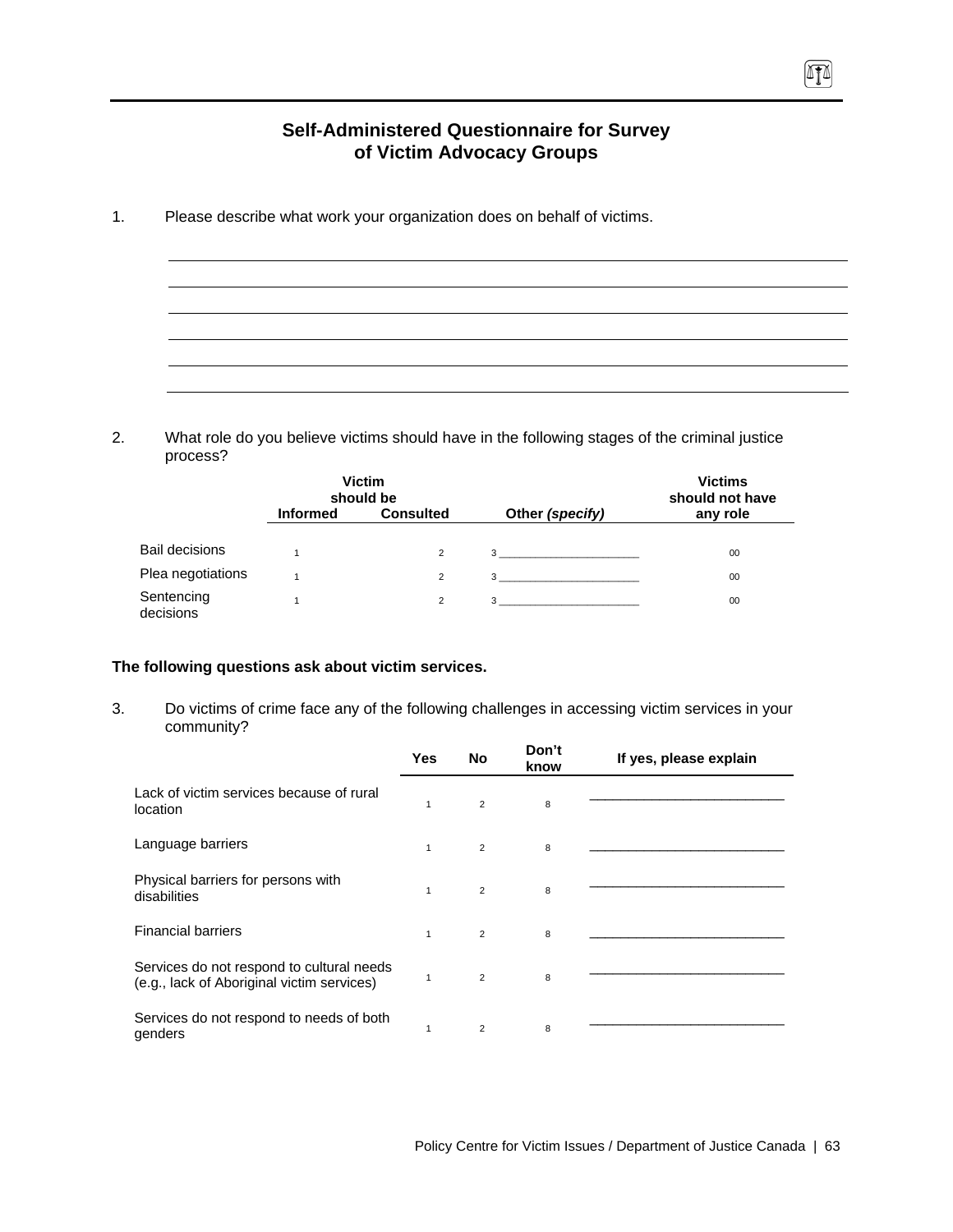Multi-Site Survey of Victims of Crime and Criminal Justice Professionals across Canada: Summary of Victim Services Providers and Victim Advocacy Group Respondents

4. Please indicate your level of agreement with the following:

| <b>Victims usually receive</b><br>adequate information on           | <b>Strongly</b><br>agree | Agree | <b>Disagree</b> | <b>Strongly</b><br>disagree | Don't<br>know |
|---------------------------------------------------------------------|--------------------------|-------|-----------------|-----------------------------|---------------|
| The progress of the investigation                                   | $\overline{\mathbf{4}}$  | 3     | $\overline{2}$  | 1                           | 8             |
| Outcomes of bail decisions                                          | $\overline{4}$           | 3     | $\overline{2}$  | $\mathbf{1}$                | 8             |
| Conditions of release                                               | $\overline{4}$           | 3     | $\overline{2}$  | $\mathbf{1}$                | 8             |
| Date and location of court proceedings                              | 4                        | 3     | 2               | $\mathbf{1}$                | 8             |
| Charges laid                                                        | 4                        | 3     | $\overline{2}$  | $\mathbf{1}$                | 8             |
| Charges dropped                                                     | $\overline{4}$           | 3     | 2               | $\mathbf{1}$                | 8             |
| Victim impact statements                                            | $\overline{4}$           | 3     | $\overline{2}$  | $\mathbf{1}$                | 8             |
| <b>Restitution</b>                                                  | $\overline{4}$           | 3     | $\overline{2}$  | $\mathbf{1}$                | 8             |
| The ultimate outcome of the case                                    | 4                        | 3     | 2               | $\mathbf{1}$                | 8             |
| The criminal justice process                                        | $\overline{\mathbf{4}}$  | 3     | $\overline{2}$  | 1                           | 8             |
| Alternative processes, such as<br>diversion and restorative justice | 4                        | 3     | $\overline{2}$  | $\mathbf{1}$                | 8             |
| Rights of accused                                                   | 4                        | 3     | $\overline{2}$  | $\mathbf{1}$                | 8             |
| Victim services                                                     | 4                        | 3     | $\overline{2}$  | $\mathbf{1}$                | 8             |
| Other community support services                                    | 4                        | 3     | 2               | 1                           | 8             |

4a. For those items in Question 4 with which you **disagree** or **strongly disagree**, what could be done to improve the information given to victims?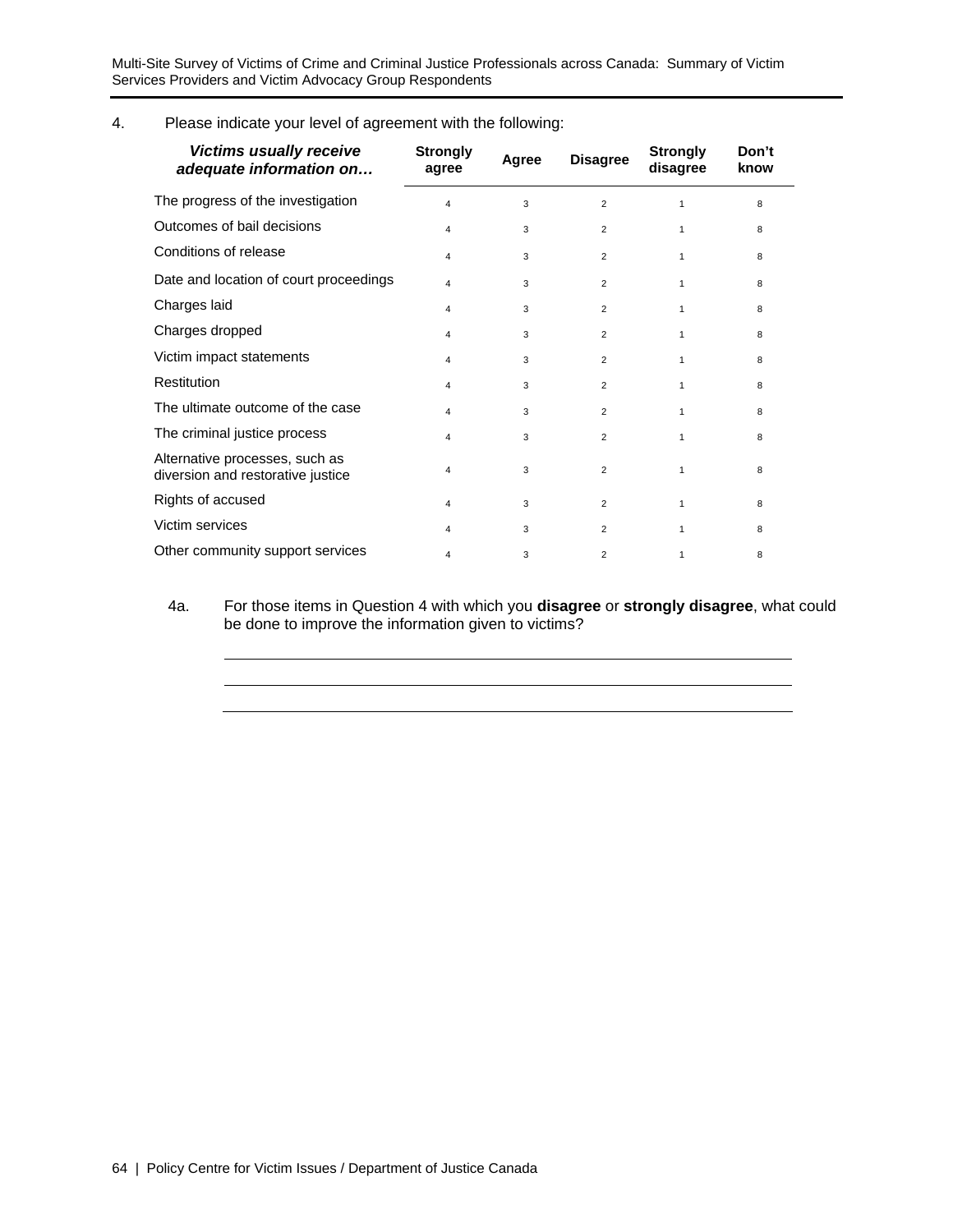|                                                                     | Crown        | <b>Police</b>  | <b>Victim</b><br>services | Other (Specify)                                                                                                                                                                                                                      | Don't<br>know |
|---------------------------------------------------------------------|--------------|----------------|---------------------------|--------------------------------------------------------------------------------------------------------------------------------------------------------------------------------------------------------------------------------------|---------------|
| The progress of the investigation                                   | 1            | 2              | 3                         | the control of the control of the control of the control of the control of                                                                                                                                                           | 8             |
| Outcomes of bail decisions                                          | $\mathbf{1}$ | $\overline{2}$ | 3                         | the control of the control of the control of the                                                                                                                                                                                     | 8             |
| Conditions of release                                               | 1            | 2              | 3                         | the control of the control of the control of                                                                                                                                                                                         | 8             |
| Date and location of court<br>proceedings                           | 1            | $\overline{2}$ | 3                         |                                                                                                                                                                                                                                      | 8             |
| Charges laid                                                        | $\mathbf{1}$ | 2              | 3                         | the control of the control of the control of the control of                                                                                                                                                                          | 8             |
| Charges dropped                                                     | $\mathbf{1}$ | $\overline{2}$ | 3                         | the control of the control of the control of                                                                                                                                                                                         | 8             |
| Victim impact statements                                            | 1            | $\overline{2}$ | 3                         | the control of the control of the control of                                                                                                                                                                                         | 8             |
| Restitution                                                         | 1            | $\overline{2}$ | 3                         | the control of the control of the control of                                                                                                                                                                                         | 8             |
| The ultimate outcome of the case                                    | 1            | $\overline{2}$ | 3                         | <u> 1989 - Johann Harry Harry Harry Harry Harry Harry Harry Harry Harry Harry Harry Harry Harry Harry Harry Harry Harry Harry Harry Harry Harry Harry Harry Harry Harry Harry Harry Harry Harry Harry Harry Harry Harry Harry Ha</u> | 8             |
| The criminal justice process                                        | 1            | $\overline{2}$ | 3                         |                                                                                                                                                                                                                                      | 8             |
| Alternative processes, such as<br>diversion and restorative justice | 1            | 2              | 3                         |                                                                                                                                                                                                                                      | 8             |
| Rights of accused                                                   | $\mathbf{1}$ | $\overline{2}$ | 3                         |                                                                                                                                                                                                                                      | 8             |
| Victim services                                                     | $\mathbf{1}$ | 2              | 3                         |                                                                                                                                                                                                                                      | 8             |
| Other community support services                                    | $\mathbf{1}$ | 2              | 3                         |                                                                                                                                                                                                                                      | 8             |

#### 5. Who should provide the following information to victims? (*Please check all that apply*)

**The following questions ask about federal legislative provisions that are intended to benefit victims.** 

- 6. Do you think that the victim's safety is generally considered in a decision about bail and conditions on release?
	- $_1$  Yes  $_2$  No  $_3$  Don't know
	- 6a. If no, what are the obstacles to the consideration of victim safety?

#### 7. Are there any obstacles to using the following testimonial aids?

|                                                                                                                      | Yes | No             | Don't<br>know |
|----------------------------------------------------------------------------------------------------------------------|-----|----------------|---------------|
| Publication bans in cases other than sexual offences                                                                 |     | $\overline{2}$ | 8             |
| Exclusion of the public from a trial                                                                                 |     | $\overline{2}$ | 8             |
| A screen for young witnesses or witnesses with a mental or<br>physical disability                                    |     | $\overline{2}$ | 8             |
| Closed-circuit television for young witnesses or witnesses with a<br>mental or physical disability                   |     | $\overline{2}$ | 8             |
| Pre-trial videotaped testimony for young witnesses or witnesses<br>with a mental or physical disability              |     | $\overline{2}$ | 8             |
| Support person to accompany a young witness under the age of<br>14 or witnesses with a mental or physical disability |     | $\mathfrak{p}$ | 8             |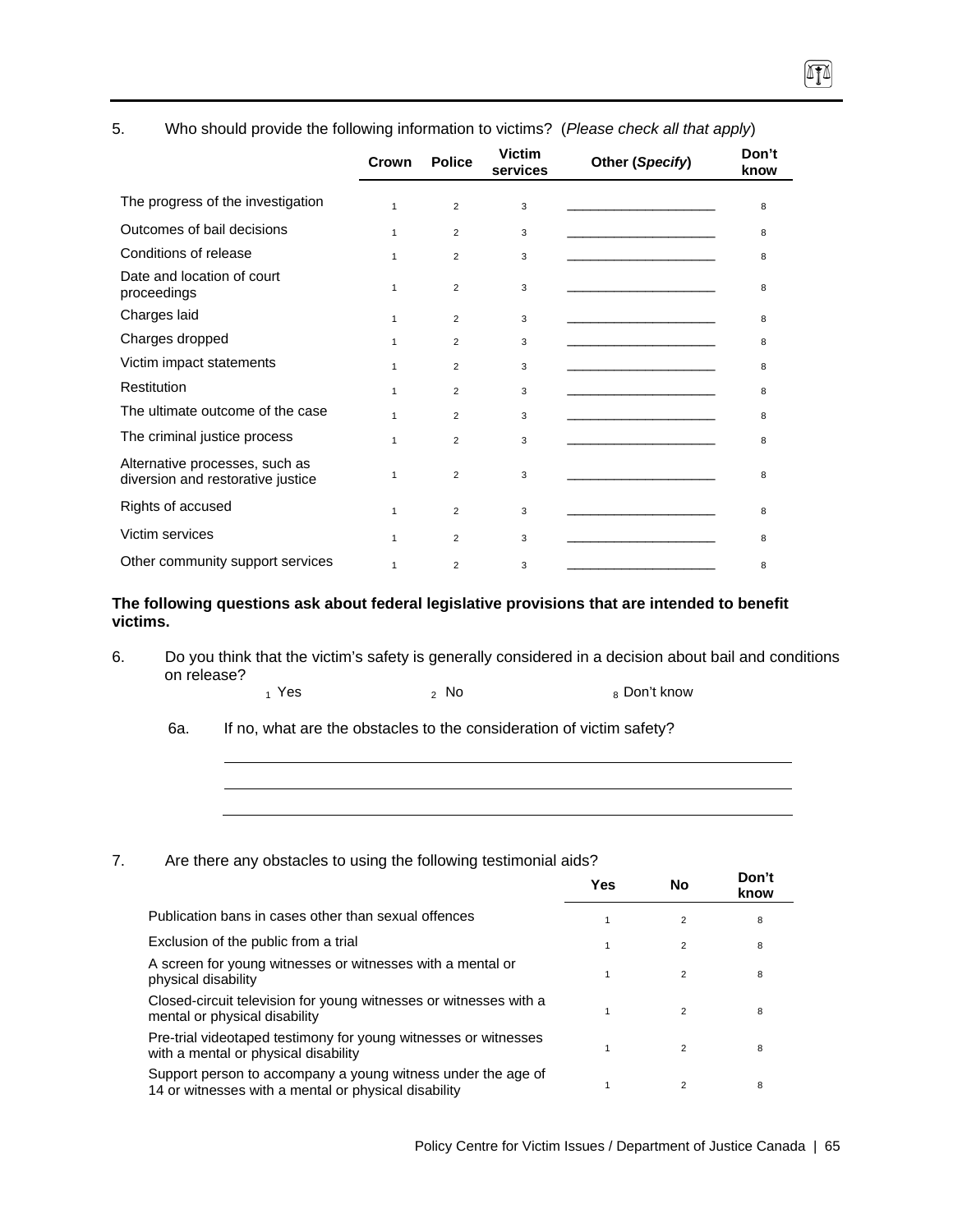Multi-Site Survey of Victims of Crime and Criminal Justice Professionals across Canada: Summary of Victim Services Providers and Victim Advocacy Group Respondents

7a. If you answered yes to any part of Question 7, please explain.

| Publication bans in cases<br>other than sexual offences                                                                    |  |
|----------------------------------------------------------------------------------------------------------------------------|--|
| Exclusion of the public from a<br>trial                                                                                    |  |
| A screen for young witnesses<br>or witnesses with a mental or<br>physical disability                                       |  |
| Closed-circuit television for<br>young witnesses or witnesses<br>with a mental or physical<br>disability                   |  |
| Pre-trial videotaped testimony<br>for young witnesses or<br>witnesses with a mental or<br>physical disability              |  |
| Support person to accompany<br>a young witness under the age<br>of 14 or witnesses with a<br>mental or physical disability |  |

Section 486 (2.3) of the *Criminal Code* states that, unless required by "the proper administration of justice," a self-represented accused cannot cross-examine a child witness (under 18 years of age). This section is applicable to proceedings where an accused is charged with a sexual offence, a sexual assault under sections 271, 272, and 273, or where violence against the victim is "alleged to have been used, threatened, or attempted."

8. Should Section 486 (2.3) be expanded? *(Please check all that apply)*

 $_1$  Yes, to other victims  $_1$  Yes, to other offences  $_2$  No

8a. If yes to other victims and/or to other offences, please explain.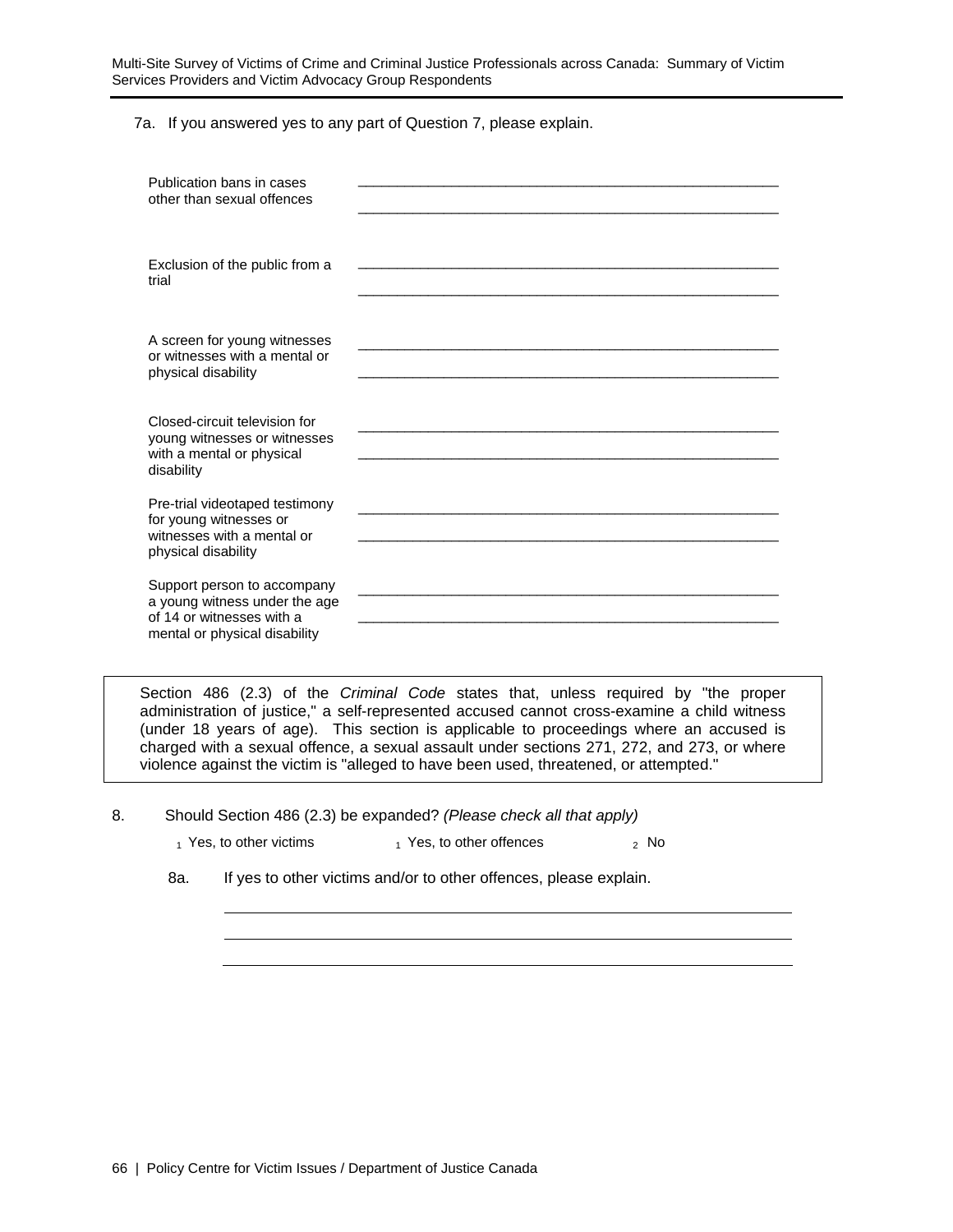|           |                                                                               | statements can be submitted for use at sentencing or at parole.                   |                           | The next question asks you to consider victim impact statements. As you know, victim impact         |  |  |  |
|-----------|-------------------------------------------------------------------------------|-----------------------------------------------------------------------------------|---------------------------|-----------------------------------------------------------------------------------------------------|--|--|--|
| 9.        |                                                                               |                                                                                   |                           | Based on your experience, do victims usually submit victim impact statements?                       |  |  |  |
|           | At sentencing                                                                 | $_1$ Yes                                                                          |                           | 2 Yes, in serious cases                                                                             |  |  |  |
|           |                                                                               | $_3$ No                                                                           | 8 Don't know              |                                                                                                     |  |  |  |
| At parole |                                                                               | $_1$ Yes                                                                          |                           | 2 Yes, in serious cases                                                                             |  |  |  |
|           |                                                                               | $3$ No                                                                            | 8 Don't know              |                                                                                                     |  |  |  |
|           | 9a.                                                                           | If not, please explain.                                                           |                           |                                                                                                     |  |  |  |
|           |                                                                               |                                                                                   |                           | The following questions ask about restitution, the victim surcharge, and conditional sentences.     |  |  |  |
| 10.       |                                                                               | To your knowledge, are there any obstacles to the use of restitution?             |                           |                                                                                                     |  |  |  |
|           |                                                                               | 1 Yes                                                                             | $2$ No                    | 8 Don't know                                                                                        |  |  |  |
|           | 10a.                                                                          | If yes, please explain.                                                           |                           |                                                                                                     |  |  |  |
| 11.       |                                                                               | $_1$ Yes                                                                          | $2$ No                    | To your knowledge, is the victim surcharge waived more often than it should be?<br>8 Don't know     |  |  |  |
| 12.       |                                                                               |                                                                                   |                           | In what types of cases do you think a conditional sentence is appropriate? (Check all that apply)   |  |  |  |
|           | $_1$ All offences                                                             |                                                                                   | $_2$ Non-violent offences |                                                                                                     |  |  |  |
|           |                                                                               | 3 Offences against the person<br>4 Family violence offences<br>66 Other (Specify) | $\frac{1}{2}$ Murder      |                                                                                                     |  |  |  |
| 13.       | sentence?                                                                     |                                                                                   |                           | Do you think that the victim's safety is generally considered in a decision to impose a conditional |  |  |  |
|           |                                                                               | $_1$ Yes                                                                          | $2$ No                    | 8 Don't know                                                                                        |  |  |  |
|           | 13a.<br>If not, what are the obstacles to the consideration of victim safety? |                                                                                   |                           |                                                                                                     |  |  |  |
|           |                                                                               |                                                                                   |                           |                                                                                                     |  |  |  |

T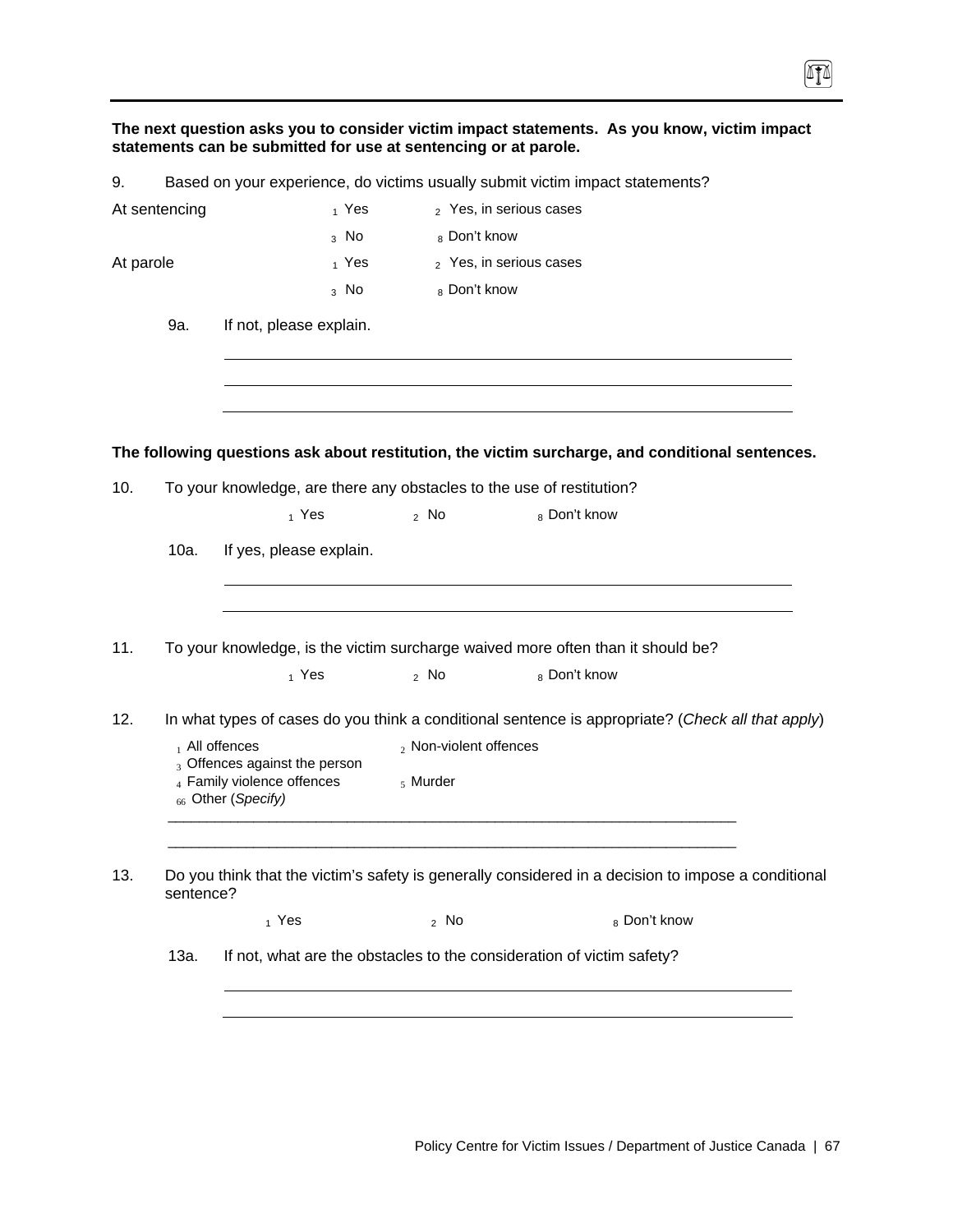Multi-Site Survey of Victims of Crime and Criminal Justice Professionals across Canada: Summary of Victim Services Providers and Victim Advocacy Group Respondents

Restorative justice considers the wrong done to a person as well as the wrong done to the community. Restorative justice programs involve the victim(s) or a representative, the offender(s), and community representatives. The offender is required to accept responsibility for the crime and take steps to repair the harm he or she has caused.

| 14. | Have you participated in a restorative justice approach?                                                                                                                                           |                                                                                                                                                   |        |                                                                                                     |  |  |  |
|-----|----------------------------------------------------------------------------------------------------------------------------------------------------------------------------------------------------|---------------------------------------------------------------------------------------------------------------------------------------------------|--------|-----------------------------------------------------------------------------------------------------|--|--|--|
|     |                                                                                                                                                                                                    | 1 Yes                                                                                                                                             | $2$ No | 8 Don't know                                                                                        |  |  |  |
|     | If yes to Question 14, at what stage in the process have you participated in restorative<br>14a.<br>justice? (Check all that apply)                                                                |                                                                                                                                                   |        |                                                                                                     |  |  |  |
|     |                                                                                                                                                                                                    |                                                                                                                                                   |        | 1 Pre-charge $\qquad$ 2 Sentencing $\qquad$ 66 Other (Specify) _______________________              |  |  |  |
|     | 14b.                                                                                                                                                                                               | If yes to Question 14, in your experience, which statement best describes the victim's<br>involvement in the decision to use restorative justice? |        |                                                                                                     |  |  |  |
|     |                                                                                                                                                                                                    |                                                                                                                                                   |        |                                                                                                     |  |  |  |
|     | 14c.                                                                                                                                                                                               | If no to Question 14, why have you not participated in any restorative justice? (Check all<br>that apply)                                         |        |                                                                                                     |  |  |  |
|     | $_1$ Restorative justice approaches are not available<br>$_2$ Restorative justice approaches do not protect the victim adequately<br>$_3$ Restorative justice approaches do not act as a deterrent |                                                                                                                                                   |        |                                                                                                     |  |  |  |
|     |                                                                                                                                                                                                    |                                                                                                                                                   |        |                                                                                                     |  |  |  |
|     |                                                                                                                                                                                                    |                                                                                                                                                   |        |                                                                                                     |  |  |  |
|     |                                                                                                                                                                                                    |                                                                                                                                                   |        |                                                                                                     |  |  |  |
|     |                                                                                                                                                                                                    |                                                                                                                                                   |        |                                                                                                     |  |  |  |
|     | benefit victims.                                                                                                                                                                                   |                                                                                                                                                   |        | The concluding questions ask you to consider all of the <i>Criminal Code</i> provisions intended to |  |  |  |
| 15. |                                                                                                                                                                                                    |                                                                                                                                                   |        | In your opinion, what has been accomplished by the Criminal Code provisions intended to benefit     |  |  |  |

victims?

16. Have there been any unintended or unexpected consequences to these provisions?

|      | $_1$ Yes               | $2$ No | 8 Don't know |
|------|------------------------|--------|--------------|
| 16a. | If yes, what are they? |        |              |
|      |                        |        |              |
|      |                        |        |              |
|      |                        |        |              |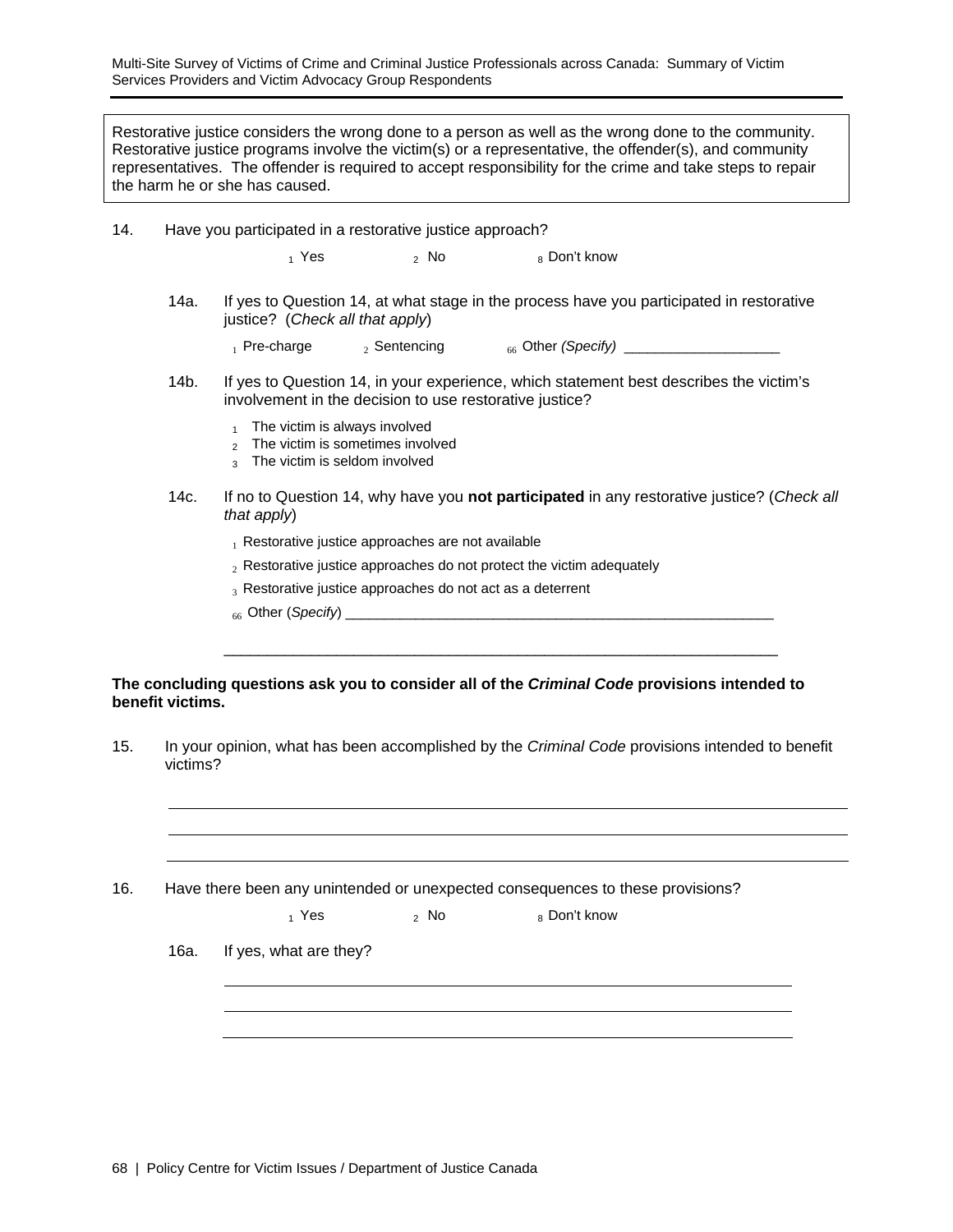17. Do you have any other comments?

**Thank you for taking the time to complete this survey. Please return the questionnaire by faxing it back to us toll-free at:**   $\boxed{\text{I}}$